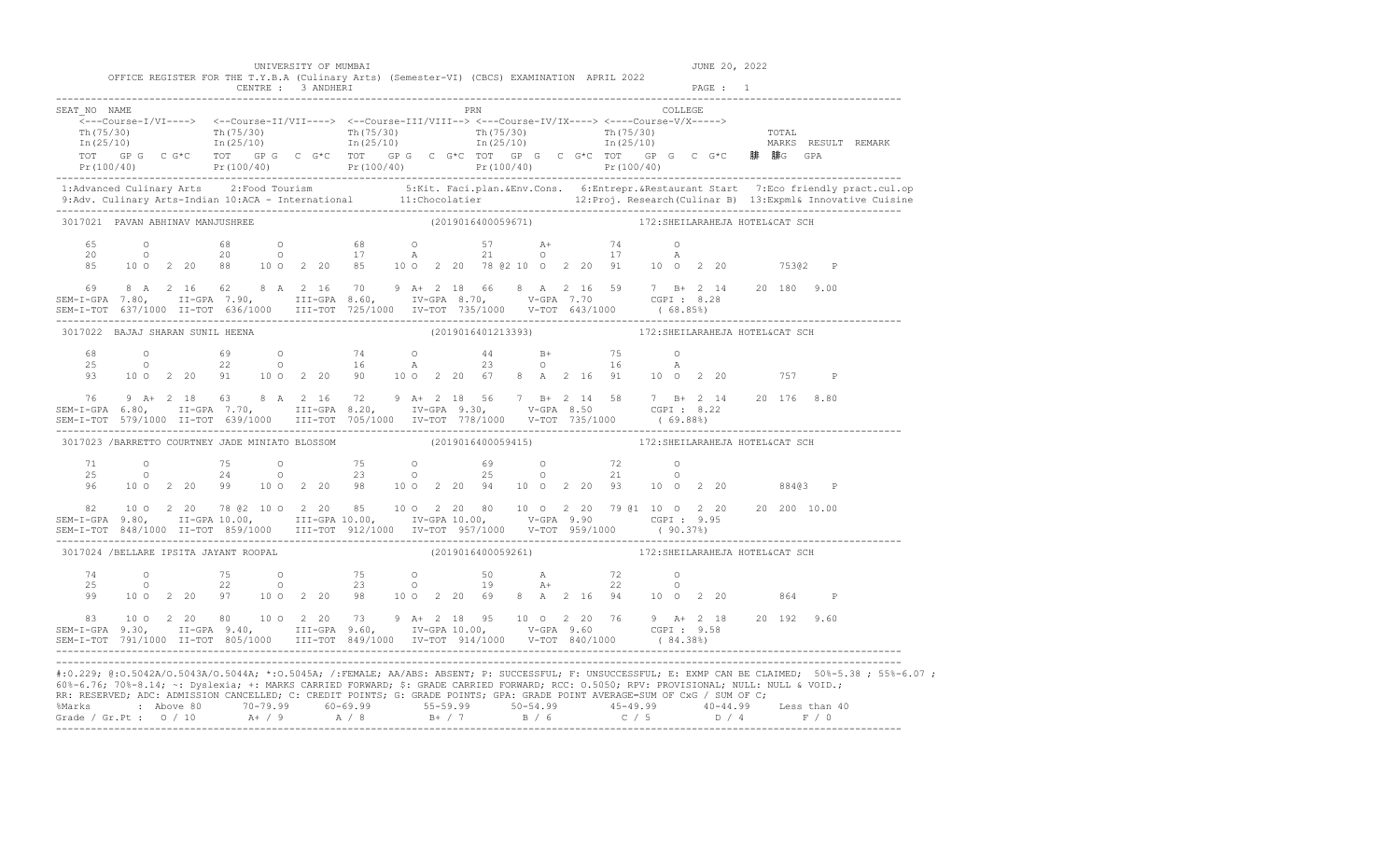|                                                                                                                                                                                                                                                                                                                                                                                                              |  |                                                                                             |                    |  | UNIVERSITY OF MUMBAI |                     |  |  |                    |                                                                                                                                                                                                                                                                                                                                     |         |         | JUNE 20, 2022 |  |                                                                                                                                                                                                                                                                                                                                                                               |
|--------------------------------------------------------------------------------------------------------------------------------------------------------------------------------------------------------------------------------------------------------------------------------------------------------------------------------------------------------------------------------------------------------------|--|---------------------------------------------------------------------------------------------|--------------------|--|----------------------|---------------------|--|--|--------------------|-------------------------------------------------------------------------------------------------------------------------------------------------------------------------------------------------------------------------------------------------------------------------------------------------------------------------------------|---------|---------|---------------|--|-------------------------------------------------------------------------------------------------------------------------------------------------------------------------------------------------------------------------------------------------------------------------------------------------------------------------------------------------------------------------------|
|                                                                                                                                                                                                                                                                                                                                                                                                              |  | OFFICE REGISTER FOR THE T.Y.B.A (Culinary Arts) (Semester-VI) (CBCS) EXAMINATION APRIL 2022 | CENTRE : 3 ANDHERI |  |                      |                     |  |  |                    |                                                                                                                                                                                                                                                                                                                                     |         | PAGE: 2 |               |  |                                                                                                                                                                                                                                                                                                                                                                               |
| SEAT NO NAME                                                                                                                                                                                                                                                                                                                                                                                                 |  |                                                                                             |                    |  |                      | <b>EXAMPLE 1988</b> |  |  |                    | $\overbrace{\texttt{<--Course-I/VI--->}} \hspace{1.5cm} \xleftarrows\texttt{--Course-II/VII--->} \hspace{1.5cm} \xleftarrows\texttt{--Course-II/VIII--->} \hspace{1.5cm} \xleftarrows\texttt{--Course-IV/IX--->} \hspace{1.5cm} \xleftarrows\texttt{--Course-V/X--->} \hspace{1.5cm} \xleftarrows\texttt{--Course-V/X--->} \right.$ | COLLEGE |         |               |  | $\frac{\text{Th}(75/30)}{\text{Th}(25/10)}$ $\frac{\text{Th}(75/30)}{\text{In}(25/10)}$ $\frac{\text{Th}(75/30)}{\text{In}(25/10)}$ $\frac{\text{Th}(75/30)}{\text{In}(25/10)}$ $\frac{\text{Th}(75/30)}{\text{In}(25/10)}$ $\frac{\text{Th}(75/30)}{\text{In}(25/10)}$ $\frac{\text{Th}(75/30)}{\text{In}(25/10)}$ $\frac{\text{Tr}(75/30)}{\text{In}(25/10)}$ $\frac{\text$ |
|                                                                                                                                                                                                                                                                                                                                                                                                              |  |                                                                                             |                    |  |                      |                     |  |  |                    |                                                                                                                                                                                                                                                                                                                                     |         |         |               |  | TOT GP G C G*C TOT GP G C G*C TOT GP G C G*C TOT GP G C G*C TOT GP G C G*C <b>腓 腓</b> G GPA<br>Pr(100/40) Pr(100/40) Pr(100/40) Pr(100/40) Pr(100/40) Pr(100/40) Pr(100/40) Pr(100/40) Pr(100/40)                                                                                                                                                                             |
|                                                                                                                                                                                                                                                                                                                                                                                                              |  |                                                                                             |                    |  |                      |                     |  |  |                    |                                                                                                                                                                                                                                                                                                                                     |         |         |               |  |                                                                                                                                                                                                                                                                                                                                                                               |
| 3017025 BHAMRA GURMANN PARVINDER SINGH MANJEET KAUR (2019016400059357)                                                                                                                                                                                                                                                                                                                                       |  |                                                                                             |                    |  |                      |                     |  |  |                    | 172: SHEILARAHEJA HOTEL&CAT SCH                                                                                                                                                                                                                                                                                                     |         |         |               |  |                                                                                                                                                                                                                                                                                                                                                                               |
| 72<br>25<br>97                                                                                                                                                                                                                                                                                                                                                                                               |  |                                                                                             |                    |  |                      |                     |  |  |                    | $\begin{array}{cccccccccccccccc} 0 & & & 71 & & & 0 & & & 75 & & 0 & & & 65 & & 0 & & & 72 & & 0 \\ 0 & & & 23 & & & 0 & & & 23 & & 0 & & & 25 & & 0 & & 21 & & 0 \\ 10 & 0 & 2 & 20 & 94 & & 10 & 0 & 2 & 20 & 98 & & 10 & 0 & 2 & 20 & 90 & & 10 & 0 & 2 & 20 & 93 & & 10 & 0 & 2 & 20 & & 867 & & P \end{array}$                 |         |         |               |  |                                                                                                                                                                                                                                                                                                                                                                               |
|                                                                                                                                                                                                                                                                                                                                                                                                              |  |                                                                                             |                    |  |                      |                     |  |  |                    |                                                                                                                                                                                                                                                                                                                                     |         |         |               |  |                                                                                                                                                                                                                                                                                                                                                                               |
| 3017026 / BHATIA DIVYA JIGNESH VAISHALI                                                                                                                                                                                                                                                                                                                                                                      |  |                                                                                             |                    |  |                      |                     |  |  |                    | (2019016400059574) 172: SHEILARAHEJA HOTEL&CAT SCH                                                                                                                                                                                                                                                                                  |         |         |               |  |                                                                                                                                                                                                                                                                                                                                                                               |
| 66<br>25<br>91                                                                                                                                                                                                                                                                                                                                                                                               |  |                                                                                             |                    |  |                      |                     |  |  |                    | 0 65 0 75 0 60 0 75 0<br>0 24 0 17 A 25 0 19 A+<br>10 0 2 20 89 10 0 2 20 92 10 0 2 20 85 10 0 2 20 94 10 0 2 20 86203 P                                                                                                                                                                                                            |         |         |               |  |                                                                                                                                                                                                                                                                                                                                                                               |
|                                                                                                                                                                                                                                                                                                                                                                                                              |  |                                                                                             |                    |  |                      |                     |  |  |                    |                                                                                                                                                                                                                                                                                                                                     |         |         |               |  |                                                                                                                                                                                                                                                                                                                                                                               |
| 3017027 BORGHARKAR TEJAS NILESH PRANJALI                                                                                                                                                                                                                                                                                                                                                                     |  |                                                                                             |                    |  |                      |                     |  |  |                    | (2019016401213466)  172: SHEILARAHEJA HOTEL&CAT SCH                                                                                                                                                                                                                                                                                 |         |         |               |  |                                                                                                                                                                                                                                                                                                                                                                               |
| 75<br>25<br>100                                                                                                                                                                                                                                                                                                                                                                                              |  |                                                                                             |                    |  |                      |                     |  |  |                    | 0 75 0 75 0 54 A+ 74 0<br>0 22 0 25 0 23 0 22 0<br>10 0 2 20 97 10 0 2 20 100 100 2 20 77 @3 10 0 2 20 96 10 0 2 20 817@3 P                                                                                                                                                                                                         |         |         |               |  |                                                                                                                                                                                                                                                                                                                                                                               |
| 81<br>SEM-I-GPA 8.20, II-GPA 8.60, III-GPA 9.60, IV-GPA 9.50, V-GPA 9.90 CGPI 9.17<br>SEM-I-TOT 670/1000 II-TOT 719/1000 III-TOT 857/1000 IV-TOT 801/1000 V-TOT 891/1000 (79.30%)                                                                                                                                                                                                                            |  |                                                                                             |                    |  |                      |                     |  |  |                    | 10 0 2 20 76 9 A + 2 18 56 7 B + 2 14 69 8 A 2 16 65 8 A 2 16 20 184 9.20                                                                                                                                                                                                                                                           |         |         |               |  |                                                                                                                                                                                                                                                                                                                                                                               |
| 3017028 CHAUDHARY GOURAV NEERAJ UMA                                                                                                                                                                                                                                                                                                                                                                          |  |                                                                                             |                    |  |                      |                     |  |  | (2019016400059551) | 172: SHEILARAHEJA HOTEL&CAT SCH                                                                                                                                                                                                                                                                                                     |         |         |               |  |                                                                                                                                                                                                                                                                                                                                                                               |
| 71<br>22<br>93                                                                                                                                                                                                                                                                                                                                                                                               |  |                                                                                             |                    |  |                      |                     |  |  |                    | 0 $62$ 0 $75$ 0 $42$ B+ 60 0<br>0 22 0 19 A+ 17 A 20 0<br>10 0 2 20 84 10 0 2 20 94 10 0 2 20 59 7 B+ 2 14 80 10 0 2 20 811 P                                                                                                                                                                                                       |         |         |               |  |                                                                                                                                                                                                                                                                                                                                                                               |
| $$\tt 85 \quad 10\, \,O \quad 2\, \, 20 \quad 79 \quad 9 \quad A+ \, 2 \quad 18 \quad 71 \quad 9 \quad A+ \, 2 \quad 18 \quad 88 \quad 10\, \,O \quad 2 \quad 20 \quad 78 \quad 9 \quad A+ \, 2 \quad 18 \quad 20 \quad 188 \quad 9.40 \nonumber \\ \tt SEM-T-GPA \quad 6.70, \qquad II-GPA \quad 7.50, \qquad III-GPA \quad 8.10, \qquad IV-GPA \quad 8.30, \qquad V-GPA \quad 8.40 \qquad CGPI : \quad 8.$ |  |                                                                                             |                    |  |                      |                     |  |  |                    |                                                                                                                                                                                                                                                                                                                                     |         |         |               |  |                                                                                                                                                                                                                                                                                                                                                                               |
| 60%-6.76; 70%-8.14; ~: Dyslexia; +: MARKS CARRIED FORWARD; \$: GRADE CARRIED FORWARD; RCC: 0.5050; RPV: PROVISIONAL; NULL: NULL & VOID.;<br>RR: RESERVED; ADC: ADMISSION CANCELLED; C: CREDIT POINTS; G: GRADE POINTS; GPA: GRADE POINT AVERAGE=SUM OF CxG / SUM OF C;                                                                                                                                       |  |                                                                                             |                    |  |                      |                     |  |  |                    |                                                                                                                                                                                                                                                                                                                                     |         |         |               |  | #:0.229; @:0.5042A/0.5043A/0.5044A; *:0.5045A; /:FEMALE; AA/ABS: ABSENT; P: SUCCESSFUL; F: UNSUCCESSFUL; E: EXMP CAN BE CLAIMED; 50%-5.38; 55%-6.07;                                                                                                                                                                                                                          |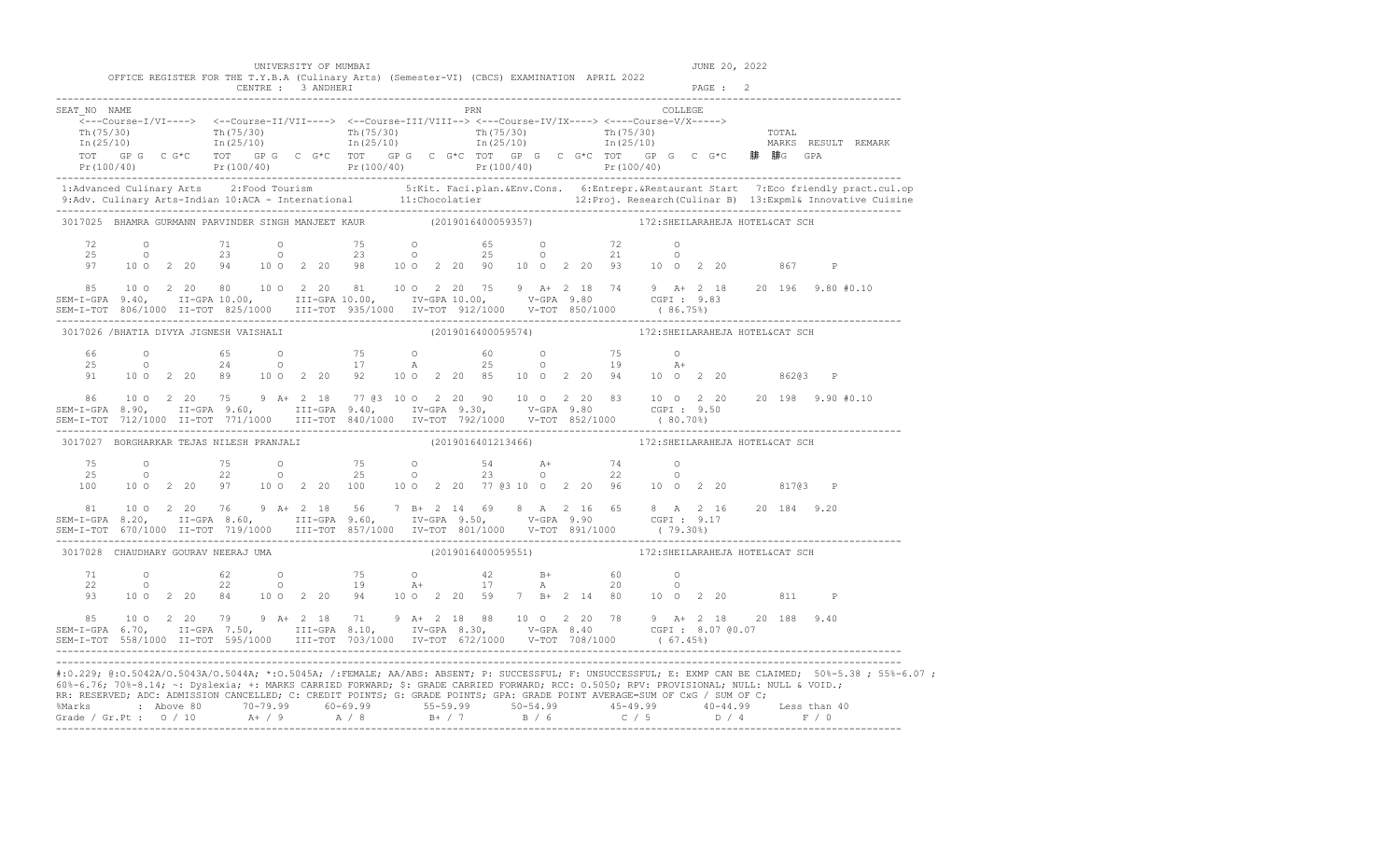|                                                                                                                                                                                                                                                                                                                                                                                                                                      |  |  |                    | UNIVERSITY OF MUMBAI                                                                                                                                                                                                                                              |  |                    |  |  |                                                    |         |          | JUNE 20, 2022 |              |                                                                                                                                                                                                                                   |
|--------------------------------------------------------------------------------------------------------------------------------------------------------------------------------------------------------------------------------------------------------------------------------------------------------------------------------------------------------------------------------------------------------------------------------------|--|--|--------------------|-------------------------------------------------------------------------------------------------------------------------------------------------------------------------------------------------------------------------------------------------------------------|--|--------------------|--|--|----------------------------------------------------|---------|----------|---------------|--------------|-----------------------------------------------------------------------------------------------------------------------------------------------------------------------------------------------------------------------------------|
|                                                                                                                                                                                                                                                                                                                                                                                                                                      |  |  | CENTRE : 3 ANDHERI | OFFICE REGISTER FOR THE T.Y.B.A (Culinary Arts) (Semester-VI) (CBCS) EXAMINATION APRIL 2022                                                                                                                                                                       |  |                    |  |  |                                                    |         | PAGE : 3 |               |              |                                                                                                                                                                                                                                   |
| SEAT NO NAME                                                                                                                                                                                                                                                                                                                                                                                                                         |  |  |                    | $\overline{\langle}\text{---Course-I/VI--->}\rangle\quad\text{<-Course-II/VII--->} \quad\text{---Course-III/VIII--->} \quad\text{---Course-IV/IX--->} \quad\text{---Course-V/X--->}$<br>TOT GPG CG*C TOT GPG CG*C TOT GPG CG*C TOT GPG CG*C TOT GPG CG*C 腓 腓G GPA |  | PRN                |  |  |                                                    | COLLEGE |          |               |              | $Pr(100/40)$ $Pr(100/40)$ $Pr(100/40)$ $Pr(100/40)$ $Pr(100/40)$ $Pr(100/40)$ $Pr(100/40)$                                                                                                                                        |
|                                                                                                                                                                                                                                                                                                                                                                                                                                      |  |  |                    |                                                                                                                                                                                                                                                                   |  |                    |  |  |                                                    |         |          |               |              | 1:Advanced Culinary Arts 2:Food Tourism 5:Kit. Faci.plan.&Env.Cons. 6:Entrepr.&Restaurant Start 7:Eco friendly pract.cul.op<br>9:Adv. Culinary Arts-Indian 10:ACA - International 11:Chocolatier 12:Proj. Research (Culinar B) 13 |
| 3017029 /DARUWALA SANAAYA RUZBE VEERA<br>71<br>25<br>96                                                                                                                                                                                                                                                                                                                                                                              |  |  |                    | 0 75 0 75 0 66 0 74 0<br>0 23 0 25 0 23 0 23 0<br>10 0 2 20 98 10 0 2 20 100 10 0 2 20 89 10 0 2 20 97 10 0 2 20 976 P                                                                                                                                            |  | (2019016400059504) |  |  | 172: SHEILARAHEJA HOTEL&CAT SCH                    |         |          |               |              |                                                                                                                                                                                                                                   |
| 83 10 0 2 20 81 10 0 2 20 71 9 A+ 2 18 89 10 0 2 20 72 9 A+ 2 18 20 196 9.80<br>SEM-I-GPA 9.20, II-GPA 9.50, III-GPA 9.80, IV-GPA 10.00, V-GPA 9.80 CGPI: 9.68<br>SEM-I-TOT 733/1000 II-TOT 784/1000 III-TOT 908/1000 IV-TOT 950/1000 V-TOT 933/1000 (86.40%)                                                                                                                                                                        |  |  |                    |                                                                                                                                                                                                                                                                   |  |                    |  |  |                                                    |         |          |               |              |                                                                                                                                                                                                                                   |
| 3017030 DESLE HRUTUJ MAHINDRA SAMIDHA                                                                                                                                                                                                                                                                                                                                                                                                |  |  |                    |                                                                                                                                                                                                                                                                   |  |                    |  |  | (2019016400059752) 172:SHEILARAHEJA HOTEL&CAT SCH  |         |          |               |              |                                                                                                                                                                                                                                   |
| 72<br>25<br>97                                                                                                                                                                                                                                                                                                                                                                                                                       |  |  |                    | 0 72 0 75 0 32 D 71 0<br>0 18 A+ 14 B+ 16 A 12 C<br>10 0 2 20 90 10 0 2 20 89 10 0 2 20 48 5 C 2 10 83 10 0 2 20 761                                                                                                                                              |  |                    |  |  |                                                    |         |          |               | $\mathsf{P}$ |                                                                                                                                                                                                                                   |
| 75 9 A+ 2 18 76 9 A+ 2 18 80 10 0 2 20 68 8 A 2 16 55 7 B+ 2 14 20 176 8.80<br>SEM-I-GPA 7.90, II-GPA 8.50, III-GPA 7.90, IV-GPA 8.50, V-GPA 8.70 CGPI: 8.38<br>SEM-I-TOT 662/1000 II-TOT 705/1000 III-TOT 657/1000 IV-TOT 727/10                                                                                                                                                                                                    |  |  |                    |                                                                                                                                                                                                                                                                   |  |                    |  |  |                                                    |         |          |               |              |                                                                                                                                                                                                                                   |
| 3017031 /DICHOLKAR SHREYA ANAND SANDHYA                                                                                                                                                                                                                                                                                                                                                                                              |  |  |                    |                                                                                                                                                                                                                                                                   |  |                    |  |  | (2015016400566745) 172: SHEILARAHEJA HOTEL&CAT SCH |         |          |               |              |                                                                                                                                                                                                                                   |
|                                                                                                                                                                                                                                                                                                                                                                                                                                      |  |  |                    | 75 0 75 0 75 0 74 0 72 0<br>24 0 23 0 23 0 25 0 22 0<br>99 10 0 2 20 98 10 0 2 20 98 10 0 2 20 99 10 0 2 20 94 10 0 2 20 881                                                                                                                                      |  |                    |  |  |                                                    |         |          |               | $\mathbb{P}$ |                                                                                                                                                                                                                                   |
| SEM-I-GPA 9.60, II-GPA 10.00, III-GPA 10.00, IV-GPA 10.00, V-GPA 9.80 CGPI : 9.83<br>SEM-I-TOT 804/1000 II-TOT 824/1000 III-TOT 938/1000 IV-TOT 946/1000 V-TOT 914/1000 (88.45%)                                                                                                                                                                                                                                                     |  |  |                    | 84   10   2   20   76   9   A+   2   18   69   8   A   2   16   94   10   0   2   20   70   9   A+   2   18   20   192   9.60                                                                                                                                     |  |                    |  |  |                                                    |         |          |               |              |                                                                                                                                                                                                                                   |
| 3017032 /DONGRE JOSEPHINE JOSEPH ESTA                                                                                                                                                                                                                                                                                                                                                                                                |  |  |                    |                                                                                                                                                                                                                                                                   |  |                    |  |  | (2019016400059446) 172: SHEILARAHEJA HOTEL&CAT SCH |         |          |               |              |                                                                                                                                                                                                                                   |
| 75<br>25<br>100                                                                                                                                                                                                                                                                                                                                                                                                                      |  |  |                    | 0 $72$ 0 $72$ 0 $59$ $34$ $72$ 0<br>0 22 0 24 0 25 0 22 0<br>10 0 2 20 94 10 0 2 20 96 10 0 2 20 84 10 0 2 20 94 10 0 2 20                                                                                                                                        |  |                    |  |  |                                                    |         |          |               | 88401 P      |                                                                                                                                                                                                                                   |
| SEM-I-TOT 817/1000 II-TOT 841/1000 III-TOT 895/1000 IV-TOT 916/1000 V-TOT 906/1000 (87.67%)                                                                                                                                                                                                                                                                                                                                          |  |  |                    |                                                                                                                                                                                                                                                                   |  |                    |  |  |                                                    |         |          |               |              |                                                                                                                                                                                                                                   |
| 60%-6.76; 70%-8.14; ~: Dyslexia; +: MARKS CARRIED FORWARD; \$: GRADE CARRIED FORWARD; RCC: 0.5050; RPV: PROVISIONAL; NULL: NULL & VOID.;<br>RR: RESERVED; ADC: ADMISSION CANCELLED; C: CREDIT POINTS; G: GRADE POINTS; GPA: GRADE POINT AVERAGE=SUM OF CxG / SUM OF C;<br>%Marks : Above 80 70-79.99 60-69.99 55-59.99 50-54.99 45-49.99 40-44.99 Less than 40<br>Grade / Gr.Pt : 0 / 10 A+ / 9 A / 8 B+ / 7 B / 6 C / 5 D / 4 F / 0 |  |  |                    |                                                                                                                                                                                                                                                                   |  |                    |  |  |                                                    |         |          |               |              | #:0.229; @:0.5042A/0.5043A/0.5044A; *:0.5045A; /:FEMALE; AA/ABS: ABSENT; P: SUCCESSFUL; F: UNSUCCESSFUL; E: EXMP CAN BE CLAIMED; 50%-5.38 ; 55%-6.07 ;                                                                            |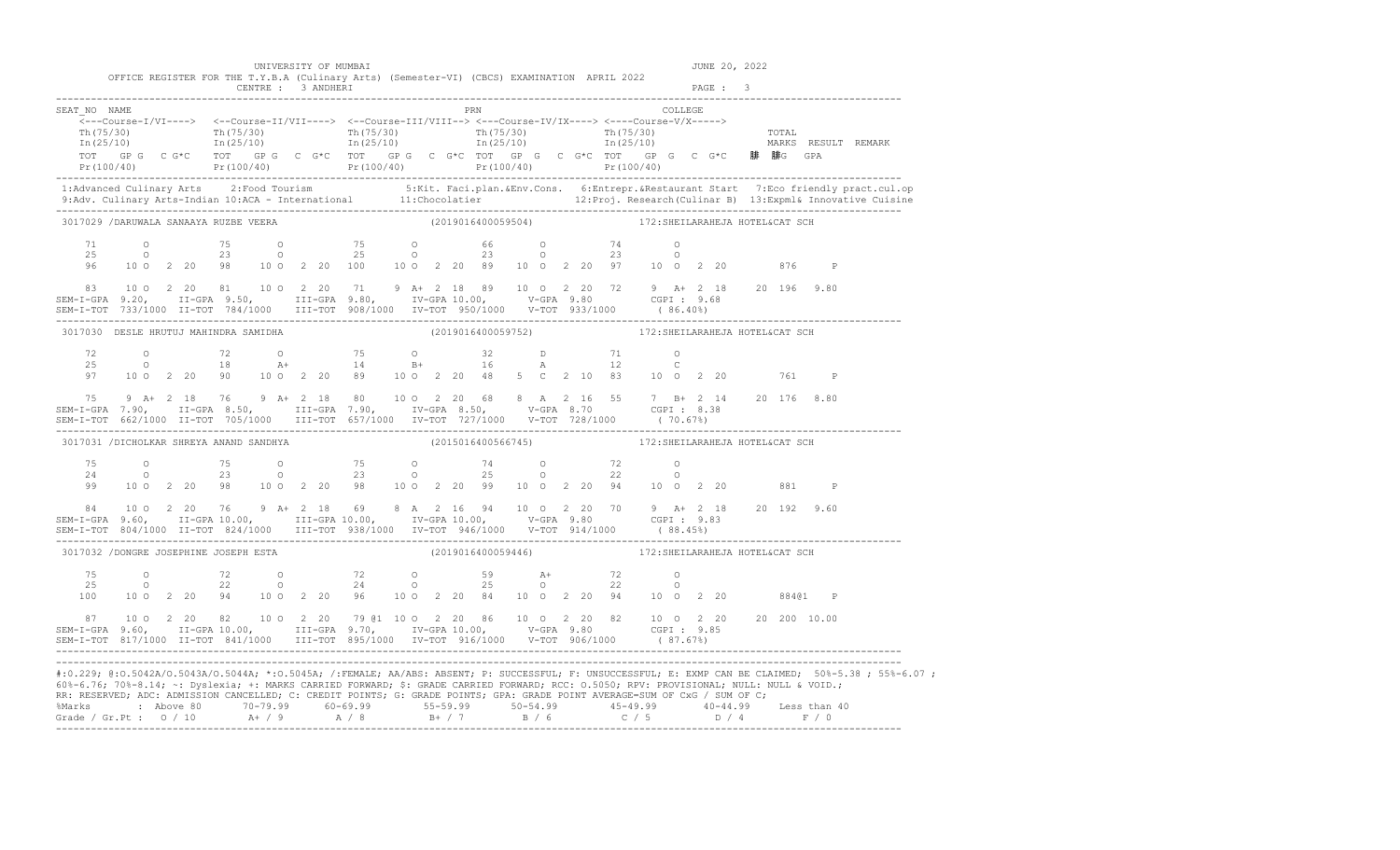|                                                                                                                                                                                                                                                                                                                                                                                                                                      |  |  | UNIVERSITY OF MUMBAI |                                                                                                                                                                                                                                                                                                                                       |     |                    |  |  |                                                    |         |         | JUNE 20, 2022 |              |                                                                                                                                                                                                                                                                                                                          |
|--------------------------------------------------------------------------------------------------------------------------------------------------------------------------------------------------------------------------------------------------------------------------------------------------------------------------------------------------------------------------------------------------------------------------------------|--|--|----------------------|---------------------------------------------------------------------------------------------------------------------------------------------------------------------------------------------------------------------------------------------------------------------------------------------------------------------------------------|-----|--------------------|--|--|----------------------------------------------------|---------|---------|---------------|--------------|--------------------------------------------------------------------------------------------------------------------------------------------------------------------------------------------------------------------------------------------------------------------------------------------------------------------------|
|                                                                                                                                                                                                                                                                                                                                                                                                                                      |  |  | CENTRE : 3 ANDHERI   | OFFICE REGISTER FOR THE T.Y.B.A (Culinary Arts) (Semester-VI) (CBCS) EXAMINATION APRIL 2022                                                                                                                                                                                                                                           |     |                    |  |  |                                                    |         | PAGE: 4 |               |              |                                                                                                                                                                                                                                                                                                                          |
| SEAT NO NAME                                                                                                                                                                                                                                                                                                                                                                                                                         |  |  |                      | <---Course-I/VI----> <--Course-II/VII----> <--Course-III/VIII--> <---Course-IV/IX----> <---Course-V/X----->                                                                                                                                                                                                                           | PRN |                    |  |  |                                                    | COLLEGE |         |               |              |                                                                                                                                                                                                                                                                                                                          |
|                                                                                                                                                                                                                                                                                                                                                                                                                                      |  |  |                      |                                                                                                                                                                                                                                                                                                                                       |     |                    |  |  |                                                    |         |         |               |              | Pr (100/40) Pr (100/40) Pr (100/40) Pr (100/40) Pr (100/40) Pr (100/40) Pr (100/40)<br>1:Advanced Culinary Arts 2:Food Tourism 5:Kit. Faci.plan.&Env.Cons. 6:Entrepr.&Restaurant Start 7:Eco friendly pract.cul.op<br>9:Adv. Culinary Arts-Indian 10:ACA - International 11:Chocolatier 12:Proj. Research (Culinar B) 13 |
| 3017033 SHERWIN JOSHUA DSENA SARITA<br>71<br>25                                                                                                                                                                                                                                                                                                                                                                                      |  |  |                      | 0 75 0 75 0 59 $A+$ 74 0<br>0 24 0 24 0 25 0 20 0<br>10 0 2 20 99 10 0 2 20 84 10 0 2 20 94 10 0 2 20 86104 P                                                                                                                                                                                                                         |     | (2019016400059311) |  |  | 172: SHEILARAHEJA HOTEL&CAT SCH                    |         |         |               |              |                                                                                                                                                                                                                                                                                                                          |
| 96<br>79 @1 10 0 2 20 82 10 0 2 20 77 @3 10 0 2 20 74 9 A+ 2 18 77 9 A+ 2 18 20 196 9.80<br>SEM-I-GPA 9.40, II-GPA 10.00, III-GPA 9.80, IV-GPA 10.00, V-GPA 9.90 CGPI: 9.82                                                                                                                                                                                                                                                          |  |  |                      |                                                                                                                                                                                                                                                                                                                                       |     |                    |  |  |                                                    |         |         |               |              |                                                                                                                                                                                                                                                                                                                          |
| 3017034 DSILVA RISHON SYDNEY DIPTI                                                                                                                                                                                                                                                                                                                                                                                                   |  |  |                      |                                                                                                                                                                                                                                                                                                                                       |     |                    |  |  | (2019016400059253) 172: SHEILARAHEJA HOTEL&CAT SCH |         |         |               |              |                                                                                                                                                                                                                                                                                                                          |
|                                                                                                                                                                                                                                                                                                                                                                                                                                      |  |  |                      | $\begin{array}{cccccccccccccccc} 71 & & & 0 & & & 56 & & A+ & & 74 & & 0 & & 48 & & A & & 60 & & 0 \\ 25 & & & 0 & & & 15 & & A & & 19 & & A+ & & 18 & & A+ & & 19 & & A+ \\ 96 & & 10 & 0 & 2 & 20 & & 71 & 9 & A+ & 2 & 18 & 93 & & 10 & 0 & 2 & 20 & 66 & 8 & A & 2 & 16 & 79 & 01 & 10 & 0 & 2 & 20 & & 800 & 03 & P \end{array}$ |     |                    |  |  |                                                    |         |         |               |              |                                                                                                                                                                                                                                                                                                                          |
|                                                                                                                                                                                                                                                                                                                                                                                                                                      |  |  |                      |                                                                                                                                                                                                                                                                                                                                       |     |                    |  |  |                                                    |         |         |               |              |                                                                                                                                                                                                                                                                                                                          |
| 3017035 /DUSEJA HAYATI HARESH RENU                                                                                                                                                                                                                                                                                                                                                                                                   |  |  |                      |                                                                                                                                                                                                                                                                                                                                       |     |                    |  |  | (2019016400059663) 172: SHEILARAHEJA HOTEL&CAT SCH |         |         |               |              |                                                                                                                                                                                                                                                                                                                          |
|                                                                                                                                                                                                                                                                                                                                                                                                                                      |  |  |                      | $74$ 0 $75$ 0 $75$ 0 $65$ 0 $72$ 0<br>24 0 23 0 23 0 25 0 20 0<br>98 10 0 2 20 98 10 0 2 20 98 10 0 2 20 90 10 0 2 20 92 10 0 2 20 915                                                                                                                                                                                                |     |                    |  |  |                                                    |         |         |               | $\mathbb{P}$ |                                                                                                                                                                                                                                                                                                                          |
| SEM-I-GPA 9.80, II-GPA 10.00, III-GPA 10.00, IV-GPA 10.00, V-GPA 9.90 CGPI: 9.95<br>SEM-I-TOT 874/1000 II-TOT 895/1000 III-TOT 937/1000 IV-TOT 968/1000 V-TOT 934/1000 (92.05%)                                                                                                                                                                                                                                                      |  |  |                      | 91  10  0  2  20  80  10  0  2  20  90  10  0  2  20  96  10  0  2  20  82  10  0  2  20  20  20  10.00                                                                                                                                                                                                                               |     |                    |  |  |                                                    |         |         |               |              |                                                                                                                                                                                                                                                                                                                          |
| 3017036 FAROODI KAIZAD SOHRAB MAHBANOO                                                                                                                                                                                                                                                                                                                                                                                               |  |  |                      |                                                                                                                                                                                                                                                                                                                                       |     |                    |  |  | (2019016400059527) 172:SHEILARAHEJA HOTEL&CAT SCH  |         |         |               |              |                                                                                                                                                                                                                                                                                                                          |
| 72<br>25<br>97                                                                                                                                                                                                                                                                                                                                                                                                                       |  |  |                      | 0 75 0 75 0 68 0 71 0<br>0 23 0 22 0 24 0 22 0<br>10 0 2 20 98 10 0 2 20 97 10 0 2 20 92 10 0 2 20 93 10 0 2 20                                                                                                                                                                                                                       |     |                    |  |  |                                                    |         |         |               | 888 P        |                                                                                                                                                                                                                                                                                                                          |
| SEM-I-TOT 821/1000 II-TOT 837/1000 III-TOT 924/1000 IV-TOT 964/1000 V-TOT 949/1000 (89.72%)                                                                                                                                                                                                                                                                                                                                          |  |  |                      |                                                                                                                                                                                                                                                                                                                                       |     |                    |  |  |                                                    |         |         |               |              |                                                                                                                                                                                                                                                                                                                          |
| 60%-6.76; 70%-8.14; ~: Dyslexia; +: MARKS CARRIED FORWARD; \$: GRADE CARRIED FORWARD; RCC: 0.5050; RPV: PROVISIONAL; NULL: NULL & VOID.;<br>RR: RESERVED; ADC: ADMISSION CANCELLED; C: CREDIT POINTS; G: GRADE POINTS; GPA: GRADE POINT AVERAGE=SUM OF CxG / SUM OF C;<br>%Marks : Above 80 70-79.99 60-69.99 55-59.99 50-54.99 45-49.99 40-44.99 Less than 40<br>Grade / Gr.Pt : 0 / 10 A+ / 9 A / 8 B+ / 7 B / 6 C / 5 D / 4 F / 0 |  |  |                      |                                                                                                                                                                                                                                                                                                                                       |     |                    |  |  |                                                    |         |         |               |              | #:0.229; @:0.5042A/0.5043A/0.5044A; *:0.5045A; /:FEMALE; AA/ABS: ABSENT; P: SUCCESSFUL; F: UNSUCCESSFUL; E: EXMP CAN BE CLAIMED; 50%-5.38 ; 55%-6.07 ;                                                                                                                                                                   |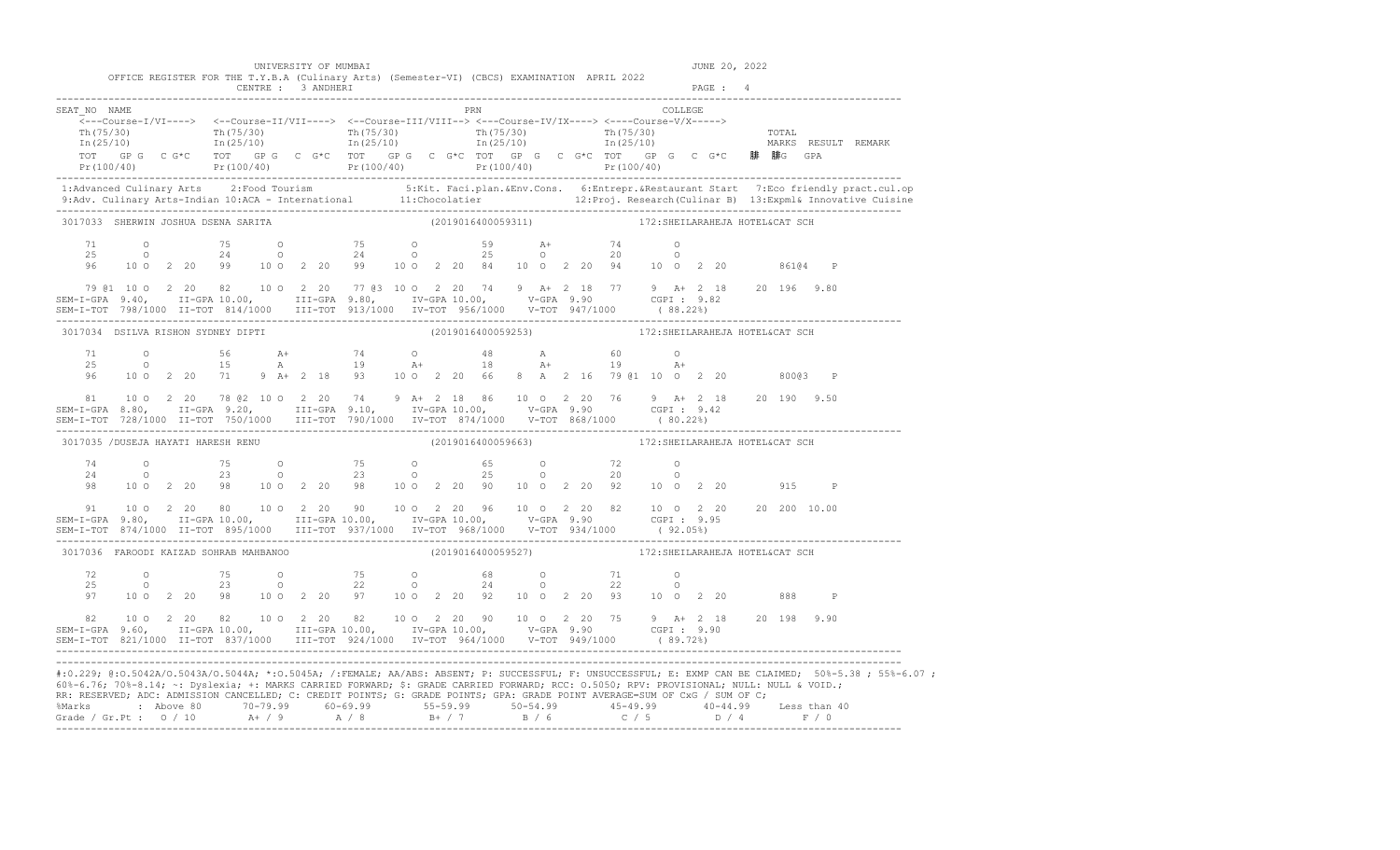|                                                                                                                                                                                                                                                                                                                                                                                                                                                                |                    |              |  |  | UNIVERSITY OF MUMBAI                                                                                                                                                                                                                                                                                                                                                          |  |  |     |                    |  |                                                                                                   |                         |         | JUNE 20, 2022 |       |              |                                                                                                                                                                                                                                   |
|----------------------------------------------------------------------------------------------------------------------------------------------------------------------------------------------------------------------------------------------------------------------------------------------------------------------------------------------------------------------------------------------------------------------------------------------------------------|--------------------|--------------|--|--|-------------------------------------------------------------------------------------------------------------------------------------------------------------------------------------------------------------------------------------------------------------------------------------------------------------------------------------------------------------------------------|--|--|-----|--------------------|--|---------------------------------------------------------------------------------------------------|-------------------------|---------|---------------|-------|--------------|-----------------------------------------------------------------------------------------------------------------------------------------------------------------------------------------------------------------------------------|
|                                                                                                                                                                                                                                                                                                                                                                                                                                                                |                    |              |  |  | OFFICE REGISTER FOR THE T.Y.B.A (Culinary Arts) (Semester-VI) (CBCS) EXAMINATION APRIL 2022<br>CENTRE : 3 ANDHERI                                                                                                                                                                                                                                                             |  |  |     |                    |  |                                                                                                   |                         | PAGE: 5 |               |       |              |                                                                                                                                                                                                                                   |
| SEAT NO NAME                                                                                                                                                                                                                                                                                                                                                                                                                                                   |                    |              |  |  | $\frac{\text{Th}(75/30)}{\text{Th}(25/10)}$ $\frac{\text{Th}(75/30)}{\text{In}(25/10)}$ $\frac{\text{Th}(75/30)}{\text{In}(25/10)}$ $\frac{\text{Th}(75/30)}{\text{In}(25/10)}$ $\frac{\text{Th}(75/30)}{\text{In}(25/10)}$ $\frac{\text{Tr}(75/30)}{\text{In}(25/10)}$ $\frac{\text{Tr}(75/30)}{\text{In}(25/10)}$ $\frac{\text{Tr}(75/30)}{\text{In}(25/10)}$ $\frac{\text$ |  |  | PRN |                    |  |                                                                                                   | COLLEGE                 |         |               |       |              | TOT GP G C G*C TOT GP G C G*C TOT GP G C G*C TOT GP G C G*C C G*C SD# 腓G GPA<br>Pr(100/40) Pr(100/40) Pr(100/40) Pr(100/40) Pr(100/40) Pr(100/40) Pr(100/40)                                                                      |
|                                                                                                                                                                                                                                                                                                                                                                                                                                                                |                    |              |  |  |                                                                                                                                                                                                                                                                                                                                                                               |  |  |     |                    |  |                                                                                                   |                         |         |               |       |              | 1:Advanced Culinary Arts 2:Food Tourism 5:Kit. Faci.plan.&Env.Cons. 6:Entrepr.&Restaurant Start 7:Eco friendly pract.cul.op<br>9:Adv. Culinary Arts-Indian 10:ACA - International 11:Chocolatier 12:Proj. Research (Culinar B) 13 |
| 3017037 FERNANDES ALROY WILLIAM GERALDINE                                                                                                                                                                                                                                                                                                                                                                                                                      |                    |              |  |  |                                                                                                                                                                                                                                                                                                                                                                               |  |  |     | (2019016400059423) |  | 172: SHEILARAHEJA HOTEL&CAT SCH                                                                   |                         |         |               |       |              |                                                                                                                                                                                                                                   |
| 75<br>24<br>99                                                                                                                                                                                                                                                                                                                                                                                                                                                 |                    |              |  |  | 0 71 0 75 0 51 A 71 0<br>0 21 0 21 0 24 0 21 0<br>10 0 2 20 92 10 0 2 20 96 10 0 2 20 75 9 A+ 2 18 92 10 0 2 20                                                                                                                                                                                                                                                               |  |  |     |                    |  |                                                                                                   |                         |         |               | 84901 | $\mathbb{P}$ |                                                                                                                                                                                                                                   |
| 86                                                                                                                                                                                                                                                                                                                                                                                                                                                             |                    |              |  |  | 10 0 2 20 79 @1 10 0 2 20 71 9 A+ 2 18 90 10 0 2 20 69 8 A 2 16 20 192 9.60                                                                                                                                                                                                                                                                                                   |  |  |     |                    |  |                                                                                                   |                         |         |               |       |              |                                                                                                                                                                                                                                   |
| 3017038 FERNANDES SHANNON SANTAN FABIOLA                                                                                                                                                                                                                                                                                                                                                                                                                       |                    |              |  |  |                                                                                                                                                                                                                                                                                                                                                                               |  |  |     | (2019016400059381) |  | 172: SHEILARAHEJA HOTEL&CAT SCH                                                                   |                         |         |               |       |              |                                                                                                                                                                                                                                   |
| 74<br>22<br>96                                                                                                                                                                                                                                                                                                                                                                                                                                                 |                    |              |  |  | 0 72 0 75 0 57 A+ 74 0<br>0 22 0 18 A+ 25 0 21 0<br>10 0 2 20 94 10 0 2 20 93 10 0 2 20 82 10 0 2 20 95 10 0 2 20                                                                                                                                                                                                                                                             |  |  |     |                    |  |                                                                                                   |                         |         |               | 816   | $\mathbb{P}$ |                                                                                                                                                                                                                                   |
| 83                                                                                                                                                                                                                                                                                                                                                                                                                                                             |                    |              |  |  | 10 0 2 20 73 9 A+ 2 18 66 8 A 2 16 70 9 A+ 2 18 64 8 A 2 16 20 188 9.40                                                                                                                                                                                                                                                                                                       |  |  |     |                    |  |                                                                                                   |                         |         |               |       |              |                                                                                                                                                                                                                                   |
| 3017039 / HAFIJI ARWA MANAF FATEMA                                                                                                                                                                                                                                                                                                                                                                                                                             |                    |              |  |  |                                                                                                                                                                                                                                                                                                                                                                               |  |  |     | (2019016400059334) |  | 172: SHEILARAHEJA HOTEL&CAT SCH                                                                   |                         |         |               |       |              |                                                                                                                                                                                                                                   |
| 66<br>20<br>86                                                                                                                                                                                                                                                                                                                                                                                                                                                 |                    | 10 0 2 20 78 |  |  | 0 60 0 62 0 33 D 51<br>0 18 A+ 19 A+ 25 0 21<br>@2 10 0 2 20 81 10 0 2 20 58 7 B+ 2 14 72 9 A+ 2 18                                                                                                                                                                                                                                                                           |  |  |     |                    |  |                                                                                                   | $\mathbb{A}$<br>$\circ$ |         |               |       | 76402 P      |                                                                                                                                                                                                                                   |
|                                                                                                                                                                                                                                                                                                                                                                                                                                                                |                    |              |  |  | SEM-I-TOT 789/1000 II-TOT 805/1000 III-TOT 844/1000 IV-TOT 886/1000 V-TOT 778/1000 (81.13%)                                                                                                                                                                                                                                                                                   |  |  |     |                    |  |                                                                                                   |                         |         |               |       |              |                                                                                                                                                                                                                                   |
|                                                                                                                                                                                                                                                                                                                                                                                                                                                                |                    |              |  |  | 3017040 /DIVYA DHARMENDRAKUMAR JOSHI TRUPTI                                                                                                                                                                                                                                                                                                                                   |  |  |     |                    |  | (2019016401213435) 172: SHEILARAHEJA HOTEL&CAT SCH                                                |                         |         |               |       |              |                                                                                                                                                                                                                                   |
| 72<br>25<br>97                                                                                                                                                                                                                                                                                                                                                                                                                                                 | $\circ$<br>$\circ$ |              |  |  | $69$ 0 $60$ 0 38<br>24 0 24 0 21<br>10 0 2 20 93 10 0 2 20 84 10 0 2 20 59 7 B+ 2 14 93 10 0 2 20 750 P                                                                                                                                                                                                                                                                       |  |  |     |                    |  | $\begin{array}{ccccccc}\n 38 & & & B & & & 71 & & & 0 \\  21 & & & 0 & & & 22 & & 0\n\end{array}$ |                         |         |               |       |              |                                                                                                                                                                                                                                   |
|                                                                                                                                                                                                                                                                                                                                                                                                                                                                |                    |              |  |  | 75 9 A+ 2 18 70 9 A+ 2 18 62 8 A 2 16 51 6 B 2 12 66 8 A 2 16 20 174 8.70<br>SEM-I-GPA 8.50, II-GPA 8.70, III-GPA 9.20, IV-GPA 9.40, V-GPA 9.30 CGPI: 8.97                                                                                                                                                                                                                    |  |  |     |                    |  |                                                                                                   |                         |         |               |       |              |                                                                                                                                                                                                                                   |
| 60%-6.76; 70%-8.14; ~: Dyslexia; +: MARKS CARRIED FORWARD; \$: GRADE CARRIED FORWARD; RCC: 0.5050; RPV: PROVISIONAL; NULL: NULL & VOID.;<br>RR: RESERVED; ADC: ADMISSION CANCELLED; C: CREDIT POINTS; G: GRADE POINTS; GPA: GRADE POINT AVERAGE=SUM OF CxG / SUM OF C;<br>%Marks : Above 80 70-79.99 60-69.99 55-59.99 50-54.99 45-49.99 40-44.99 Less than 40<br>Grade / Gr.Pt : 0 / 10 A+ / 9 A / 8 B+ / 7 B / 6 C / 5 D / 4 F / 0<br>---------------------- |                    |              |  |  |                                                                                                                                                                                                                                                                                                                                                                               |  |  |     |                    |  |                                                                                                   |                         |         |               |       |              | #:0.229; @:0.5042A/0.5043A/0.5044A; *:0.5045A; /:FEMALE; AA/ABS: ABSENT; P: SUCCESSFUL; F: UNSUCCESSFUL; E: EXMP CAN BE CLAIMED; 50%-5.38 ; 55%-6.07 ;                                                                            |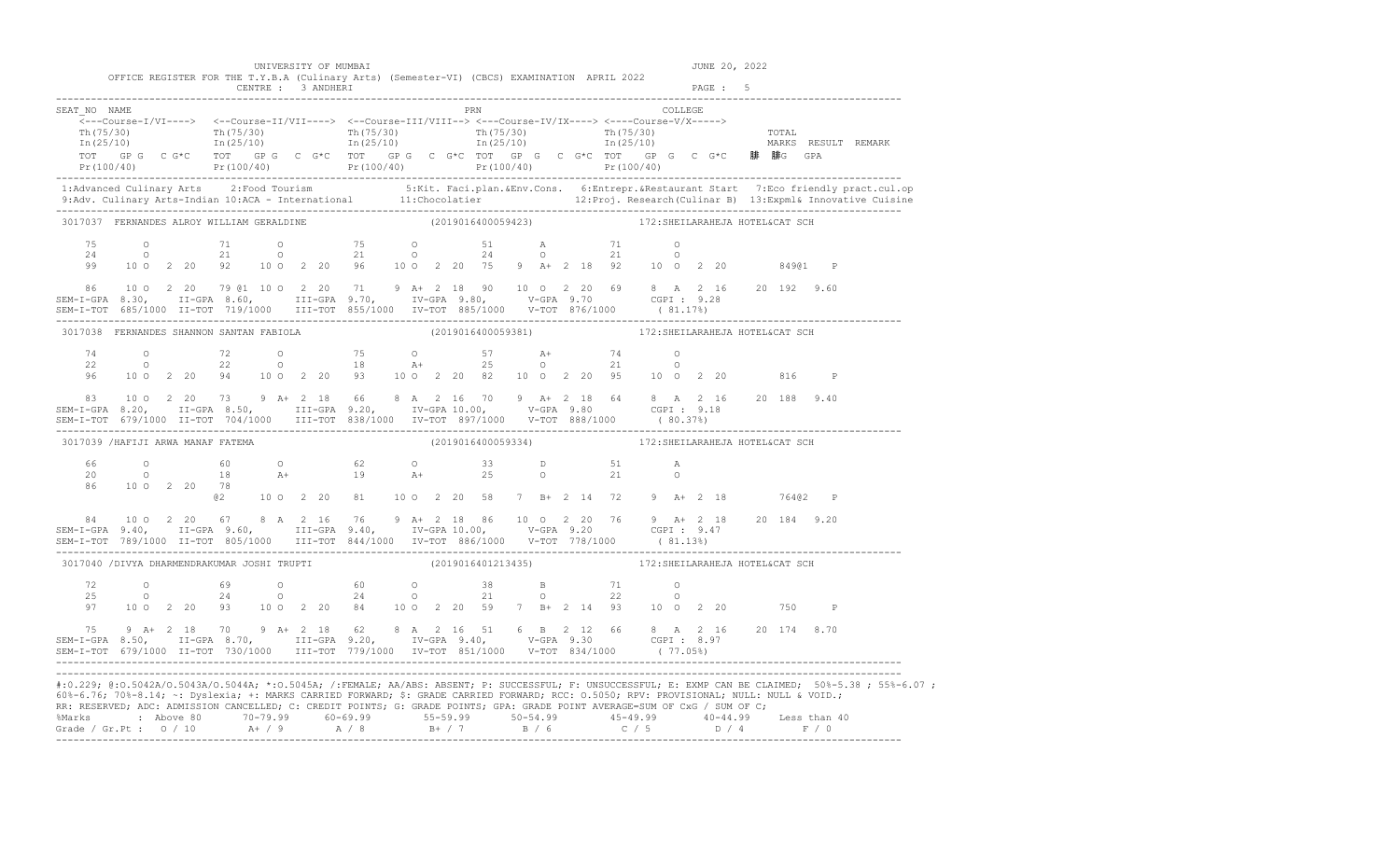|                                                                                                                                                                                                                                                                                              |  |  |                    | UNIVERSITY OF MUMBAI                                                                                                                                                                                                                                                                                                                                                          |  |                    |  |  |                                                                           |  |         | JUNE 20, 2022 |              |                                                                                                                                                      |
|----------------------------------------------------------------------------------------------------------------------------------------------------------------------------------------------------------------------------------------------------------------------------------------------|--|--|--------------------|-------------------------------------------------------------------------------------------------------------------------------------------------------------------------------------------------------------------------------------------------------------------------------------------------------------------------------------------------------------------------------|--|--------------------|--|--|---------------------------------------------------------------------------|--|---------|---------------|--------------|------------------------------------------------------------------------------------------------------------------------------------------------------|
|                                                                                                                                                                                                                                                                                              |  |  | CENTRE : 3 ANDHERI | OFFICE REGISTER FOR THE T.Y.B.A (Culinary Arts) (Semester-VI) (CBCS) EXAMINATION APRIL 2022                                                                                                                                                                                                                                                                                   |  |                    |  |  |                                                                           |  | PAGE: 6 |               |              |                                                                                                                                                      |
| SEAT NO NAME                                                                                                                                                                                                                                                                                 |  |  |                    | $\leftarrow \texttt{--Course-I/VI--->} \quad \leftarrow \texttt{Course-II/VII--->} \quad \leftarrow \texttt{Course-II/VIII--->} \quad \leftarrow \texttt{course-II/VIII--->} \quad \leftarrow \texttt{course=IV/IX--->} \quad \leftarrow \texttt{course-V/X--->}$                                                                                                             |  | <b>PRN</b>         |  |  | COLLEGE                                                                   |  |         |               |              |                                                                                                                                                      |
|                                                                                                                                                                                                                                                                                              |  |  |                    | $\frac{\text{Th}(75/30)}{\text{Th}(25/10)}$ $\frac{\text{Th}(75/30)}{\text{In}(25/10)}$ $\frac{\text{Th}(75/30)}{\text{In}(25/10)}$ $\frac{\text{Th}(75/30)}{\text{In}(25/10)}$ $\frac{\text{Th}(75/30)}{\text{In}(25/10)}$ $\frac{\text{Th}(75/30)}{\text{In}(25/10)}$ $\frac{\text{Th}(75/30)}{\text{In}(25/10)}$ $\frac{\text{Th}(75/30)}{\text{In}(25/10)}$ $\frac{\text$ |  |                    |  |  |                                                                           |  |         |               |              |                                                                                                                                                      |
|                                                                                                                                                                                                                                                                                              |  |  |                    |                                                                                                                                                                                                                                                                                                                                                                               |  |                    |  |  |                                                                           |  |         |               |              |                                                                                                                                                      |
|                                                                                                                                                                                                                                                                                              |  |  |                    |                                                                                                                                                                                                                                                                                                                                                                               |  |                    |  |  |                                                                           |  |         |               |              |                                                                                                                                                      |
| 3017041 KAKAJIWALLA HUZEFA ATIF TASNEEM                                                                                                                                                                                                                                                      |  |  |                    |                                                                                                                                                                                                                                                                                                                                                                               |  | (2019016401213412) |  |  | 172: SHEILARAHEJA HOTEL&CAT SCH                                           |  |         |               |              |                                                                                                                                                      |
|                                                                                                                                                                                                                                                                                              |  |  |                    | $\begin{array}{cccccccccccccccc} 71 & & & 0 & & & 66 & & 0 & & & 75 & & 0 & & & 48 & & \text{A} & & & 65 & & 0 \\ 21 & & & 0 & & & 23 & & 0 & & & 18 & & \text{A}+ & & 22 & & 0 & & 22 & & 0 \\ 92 & & 10 & 0 & 2 & 20 & 89 & & 10 & 0 & 2 & 20 & & 93 & & 10 & 0 & 2 & 20 & & 70 & 9 & \text{A}+ & 2 & 18 & 87 & & 10 & 0 & 2 & 20 & & & 78603$                              |  |                    |  |  |                                                                           |  |         |               |              |                                                                                                                                                      |
|                                                                                                                                                                                                                                                                                              |  |  |                    |                                                                                                                                                                                                                                                                                                                                                                               |  |                    |  |  |                                                                           |  |         |               |              |                                                                                                                                                      |
| 77 (83 10 0 2 20 68 (8 A 2 16 66 (8 A 2 16 73 ) A+ 2 18 71 ) 9 A+ 2 18 20 186 9.30<br>SEM-I-GPA 8.20, II-GPA 8.60, III-GPA 10.00, IV-GPA 9.40, V-GPA 8.60 CGPI: 9.02<br>SEM-I-TOT 658/1000 II-TOT 717/1000 III-TOT 869/1000 IV-TO                                                            |  |  |                    |                                                                                                                                                                                                                                                                                                                                                                               |  |                    |  |  |                                                                           |  |         |               |              |                                                                                                                                                      |
| 3017042 KAMBLI ARPIT UDAY UTKARSHA                                                                                                                                                                                                                                                           |  |  |                    |                                                                                                                                                                                                                                                                                                                                                                               |  |                    |  |  | (2019016400059396)                         172:SHEILARAHEJA HOTEL&CAT SCH |  |         |               |              |                                                                                                                                                      |
|                                                                                                                                                                                                                                                                                              |  |  |                    | $\begin{array}{cccccccccccccccc} 75 & & & 0 & & & 71 & & 0 & & & 75 & & 0 & & 51 & & \text{A} & & 74 & & 0 \\ 20 & & & 0 & & & 22 & & 0 & & 20 & & 0 & & 23 & & 0 & & 21 & & 0 \\ 95 & & 10 & 0 & 2 & 20 & 93 & & 10 & 0 & 2 & 20 & & 95 & & 10 & 0 & 2 & 20 & & 76 & & 10 & 0 & 2 & 20 & & 764 \end{array}$                                                                  |  |                    |  |  |                                                                           |  |         |               | $\mathbb{P}$ |                                                                                                                                                      |
| 72 9 A+ 2 18 69 8 A 2 16 66 8 A 2 16 44 4 D 2 8 61 8 A 2 16 20 172 8.60<br>SEM-I-GPA 6.80, II-GPA 7.10, III-GPA 7.70, IV-GPA 7.90, V-GPA 8.50 CGPI: 7.77                                                                                                                                     |  |  |                    |                                                                                                                                                                                                                                                                                                                                                                               |  |                    |  |  |                                                                           |  |         |               |              |                                                                                                                                                      |
| 3017043 /TIYA SACHIN KANITKAR RIMA                                                                                                                                                                                                                                                           |  |  |                    |                                                                                                                                                                                                                                                                                                                                                                               |  |                    |  |  | (2019016400059485) 172: SHEILARAHEJA HOTEL&CAT SCH                        |  |         |               |              |                                                                                                                                                      |
|                                                                                                                                                                                                                                                                                              |  |  |                    | $\begin{array}{cccccccccccccccc} 74 & & & 0 & & & 75 & & 0 & & & 75 & & 0 & & & 69 & & 0 & & & 71 & & 0 \\ 25 & & & 0 & & & 25 & & 0 & & & 25 & & 0 & & & 25 & & 0 & & 22 & & 0 \\ 99 & & 10 & 0 & 2 & 20 & & 100 & & 10 & 0 & 2 & 20 & & 100 & & 10 & 0 & 2 & 20 & & 94 & & 10 & 0 & 2 & 20 & & 93 & & 10 & 0 & 2 & 20 & & & 924 \end{array}$                                |  |                    |  |  |                                                                           |  |         |               | $\mathbb{P}$ |                                                                                                                                                      |
| SEM-1-GPA 10.00, II-GPA 10.00, III-GPA 10.00, IV-GPA 10.00, IV-GPA 10.00 CGPI: 10.00<br>SEM-I-TOT 906/1000 II-TOT 928/1000 III-TOT 988/1000 IV-TOT 987/1000 V-TOT 968/1000 (95.02%)                                                                                                          |  |  |                    |                                                                                                                                                                                                                                                                                                                                                                               |  |                    |  |  |                                                                           |  |         |               |              |                                                                                                                                                      |
| 3017044 / KHAN SHIFA AZIZ SHABANA                                                                                                                                                                                                                                                            |  |  |                    |                                                                                                                                                                                                                                                                                                                                                                               |  | (2019016400059477) |  |  | 172: SHEILARAHEJA HOTEL&CAT SCH                                           |  |         |               |              |                                                                                                                                                      |
| 71<br>22<br>93                                                                                                                                                                                                                                                                               |  |  |                    | 0 71 0 72 0 42 B+ 71 0<br>0 23 0 18 A+ 17 A 20 0<br>10 0 2 20 94 10 0 2 20 90 10 0 2 20 59 7 B+ 2 14 91 10 0 2 20                                                                                                                                                                                                                                                             |  |                    |  |  |                                                                           |  |         |               | 803 P        |                                                                                                                                                      |
| $\begin{array}{cccccccccccc} 84 & 10&0&2&20&73&9&\text{A}+&2&18&62&8&\text{A}&2&16&85&10&0&2&20&72&9&\text{A}+&2&18&20&186&9.30\\ 84 & 10&0&2&20&73&9&\text{A}+&2&18&62&8&\text{A}&2&16&85&10&0&2&20&72&9&\text{A}+&2&18&20&186&9.30\\ 85\text{E}M-T-GPA & 9.00,& II-GPA & 9.30,& III-GPA &$ |  |  |                    |                                                                                                                                                                                                                                                                                                                                                                               |  |                    |  |  |                                                                           |  |         |               |              |                                                                                                                                                      |
| 60%-6.76; 70%-8.14; ~: Dyslexia; +: MARKS CARRIED FORWARD; \$: GRADE CARRIED FORWARD; RCC: 0.5050; RPV: PROVISIONAL; NULL: NULL & VOID.;<br>RR: RESERVED; ADC: ADMISSION CANCELLED; C: CREDIT POINTS; G: GRADE POINTS; GPA: GRADE POINT AVERAGE=SUM OF CxG / SUM OF C;                       |  |  |                    |                                                                                                                                                                                                                                                                                                                                                                               |  |                    |  |  |                                                                           |  |         |               |              | #:0.229; @:0.5042A/0.5043A/0.5044A; *:0.5045A; /:FEMALE; AA/ABS: ABSENT; P: SUCCESSFUL; F: UNSUCCESSFUL; E: EXMP CAN BE CLAIMED; 50%-5.38; 55%-6.07; |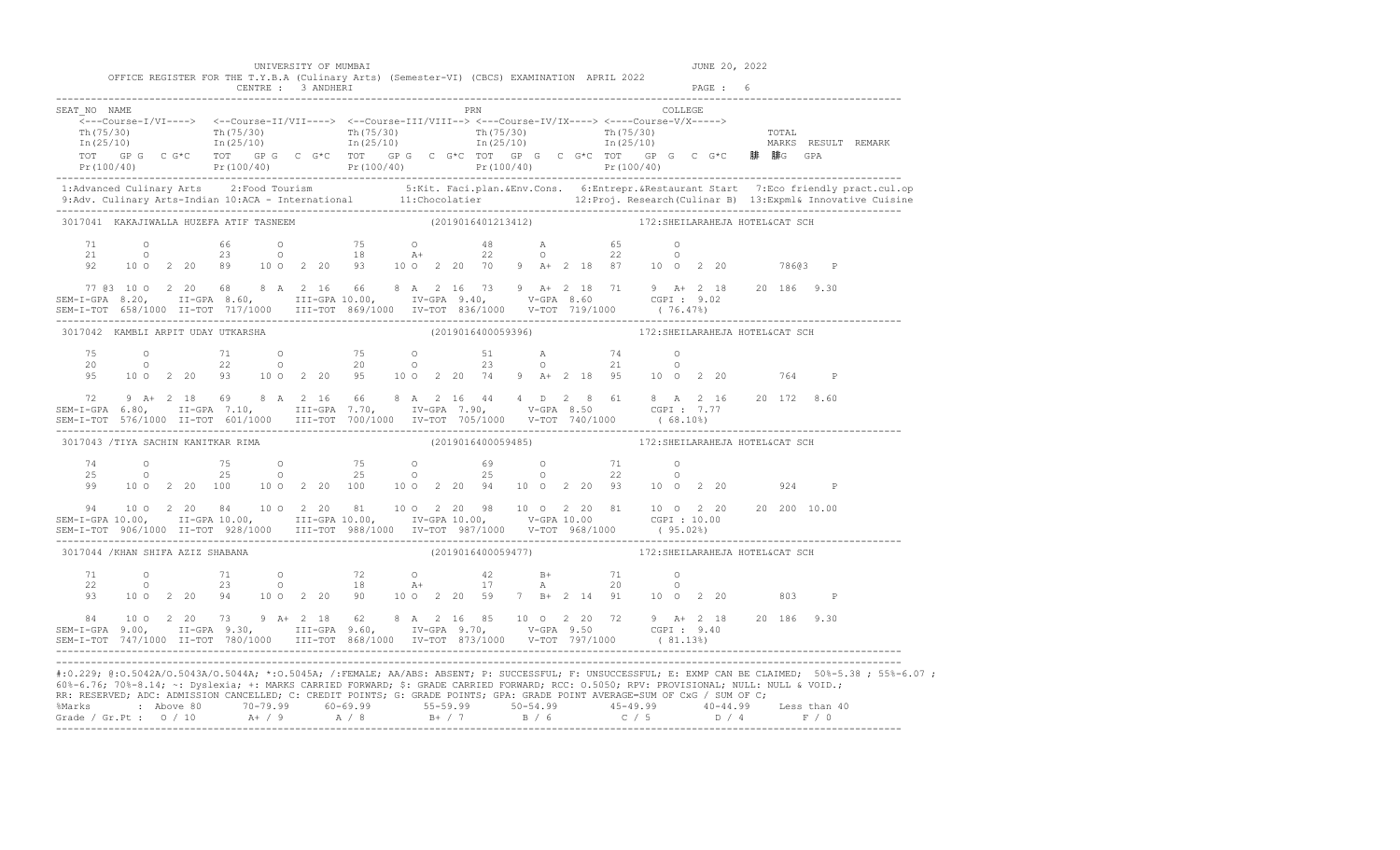|                                                                                                                                                                                                                                                                        |  |              |  | UNIVERSITY OF MUMBAI                                                                                                                                                                                                                                                                                                                                                                                                                                                        |  |  |            |                    |  |  |                                                                                                                                                                                                                                                                                                                                                                                                                                                                                                                  |                | JUNE 20, 2022 |  |       |              |                                                                                                                                                                                                                                                                                                                                                                               |
|------------------------------------------------------------------------------------------------------------------------------------------------------------------------------------------------------------------------------------------------------------------------|--|--------------|--|-----------------------------------------------------------------------------------------------------------------------------------------------------------------------------------------------------------------------------------------------------------------------------------------------------------------------------------------------------------------------------------------------------------------------------------------------------------------------------|--|--|------------|--------------------|--|--|------------------------------------------------------------------------------------------------------------------------------------------------------------------------------------------------------------------------------------------------------------------------------------------------------------------------------------------------------------------------------------------------------------------------------------------------------------------------------------------------------------------|----------------|---------------|--|-------|--------------|-------------------------------------------------------------------------------------------------------------------------------------------------------------------------------------------------------------------------------------------------------------------------------------------------------------------------------------------------------------------------------|
|                                                                                                                                                                                                                                                                        |  |              |  | OFFICE REGISTER FOR THE T.Y.B.A (Culinary Arts) (Semester-VI) (CBCS) EXAMINATION APRIL 2022<br>CENTRE : 3 ANDHERI                                                                                                                                                                                                                                                                                                                                                           |  |  |            |                    |  |  |                                                                                                                                                                                                                                                                                                                                                                                                                                                                                                                  |                | PAGE : 7      |  |       |              |                                                                                                                                                                                                                                                                                                                                                                               |
| SEAT NO NAME                                                                                                                                                                                                                                                           |  |              |  | $\overbrace{\texttt{<--Course-I/VI--->}} \hspace{1.3cm} \xleftarrows -\texttt{Course-II/VII--->} \hspace{1.3cm} \xleftarrows -\texttt{Course-III/VIII--->} \hspace{1.3cm} \xleftarrows -\texttt{Course-V/X--->} \hspace{1.3cm} \xleftarrows -\texttt{Course-V/X--->} \right.$<br>TOT GP G C G*C TOT GP G C G*C TOT GP G C G*C TOT GP G C G*C TOT GP G C G*C TOT GP G C G*C <b>腓 腓</b> G GPA<br>Pr(100/40) Pr(100/40) Pr(100/40) Pr(100/40) Pr(100/40) Pr(100/40) Pr(100/40) |  |  | <b>PRN</b> |                    |  |  | $\begin{tabular}{ll} \multicolumn{2}{l}{{\text{COLLEGE}}} \\ \multicolumn{2}{l}{\text{COLLEGE}} \\ \multicolumn{2}{l}{\text{COLLEGE}} \\ \multicolumn{2}{l}{\text{COLLEGE}} \\ \multicolumn{2}{l}{\text{COLLEGE}} \\ \multicolumn{2}{l}{\text{COLLEGE}} \\ \multicolumn{2}{l}{\text{COLLEGE}} \\ \multicolumn{2}{l}{\text{COLLEGE}} \\ \multicolumn{2}{l}{\text{COLLEGE}} \\ \multicolumn{2}{l}{\text{COLLEGE}} \\ \multicolumn{2}{l}{\text{COLLEGE}} \\ \multicolumn{2}{l}{\text{COLLEGE}} \\ \multicolumn{2}{$ |                |               |  |       |              | $\frac{\text{Th}(75/30)}{\text{Th}(25/10)}$ $\frac{\text{Th}(75/30)}{\text{In}(25/10)}$ $\frac{\text{Th}(75/30)}{\text{In}(25/10)}$ $\frac{\text{Th}(75/30)}{\text{In}(25/10)}$ $\frac{\text{Th}(75/30)}{\text{In}(25/10)}$ $\frac{\text{Tr}(75/30)}{\text{In}(25/10)}$ $\frac{\text{Tr}(75/30)}{\text{In}(25/10)}$ $\frac{\text{Tr}(75/30)}{\text{In}(25/10)}$ $\frac{\text$ |
|                                                                                                                                                                                                                                                                        |  |              |  |                                                                                                                                                                                                                                                                                                                                                                                                                                                                             |  |  |            |                    |  |  |                                                                                                                                                                                                                                                                                                                                                                                                                                                                                                                  |                |               |  |       |              | 1:Advanced Culinary Arts 2:Food Tourism 5:Kit. Faci.plan.&Env.Cons. 6:Entrepr.&Restaurant Start 7:Eco friendly pract.cul.op<br>9:Adv. Culinary Arts-Indian 10:ACA - International 11:Chocolatier 12:Proj. Research (Culinar B) 13                                                                                                                                             |
| 3017045 /KHURANA JAYA SUDHEER SANGEETA                                                                                                                                                                                                                                 |  |              |  |                                                                                                                                                                                                                                                                                                                                                                                                                                                                             |  |  |            | (2019016400059276) |  |  | 172: SHEILARAHEJA HOTEL&CAT SCH                                                                                                                                                                                                                                                                                                                                                                                                                                                                                  |                |               |  |       |              |                                                                                                                                                                                                                                                                                                                                                                               |
| 74<br>24<br>98                                                                                                                                                                                                                                                         |  |              |  | 0 72 0 69 0 50 A 75 0<br>0 25 0 22 0 25 0 21 0<br>10 0 2 20 97 10 0 2 20 91 10 0 2 20 75 9 A+ 2 18 96 10 0 2 20                                                                                                                                                                                                                                                                                                                                                             |  |  |            |                    |  |  |                                                                                                                                                                                                                                                                                                                                                                                                                                                                                                                  | $\overline{O}$ |               |  | 886   | $\mathbb{P}$ |                                                                                                                                                                                                                                                                                                                                                                               |
| 89                                                                                                                                                                                                                                                                     |  |              |  | 10 0 2 20 83 10 0 2 20 74 9 A+ 2 18 98 10 0 2 20 85 10 0 2 20 20 196 9.80                                                                                                                                                                                                                                                                                                                                                                                                   |  |  |            |                    |  |  |                                                                                                                                                                                                                                                                                                                                                                                                                                                                                                                  |                |               |  |       |              |                                                                                                                                                                                                                                                                                                                                                                               |
| 3017046 / SHARON MATHEW MARINA                                                                                                                                                                                                                                         |  |              |  |                                                                                                                                                                                                                                                                                                                                                                                                                                                                             |  |  |            | (2019016400059373) |  |  | 172:SHEILARAHEJA HOTEL&CAT SCH                                                                                                                                                                                                                                                                                                                                                                                                                                                                                   |                |               |  |       |              |                                                                                                                                                                                                                                                                                                                                                                               |
| 99                                                                                                                                                                                                                                                                     |  |              |  | $74$ 0 $75$ 0 $75$ 0 $65$ 0 $74$ 0<br>25 0 23 0 24 0 25 0 24 0<br>10 0 2 20 98 10 0 2 20 99 10 0 2 20 90 10 0 2 20 98 10 0 2 20                                                                                                                                                                                                                                                                                                                                             |  |  |            |                    |  |  |                                                                                                                                                                                                                                                                                                                                                                                                                                                                                                                  |                |               |  | 899   | $\mathbb{P}$ |                                                                                                                                                                                                                                                                                                                                                                               |
|                                                                                                                                                                                                                                                                        |  |              |  |                                                                                                                                                                                                                                                                                                                                                                                                                                                                             |  |  |            |                    |  |  |                                                                                                                                                                                                                                                                                                                                                                                                                                                                                                                  |                |               |  |       |              |                                                                                                                                                                                                                                                                                                                                                                               |
| 3017047 / MEHTA MAHEK BHAVESH DIPALI                                                                                                                                                                                                                                   |  |              |  |                                                                                                                                                                                                                                                                                                                                                                                                                                                                             |  |  |            | (2019016401213451) |  |  | 172: SHEILARAHEJA HOTEL&CAT SCH                                                                                                                                                                                                                                                                                                                                                                                                                                                                                  |                |               |  |       |              |                                                                                                                                                                                                                                                                                                                                                                               |
| 74<br>25<br>99                                                                                                                                                                                                                                                         |  |              |  | 0 66 0 75 0 65 0 72 0<br>0 20 0 20 0 25 0 21 0<br>10 0 2 20 86 10 0 2 20 95 10 0 2 20 90 10 0 2 20 93 10 0 2 20                                                                                                                                                                                                                                                                                                                                                             |  |  |            |                    |  |  |                                                                                                                                                                                                                                                                                                                                                                                                                                                                                                                  |                |               |  | 85401 | $\mathbb{P}$ |                                                                                                                                                                                                                                                                                                                                                                               |
| 86                                                                                                                                                                                                                                                                     |  |              |  | 10 0 2 20 76 9 A+ 2 18 74 9 A+ 2 18 79 @1 10 0 2 20 76 9 A+ 2 18 20 194 9.70                                                                                                                                                                                                                                                                                                                                                                                                |  |  |            |                    |  |  |                                                                                                                                                                                                                                                                                                                                                                                                                                                                                                                  |                |               |  |       |              |                                                                                                                                                                                                                                                                                                                                                                               |
| 3017048 MENON AJAY RAJESH GEETHA                                                                                                                                                                                                                                       |  |              |  |                                                                                                                                                                                                                                                                                                                                                                                                                                                                             |  |  |            | (2019016401213474) |  |  | 172: SHEILARAHEJA HOTEL&CAT SCH                                                                                                                                                                                                                                                                                                                                                                                                                                                                                  |                |               |  |       |              |                                                                                                                                                                                                                                                                                                                                                                               |
| 96                                                                                                                                                                                                                                                                     |  | 10 0 2 20 79 |  | @1   10   2   20   86   10   2   20   66   8   A   2   16   56   7   B+   2   14                                                                                                                                                                                                                                                                                                                                                                                            |  |  |            |                    |  |  |                                                                                                                                                                                                                                                                                                                                                                                                                                                                                                                  | $B+$<br>$B+$   |               |  |       | 74401 P      |                                                                                                                                                                                                                                                                                                                                                                               |
|                                                                                                                                                                                                                                                                        |  |              |  | 81 10 0 2 20 74 9 A+ 2 18 75 9 A+ 2 18 74 9 A+ 2 18 57 7 B+ 2 14 20 178 8.90<br>SEM-I-GPA 7.40, II-GPA 8.40, III-GPA 8.50, IV-GPA 8.70, V-GPA 8.50 CGPI: 8.40                                                                                                                                                                                                                                                                                                               |  |  |            |                    |  |  |                                                                                                                                                                                                                                                                                                                                                                                                                                                                                                                  |                |               |  |       |              |                                                                                                                                                                                                                                                                                                                                                                               |
| 60%-6.76; 70%-8.14; ~: Dyslexia; +: MARKS CARRIED FORWARD; \$: GRADE CARRIED FORWARD; RCC: 0.5050; RPV: PROVISIONAL; NULL: NULL & VOID.;<br>RR: RESERVED; ADC: ADMISSION CANCELLED; C: CREDIT POINTS; G: GRADE POINTS; GPA: GRADE POINT AVERAGE=SUM OF CxG / SUM OF C; |  |              |  |                                                                                                                                                                                                                                                                                                                                                                                                                                                                             |  |  |            |                    |  |  |                                                                                                                                                                                                                                                                                                                                                                                                                                                                                                                  |                |               |  |       |              | #:0.229; @:0.5042A/0.5043A/0.5044A; *:0.5045A; /:FEMALE; AA/ABS: ABSENT; P: SUCCESSFUL; F: UNSUCCESSFUL; E: EXMP CAN BE CLAIMED; 50%-5.38; 55%-6.07;                                                                                                                                                                                                                          |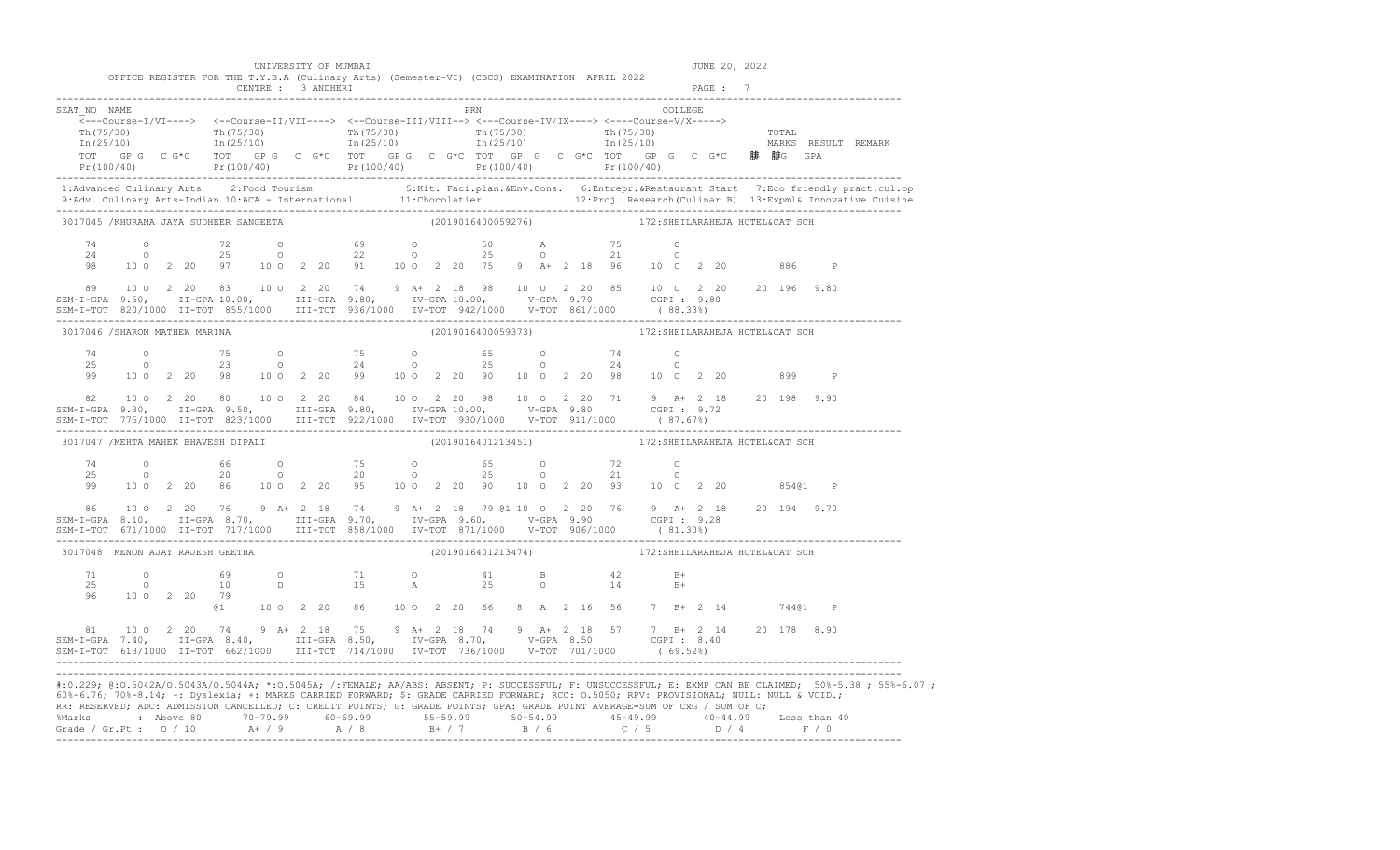|                                         |      |                |  |  | 60%-6.76; 70%-8.14; ~: Dyslexia; +: MARKS CARRIED FORWARD; \$: GRADE CARRIED FORWARD; RCC: 0.5050; RPV: PROVISIONAL; NULL: NULL & VOID.;<br>RR: RESERVED; ADC: ADMISSION CANCELLED; C: CREDIT POINTS; G: GRADE POINTS; GPA: GRADE POINT AVERAGE=SUM OF CxG / SUM OF C;<br>%Marks : Above 80 70-79.99 60-69.99 55-59.99 50-54.99 45-49.99 40-44.99 Less than 40<br>Grade / Gr.Pt : 0 / 10 A+ / 9 A / 8 B+ / 7 B / 6 C / 5 D / 4 F / 0 |  |                    |  |  |                                                    |         |  |               |         | #:0.229; @:0.5042A/0.5043A/0.5044A; *:0.5045A; /:FEMALE; AA/ABS: ABSENT; P: SUCCESSFUL; F: UNSUCCESSFUL; E: EXMP CAN BE CLAIMED; 50%-5.38; 55%-6.07;                                                                              |
|-----------------------------------------|------|----------------|--|--|--------------------------------------------------------------------------------------------------------------------------------------------------------------------------------------------------------------------------------------------------------------------------------------------------------------------------------------------------------------------------------------------------------------------------------------|--|--------------------|--|--|----------------------------------------------------|---------|--|---------------|---------|-----------------------------------------------------------------------------------------------------------------------------------------------------------------------------------------------------------------------------------|
|                                         |      |                |  |  | $\begin{array}{cccccccccccccccc} 84 & 10&0&2&20&64&8&\text{A}&2&16&74&9&\text{A}+&2&18&49&5&\text{C}&2&10&70&9&\text{A}+&2&18&20&182&9.10\\ \text{SEM-I-GPA} & 6.90, & \text{II-GPA} & 8.50, & \text{III-GPA} & 9.30, & \text{IV-GPA} & 9.30, & \text{V-GPA} & 9.30 & \text{CGPI}: & 8.73& \\ \text{SEM-I-TOT} & 590/1000 & \text{II-TOT} & 6$                                                                                       |  |                    |  |  |                                                    |         |  |               |         |                                                                                                                                                                                                                                   |
| 74                                      | 25 0 | $\overline{O}$ |  |  | 99 10 0 2 20 95 10 0 2 20 97 10 0 2 20 85 10 0 2 20 97 10 0 2 20                                                                                                                                                                                                                                                                                                                                                                     |  |                    |  |  |                                                    |         |  |               | 814 P   |                                                                                                                                                                                                                                   |
| 3017052 PATEL SHREYASH DINESH PRATIBHA  |      |                |  |  |                                                                                                                                                                                                                                                                                                                                                                                                                                      |  | (2019016400059744) |  |  | 172: SHEILARAHEJA HOTEL&CAT SCH                    |         |  |               |         |                                                                                                                                                                                                                                   |
|                                         |      |                |  |  | $$\tt 88 \quad 10\, \,O \quad 2\, \, 20 \quad 75 \quad 9 \quad A +\, 2\, \, 18 \quad 80 \quad 10\, \,O \quad 2\, \, 20 \quad 78\, \, 62\, \, 10\, \,O \quad 2\, \, 20 \quad 88 \quad 10\, \,O \quad 2\, \, 20 \quad 20 \quad 20 \quad 20 \quad 198 \quad 9\, \, 90$ }$ $$\tt SEM-T-GPA \quad 9\, .30, \quad\phantom{33333333333333333333333$                                                                                         |  |                    |  |  |                                                    |         |  |               |         |                                                                                                                                                                                                                                   |
|                                         |      |                |  |  | $\begin{array}{cccccccccccccccc} 74 & & & 0 & & & 75 & & 0 & & & 75 & & 0 & & & 59 & & \text{A+} & & 72 & & 0 \\ 25 & & & 0 & & & 23 & & 0 & & & 23 & & 0 & & 24 & & 0 & & 22 & & 0 \\ 99 & & 10 & 0 & 2 & 20 & 98 & & 10 & 0 & 2 & 20 & 83 & & 10 & 0 & 2 & 20 & 94 & & 10 & 0 & 2 & 20 & & 88102 & & \text{P} \end{array}$                                                                                                         |  |                    |  |  |                                                    |         |  |               |         |                                                                                                                                                                                                                                   |
| 3017051 / PARDHANANI MALVIKA LAKHI HEMA |      |                |  |  |                                                                                                                                                                                                                                                                                                                                                                                                                                      |  | (2019016400059597) |  |  | 172: SHEILARAHEJA HOTEL&CAT SCH                    |         |  |               |         |                                                                                                                                                                                                                                   |
|                                         |      |                |  |  | ${\small 82\qquad 10\;0\quad 2\;20\qquad 77\;03\;10\;0\quad 2\;20\qquad 67\qquad 8\;A\quad 2\;16\quad 74\qquad 9\quad A+2\;18\quad 69\qquad 8\;A\quad 2\;16\qquad 20\;190\quad 9.50\;8}\\ {\small 82\qquad 10\;0\quad 2\;20\qquad 77\;03\;10\;0\quad 2\;20\qquad 67\qquad 8\;A\quad 2\;16\quad 74\qquad 9\;A+2\;18\$                                                                                                                 |  |                    |  |  |                                                    |         |  |               |         |                                                                                                                                                                                                                                   |
| 75<br>25<br>100                         |      |                |  |  | $0$ $74$ $0$ $75$ $0$ $68$ $0$ $71$ $0$<br>$0$ $23$ $0$ $23$ $0$ $25$ $0$ $23$ $0$<br>10 0 2 20 97 10 0 2 20 98 10 0 2 20 93 10 0 2 20 94 10 0 2 20 95103 P                                                                                                                                                                                                                                                                          |  |                    |  |  |                                                    |         |  |               |         |                                                                                                                                                                                                                                   |
| 3017050 / PARAB SACHI DINESH DISHA      |      |                |  |  |                                                                                                                                                                                                                                                                                                                                                                                                                                      |  |                    |  |  | (2019016400059292) 172: SHEILARAHEJA HOTEL&CAT SCH |         |  |               |         |                                                                                                                                                                                                                                   |
|                                         |      |                |  |  | $\begin{array}{cccccccccccc} 89 & 10&0&2&20&77&63&10&0&2&20&69&8&\text{A}&2&16&63&8&\text{A}&2&16&62&8&\text{A}&2&16&20&188&9.40\\ \texttt{SEM-I-GPA} & 8.60,&\texttt{II-GPA} & 8.90,&\texttt{III-GPA} & 9.80,&\texttt{IV-GPA} & 10.00,&\texttt{V-GPA} & 9.70&\texttt{CGPI}:&9.40\\ \texttt{SEM-I-TOT} & 730/1000&\texttt{II-TOT} & 73$                                                                                              |  |                    |  |  |                                                    |         |  |               |         |                                                                                                                                                                                                                                   |
| 74<br>24<br>98                          |      |                |  |  | 0 71 0 75 0 53 A+ 74 0<br>0 21 0 23 0 25 0 24 0<br>10 0 2 20 92 10 0 2 20 98 10 0 2 20 78 @ 2 10 0 2 20 98 10 0 2 20                                                                                                                                                                                                                                                                                                                 |  |                    |  |  |                                                    |         |  |               | 82405 P |                                                                                                                                                                                                                                   |
| 3017049 MULGE EESHAN NITIN SEEMA        |      |                |  |  |                                                                                                                                                                                                                                                                                                                                                                                                                                      |  | (2019016400059303) |  |  | 172: SHEILARAHEJA HOTEL&CAT SCH                    |         |  |               |         |                                                                                                                                                                                                                                   |
|                                         |      |                |  |  |                                                                                                                                                                                                                                                                                                                                                                                                                                      |  |                    |  |  |                                                    |         |  |               |         | 1:Advanced Culinary Arts 2:Food Tourism 5:Kit. Faci.plan.&Env.Cons. 6:Entrepr.&Restaurant Start 7:Eco friendly pract.cul.op<br>9:Adv. Culinary Arts-Indian 10:ACA - International 11:Chocolatier 12:Proj. Research(Culinar B) 13: |
|                                         |      |                |  |  |                                                                                                                                                                                                                                                                                                                                                                                                                                      |  |                    |  |  |                                                    |         |  |               |         |                                                                                                                                                                                                                                   |
| SEAT NO NAME                            |      |                |  |  | $\overbrace{\texttt{<--Course-I/VI--->}}$                                                                                                                                                                                                                                                                                                                                                                                            |  | PRN                |  |  |                                                    | COLLEGE |  |               |         |                                                                                                                                                                                                                                   |
|                                         |      |                |  |  | UNIVERSITY OF MUMBAI<br>OFFICE REGISTER FOR THE T.Y.B.A (Culinary Arts) (Semester-VI) (CBCS) EXAMINATION APRIL 2022                                                                                                                                                                                                                                                                                                                  |  |                    |  |  |                                                    |         |  | JUNE 20, 2022 |         |                                                                                                                                                                                                                                   |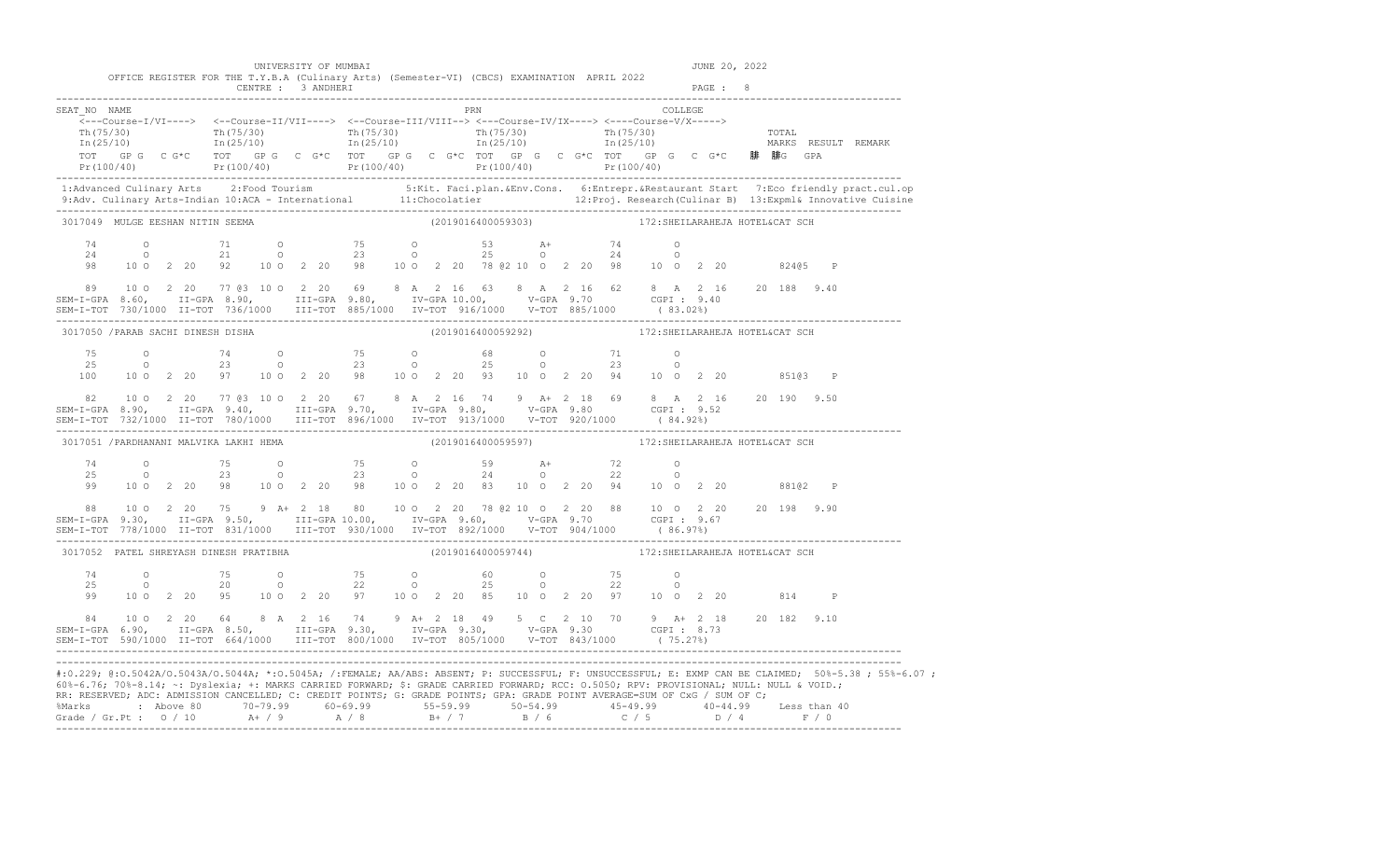|                                                                                                                                                                                                                                                                                                                                                                                                                                               |  |  | UNIVERSITY OF MUMBAI |                                                                                                                                                                                                                                                                                                                                            |     |                    |  |  |                                                    |         |          | JUNE 20, 2022 |         |                                                                                                                                                                                                                                   |
|-----------------------------------------------------------------------------------------------------------------------------------------------------------------------------------------------------------------------------------------------------------------------------------------------------------------------------------------------------------------------------------------------------------------------------------------------|--|--|----------------------|--------------------------------------------------------------------------------------------------------------------------------------------------------------------------------------------------------------------------------------------------------------------------------------------------------------------------------------------|-----|--------------------|--|--|----------------------------------------------------|---------|----------|---------------|---------|-----------------------------------------------------------------------------------------------------------------------------------------------------------------------------------------------------------------------------------|
|                                                                                                                                                                                                                                                                                                                                                                                                                                               |  |  | CENTRE : 3 ANDHERI   | OFFICE REGISTER FOR THE T.Y.B.A (Culinary Arts) (Semester-VI) (CBCS) EXAMINATION APRIL 2022                                                                                                                                                                                                                                                |     |                    |  |  |                                                    |         | PAGE : 9 |               |         |                                                                                                                                                                                                                                   |
| SEAT NO NAME                                                                                                                                                                                                                                                                                                                                                                                                                                  |  |  |                      | $\overline{\langle}\text{---Course-I/VI--->}\rangle\quad\text{<-Course-II/VII--->} \quad\text{---Course-III/VIII--->} \quad\text{---Course-IV/IX--->} \quad\text{---Course-V/I---}$<br>TOT GPG CG*C TOT GPG CG*C TOT GPG CG*C TOT GPG CG*C TOT GPG CG*C 腓 腓G GPA                                                                           | PRN |                    |  |  |                                                    | COLLEGE |          |               |         | $Pr(100/40)$ $Pr(100/40)$ $Pr(100/40)$ $Pr(100/40)$ $Pr(100/40)$ $Pr(100/40)$ $Pr(100/40)$                                                                                                                                        |
|                                                                                                                                                                                                                                                                                                                                                                                                                                               |  |  |                      |                                                                                                                                                                                                                                                                                                                                            |     |                    |  |  |                                                    |         |          |               |         | 1:Advanced Culinary Arts 2:Food Tourism 5:Kit. Faci.plan.&Env.Cons. 6:Entrepr.&Restaurant Start 7:Eco friendly pract.cul.op<br>9:Adv. Culinary Arts-Indian 10:ACA - International 11:Chocolatier 12:Proj. Research (Culinar B) 13 |
| 3017053 PATIL DEEPAK CHANDRASHEKAR REKHA<br>72<br>25<br>97                                                                                                                                                                                                                                                                                                                                                                                    |  |  |                      | 0 74 0 74 0 48 A 75 0<br>0 23 0 22 0 25 0 22 0<br>10 0 2 20 97 10 0 2 20 96 10 0 2 20 73 9 A+ 2 18 97 10 0 2 20 875 P                                                                                                                                                                                                                      |     | (2016016400938066) |  |  | 172: SHEILARAHEJA HOTEL&CAT SCH                    |         |          |               |         |                                                                                                                                                                                                                                   |
| ${\small 86\hspace{0.2cm}10\hspace{0.2cm}0\hspace{0.2cm}2\hspace{0.2cm}20\hspace{0.2cm}74\hspace{0.2cm}9\hspace{0.2cm}\text{A}+2\hspace{0.2cm}18\hspace{0.2cm}76\hspace{0.2cm}9\hspace{0.2cm}\text{A}+2\hspace{0.2cm}18\hspace{0.2cm}96\hspace{0.2cm}10\hspace{0.2cm}0\hspace{0.2cm}2\hspace{0.2cm}20\hspace{0.2cm}83\hspace{0.2cm}10\hspace{$<br>SEM-I-TOT 697/1000 II-TOT 739/1000 III-TOT 932/1000 IV-TOT 934/1000 V-TOT 904/1000 (84.68%) |  |  |                      |                                                                                                                                                                                                                                                                                                                                            |     |                    |  |  |                                                    |         |          |               |         |                                                                                                                                                                                                                                   |
| 3017054 POWLE SHAIL SHEKHAR SNEHA                                                                                                                                                                                                                                                                                                                                                                                                             |  |  |                      |                                                                                                                                                                                                                                                                                                                                            |     |                    |  |  |                                                    |         |          |               |         |                                                                                                                                                                                                                                   |
|                                                                                                                                                                                                                                                                                                                                                                                                                                               |  |  |                      | $\begin{array}{cccccccccccccccc} 74 & & & 0 & & & 68 & & 0 & & & 72 & & 0 & & & 42 & & B+ & & & 72 & & 0 \\ 20 & & & 0 & & & 19 & & A+ & & 14 & & B+ & & 23 & & 0 & & 21 & & 0 \\ 94 & & 10 & 0 & 2 & 20 & 87 & & 10 & 0 & 2 & 20 & & 86 & & 10 & 0 & 2 & 20 & & 65 & 8 & A & 2 & 16 & 93 & & 10 & 0 & 2 & 20 & & & 723 & & P \end{array}$ |     |                    |  |  |                                                    |         |          |               |         |                                                                                                                                                                                                                                   |
| $\begin{array}{cccccccccccccccc} 69 & 8 & A & 2 & 16 & 67 & 8 & A & 2 & 16 & 65 & 8 & A & 2 & 16 & 43 & 4 & D & 2 & 8 & 54 & 6 & B & 2 & 12 & 20 & 164 & 8.20 \\ SEM-I-GPA & 5.50, & II-GPA & 6.50, & III-GPA & 6.90, & IV-GPA & 8.30, & V-GPA & 8.60 & CGPI : 7.33 & \\ SEM-I-TOT & 494/1000 & II-TOT & 560/1000 & III-TOT & 594/1000 & IV-TOT & 6$                                                                                          |  |  |                      |                                                                                                                                                                                                                                                                                                                                            |     |                    |  |  |                                                    |         |          |               |         |                                                                                                                                                                                                                                   |
| 3017055 PRABHU HARSH SHAILESH SHREYA                                                                                                                                                                                                                                                                                                                                                                                                          |  |  |                      |                                                                                                                                                                                                                                                                                                                                            |     |                    |  |  | (2019016400059462) 172: SHEILARAHEJA HOTEL&CAT SCH |         |          |               |         |                                                                                                                                                                                                                                   |
|                                                                                                                                                                                                                                                                                                                                                                                                                                               |  |  |                      | 97 10 0 2 20 87 10 0 2 20 93 10 0 2 20 79 @1 10 0 2 20 91 10 0 2 20 826@3 P                                                                                                                                                                                                                                                                |     |                    |  |  |                                                    |         |          |               |         |                                                                                                                                                                                                                                   |
| $\begin{array}{cccccccccccc} 90 & 10&0&2&20&72&9&\text{A}+&2&18&78&62&10&0&2&20&80&10&0&2&20&59&7&\text{B}+&2&14&20&192&9.60\\ \text{SEM-I-GPA} & 8.60, & \text{II-GPA} & 9.40, & \text{III-GPA} & 9.40, & \text{IV-GPA} & 10.00, & \text{V-GPA} & 9.80& \text{CGPI}: & 9.47&\\ \text{SEM-I-TOT} & 722/1000 & \text{II-TOT} & 764$                                                                                                            |  |  |                      |                                                                                                                                                                                                                                                                                                                                            |     |                    |  |  |                                                    |         |          |               |         |                                                                                                                                                                                                                                   |
| 3017056 /PRASADE ARYA HEMANT ASHWINI                                                                                                                                                                                                                                                                                                                                                                                                          |  |  |                      |                                                                                                                                                                                                                                                                                                                                            |     |                    |  |  | (2019016400059365) 172: SHEILARAHEJA HOTEL&CAT SCH |         |          |               |         |                                                                                                                                                                                                                                   |
| 75<br>25                                                                                                                                                                                                                                                                                                                                                                                                                                      |  |  |                      | 0 75 0 75 0 53 $A +$ 74 0<br>0 22 0 23 0 25 0 20 0<br>100 10 0 2 20 97 10 0 2 20 98 10 0 2 20 78 @ 2 10 0 2 20 94 10 0 2 20                                                                                                                                                                                                                |     |                    |  |  |                                                    |         |          |               | 86102 P |                                                                                                                                                                                                                                   |
| 82 10 0 2 20 75 9 A+ 2 18 74 9 A+ 2 18 89 10 0 2 20 74 9 A+ 2 18 20 194 9.70<br>SEM-I-GPA 9.60, II-GPA 10.00, III-GPA 9.80, IV-GPA 10.00, V-GPA 9.90 CGPI 9.83<br>SEM-I-TOT 816/1000 II-TOT 847/1000 III-TOT 895/1000 IV-TOT 918/1000 V-TOT 934/1000 (87.88%)                                                                                                                                                                                 |  |  |                      |                                                                                                                                                                                                                                                                                                                                            |     |                    |  |  |                                                    |         |          |               |         |                                                                                                                                                                                                                                   |
| 60%-6.76; 70%-8.14; ~: Dyslexia; +: MARKS CARRIED FORWARD; \$: GRADE CARRIED FORWARD; RCC: 0.5050; RPV: PROVISIONAL; NULL: NULL & VOID.;<br>RR: RESERVED; ADC: ADMISSION CANCELLED; C: CREDIT POINTS; G: GRADE POINTS; GPA: GRADE POINT AVERAGE=SUM OF CxG / SUM OF C;<br>%Marks : Above 80 70-79.99 60-69.99 55-59.99 50-54.99 45-49.99 40-44.99 Less than 40<br>Grade / Gr.Pt : 0 / 10 A+ / 9 A / 8 B+ / 7 B / 6 C / 5 D / 4 F / 0          |  |  |                      |                                                                                                                                                                                                                                                                                                                                            |     |                    |  |  |                                                    |         |          |               |         | #:0.229; @:0.5042A/0.5043A/0.5044A; *:0.5045A; /:FEMALE; AA/ABS: ABSENT; P: SUCCESSFUL; F: UNSUCCESSFUL; E: EXMP CAN BE CLAIMED; 50%-5.38 ; 55%-6.07 ;                                                                            |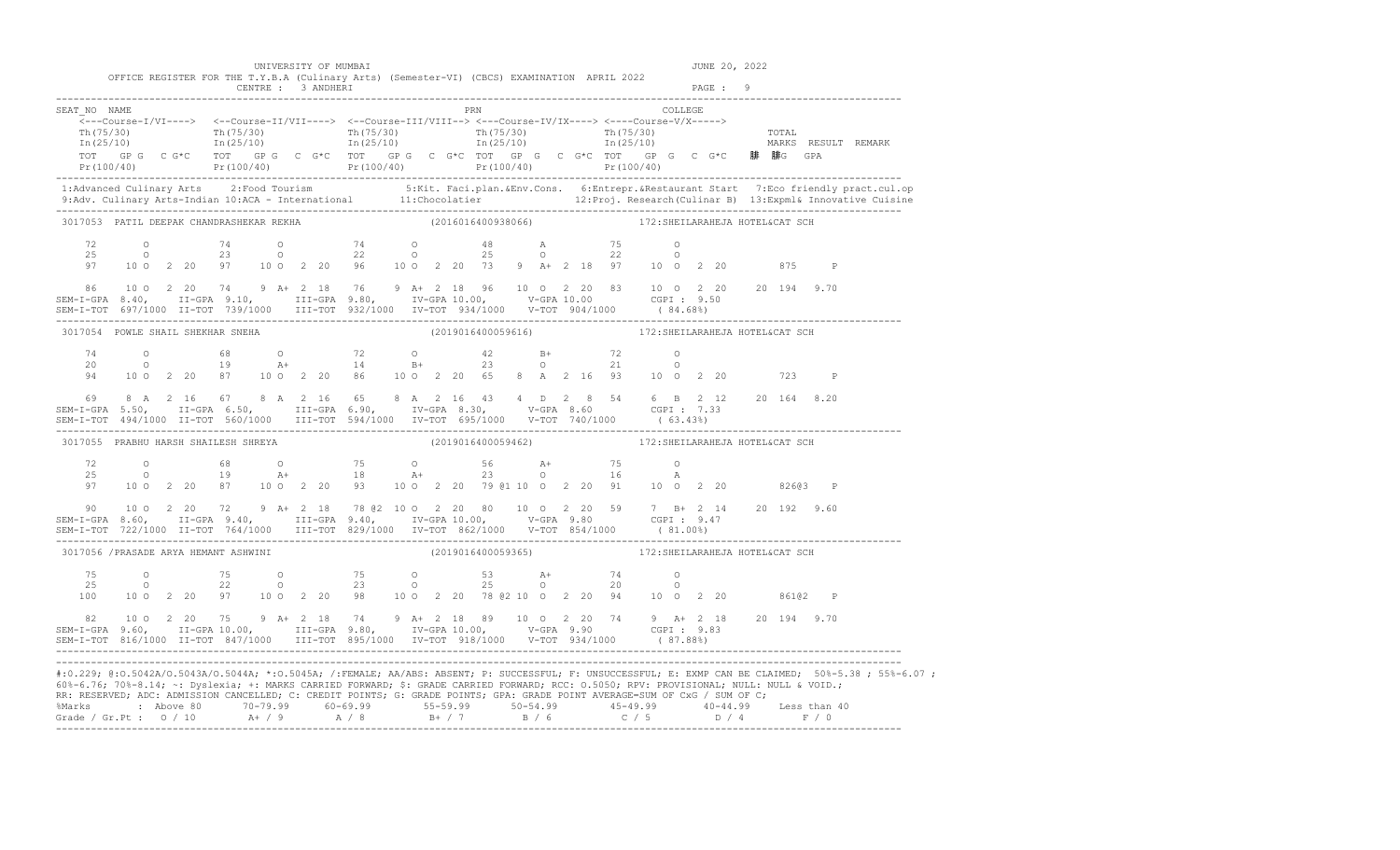| RR: RESERVED; ADC: ADMISSION CANCELLED; C: CREDIT POINTS; G: GRADE POINTS; GPA: GRADE POINT AVERAGE=SUM OF CxG / SUM OF C;<br>%Marks : Above 80 70-79.99 60-69.99 55-59.99 50-54.99 45-49.99 40-44.99 Less than 40<br>Grade / Gr.Pt : 0 / 10 A+ / 9 A / 8 B+ / 7 B / 6 C / 5 D / 4 F / 0 |                |                                                                         |                                                                                                                                                                                                                                                                                                                                                 |                      |  |  |  |                                                    |  |  |                                 |         |               |     |                                                                                                                                                                                                                                    |                                                                                                                                                                                                                                   |
|------------------------------------------------------------------------------------------------------------------------------------------------------------------------------------------------------------------------------------------------------------------------------------------|----------------|-------------------------------------------------------------------------|-------------------------------------------------------------------------------------------------------------------------------------------------------------------------------------------------------------------------------------------------------------------------------------------------------------------------------------------------|----------------------|--|--|--|----------------------------------------------------|--|--|---------------------------------|---------|---------------|-----|------------------------------------------------------------------------------------------------------------------------------------------------------------------------------------------------------------------------------------|-----------------------------------------------------------------------------------------------------------------------------------------------------------------------------------------------------------------------------------|
| 60%-6.76; 70%-8.14; ~: Dyslexia; +: MARKS CARRIED FORWARD; \$: GRADE CARRIED FORWARD; RCC: 0.5050; RPV: PROVISIONAL; NULL: NULL & VOID.;                                                                                                                                                 |                |                                                                         |                                                                                                                                                                                                                                                                                                                                                 |                      |  |  |  |                                                    |  |  |                                 |         |               |     |                                                                                                                                                                                                                                    | #:0.229; @:0.5042A/0.5043A/0.5044A; *:0.5045A; /:FEMALE; AA/ABS: ABSENT; P: SUCCESSFUL; F: UNSUCCESSFUL; E: EXMP CAN BE CLAIMED; 50%-5.38; 55%-6.07;                                                                              |
| 82 10 0 2 20 71 9 A + 2 18 81 10 0 2 20 95 10 0 2 20 67 8 A 2 16 20 192 9.60<br>SEM-I-GPA 9.40, II-GPA 10.00, III-GPA 9.60, IV-GPA 10.00, V-GPA 9.90 CGPI : 9.75<br>SEM-I-TOT 803/1000 II-TOT 834/1000 III-TOT 875/1000 IV-TOT 899/1000 V-TOT 900/1000 (85.95%)                          |                |                                                                         |                                                                                                                                                                                                                                                                                                                                                 |                      |  |  |  |                                                    |  |  |                                 |         |               |     |                                                                                                                                                                                                                                    |                                                                                                                                                                                                                                   |
| 75<br>25                                                                                                                                                                                                                                                                                 | $\overline{0}$ | $\overline{O}$ and $\overline{O}$ and $\overline{O}$ and $\overline{O}$ | 100 10 0 2 20 88 10 0 2 20 95 10 0 2 20 73 9 A+ 2 18 94 10 0 2 20                                                                                                                                                                                                                                                                               |                      |  |  |  |                                                    |  |  |                                 |         |               |     | 846 P                                                                                                                                                                                                                              |                                                                                                                                                                                                                                   |
| 3017060 /RAWANI DISHA DEEPAK JAYNA                                                                                                                                                                                                                                                       |                |                                                                         |                                                                                                                                                                                                                                                                                                                                                 |                      |  |  |  | (2019016400059407)                                 |  |  | 172: SHEILARAHEJA HOTEL&CAT SCH |         |               |     |                                                                                                                                                                                                                                    |                                                                                                                                                                                                                                   |
| $\begin{array}{cccccccccccc} 81 & 10&0&2&20&79&01&10&0&2&20&74&9&\text{A}+&2&18&98&10&0&2&20&71&9&\text{A}+&2&18&20&196&9.80\\ 818&10&0&2&20&79&01&10&0&2&20&74&9&\text{A}+&2&18&98&10&0&2&20&71&9&\text{A}+&2&18&20&196&9.80\\ 819&1-1-GPA&9.50,&11-GPA&9.50,&111-GPA$                  |                |                                                                         |                                                                                                                                                                                                                                                                                                                                                 |                      |  |  |  |                                                    |  |  |                                 |         |               |     |                                                                                                                                                                                                                                    |                                                                                                                                                                                                                                   |
| 25<br>100                                                                                                                                                                                                                                                                                |                |                                                                         | $\begin{array}{cccccccccccccccc} 75 & & & 0 & & & 74 & & 0 & & & 75 & & 0 & & & 60 & & 0 & & & 72 & & 0 \\ 25 & & & 0 & & & 22 & & 0 & & & 23 & & 0 & & & 23 & & 0 & & & 20 & & 0 \\ 100 & & 10 & 0 & 2 & 20 & & 96 & & 10 & 0 & 2 & 20 & & 98 & & 10 & 0 & 2 & 20 & & 83 & & 10 & 0 & 2 & 20 & & 92 & & 10 & 0 & 2 & 20 & & & 872@1 & & \math$ |                      |  |  |  |                                                    |  |  |                                 |         |               |     |                                                                                                                                                                                                                                    |                                                                                                                                                                                                                                   |
| 3017059 RATHOD SANJAY NARESH JYOTHNA                                                                                                                                                                                                                                                     |                |                                                                         |                                                                                                                                                                                                                                                                                                                                                 |                      |  |  |  | (2019016400059705) 172: SHEILARAHEJA HOTEL&CAT SCH |  |  |                                 |         |               |     |                                                                                                                                                                                                                                    |                                                                                                                                                                                                                                   |
| 66 8 A 2 16 57 7 B+ 2 14 58 7 B+ 2 14 40 4 D 2 8 52 6 B 2 12 20 146 7.30<br>SEM-I-GPA 5.10, II-GPA 6.50, III-GPA 5.30, IV-GPA 7.00, V-GPA 0.00 CGPI: --                                                                                                                                  |                |                                                                         |                                                                                                                                                                                                                                                                                                                                                 |                      |  |  |  |                                                    |  |  |                                 |         |               |     |                                                                                                                                                                                                                                    |                                                                                                                                                                                                                                   |
| 59<br>17<br>76                                                                                                                                                                                                                                                                           |                |                                                                         |                                                                                                                                                                                                                                                                                                                                                 |                      |  |  |  |                                                    |  |  |                                 |         |               |     | P RLE                                                                                                                                                                                                                              |                                                                                                                                                                                                                                   |
|                                                                                                                                                                                                                                                                                          |                |                                                                         | 3017058 RAOTE RUDRESH SUJIT ANTIMA                                                                                                                                                                                                                                                                                                              |                      |  |  |  | (2019016400059713) 172: SHEILARAHEJA HOTEL&CAT SCH |  |  |                                 |         |               |     |                                                                                                                                                                                                                                    |                                                                                                                                                                                                                                   |
|                                                                                                                                                                                                                                                                                          |                |                                                                         |                                                                                                                                                                                                                                                                                                                                                 |                      |  |  |  |                                                    |  |  |                                 |         |               |     | 76E 9 A+ 2 18 73E 9 A+ 2 18 78E 9 A+ 2 18 86E 10 0 2 20 76E 9 A+ 2 18 168 --<br>SEM-I-GPA 7.90, II-GPA 8.30, III-GPA 8.70, IV-GPA 9.30, V-GPA 9.70 CGPI : --<br>SEM-I-TOT 663/1000 II-TOT 691/1000 III-TOT 772/1000 IV-TOT 850/100 |                                                                                                                                                                                                                                   |
|                                                                                                                                                                                                                                                                                          |                |                                                                         | $\begin{array}{ccccccccc} 74\text{E} & & \text{O} & & & 71\text{E} & & \text{O} & & \text{A} \\ 25\text{E} & & \text{O} & & & 22\text{E} & & \text{O} & & & 20\text{E} \end{array}$<br>99 10 0 2 20 93 10 0 2 20 -- - - -- -- -- 67 8 A 2 16 94 10 0 2 20                                                                                       |                      |  |  |  | -- 44E B+ 74E O<br>O 23E O 20E O                   |  |  |                                 |         |               | 762 | $\quad$ F                                                                                                                                                                                                                          |                                                                                                                                                                                                                                   |
|                                                                                                                                                                                                                                                                                          |                |                                                                         | 3017057 RAMOS BRADLEY RUDOLPH HENRIETTA                                                                                                                                                                                                                                                                                                         |                      |  |  |  |                                                    |  |  |                                 |         |               |     |                                                                                                                                                                                                                                    |                                                                                                                                                                                                                                   |
|                                                                                                                                                                                                                                                                                          |                |                                                                         |                                                                                                                                                                                                                                                                                                                                                 |                      |  |  |  |                                                    |  |  |                                 |         |               |     |                                                                                                                                                                                                                                    | 1:Advanced Culinary Arts 2:Food Tourism 5:Kit. Faci.plan.&Env.Cons. 6:Entrepr.&Restaurant Start 7:Eco friendly pract.cul.op<br>9:Adv. Culinary Arts-Indian 10:ACA - International 11:Chocolatier 12:Proj. Research(Culinar B) 13: |
|                                                                                                                                                                                                                                                                                          |                |                                                                         |                                                                                                                                                                                                                                                                                                                                                 |                      |  |  |  |                                                    |  |  |                                 |         |               |     |                                                                                                                                                                                                                                    |                                                                                                                                                                                                                                   |
| SEAT NO NAME                                                                                                                                                                                                                                                                             |                |                                                                         | $\overbrace{\texttt{<--Course-I/VI--->}}$                                                                                                                                                                                                                                                                                                       |                      |  |  |  | PRN                                                |  |  |                                 | COLLEGE |               |     |                                                                                                                                                                                                                                    |                                                                                                                                                                                                                                   |
|                                                                                                                                                                                                                                                                                          |                |                                                                         | OFFICE REGISTER FOR THE T.Y.B.A (Culinary Arts) (Semester-VI) (CBCS) EXAMINATION APRIL 2022                                                                                                                                                                                                                                                     |                      |  |  |  |                                                    |  |  |                                 |         |               |     |                                                                                                                                                                                                                                    |                                                                                                                                                                                                                                   |
|                                                                                                                                                                                                                                                                                          |                |                                                                         |                                                                                                                                                                                                                                                                                                                                                 | UNIVERSITY OF MUMBAI |  |  |  |                                                    |  |  |                                 |         | JUNE 20, 2022 |     |                                                                                                                                                                                                                                    |                                                                                                                                                                                                                                   |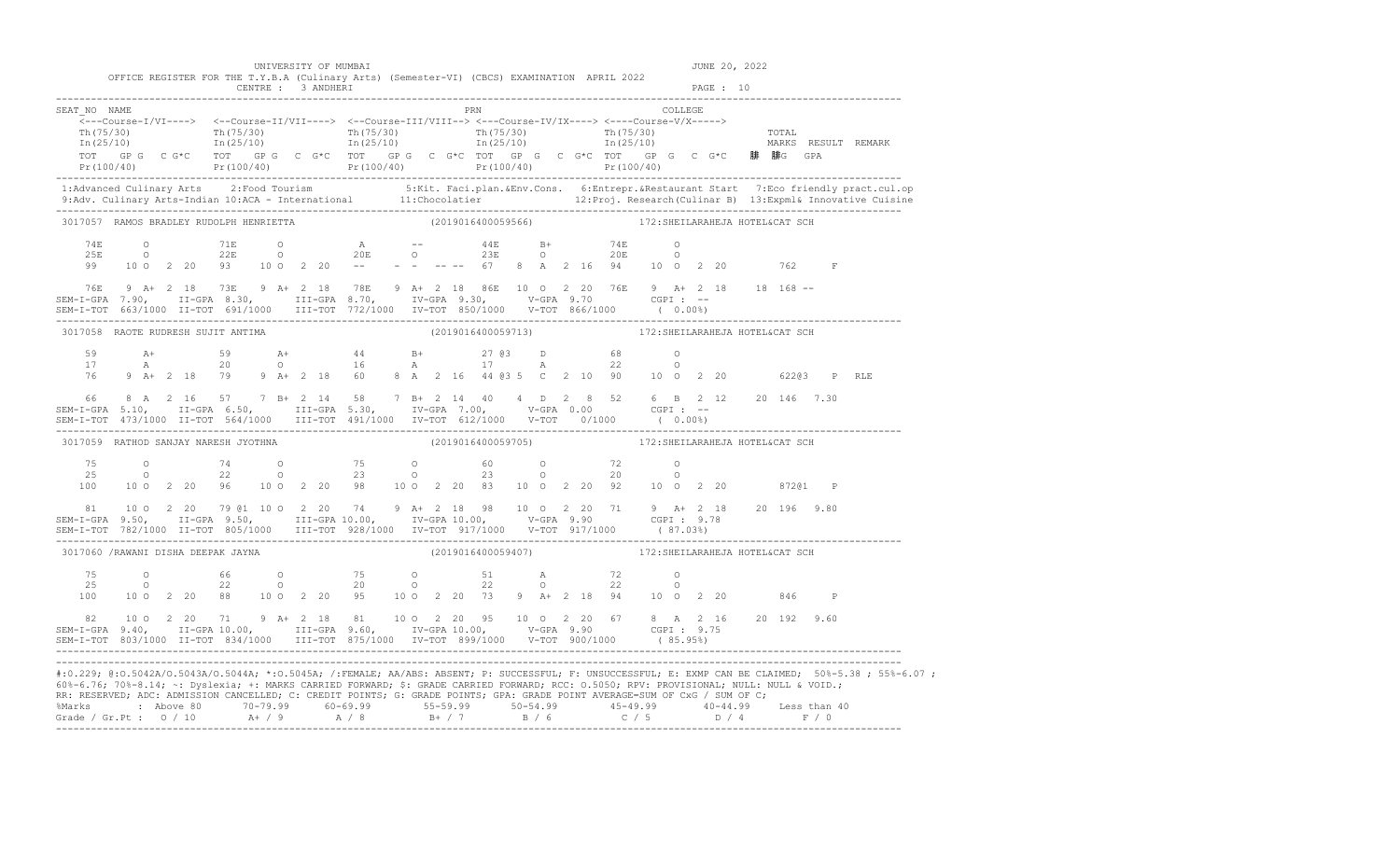| 60%-6.76; 70%-8.14; ~: Dyslexia; +: MARKS CARRIED FORWARD; \$: GRADE CARRIED FORWARD; RCC: 0.5050; RPV: PROVISIONAL; NULL: NULL & VOID.;<br>RR: RESERVED; ADC: ADMISSION CANCELLED; C: CREDIT POINTS; G: GRADE POINTS; GPA: GRADE POINT AVERAGE=SUM OF CxG / SUM OF C; |  |  |  |                      |  |  |     | %Marks : Above 80 70-79.99 60-69.99 55-59.99 50-54.99 45-49.99 40-44.99 Less than 40<br>Grade / Gr.Pt : 0 / 10 A+ / 9 A / 8 B+ / 7 B / 6 C / 5 D / 4 F / 0                                                                                                                                                                   |  |                                 |         |               |     |              | #:0.229; @:0.5042A/0.5043A/0.5044A; *:0.5045A; /:FEMALE; AA/ABS: ABSENT; P: SUCCESSFUL; F: UNSUCCESSFUL; E: EXMP CAN BE CLAIMED; 50%-5.38; 55%-6.07;                                                                              |
|------------------------------------------------------------------------------------------------------------------------------------------------------------------------------------------------------------------------------------------------------------------------|--|--|--|----------------------|--|--|-----|------------------------------------------------------------------------------------------------------------------------------------------------------------------------------------------------------------------------------------------------------------------------------------------------------------------------------|--|---------------------------------|---------|---------------|-----|--------------|-----------------------------------------------------------------------------------------------------------------------------------------------------------------------------------------------------------------------------------|
| 71 9 A+ 2 18 72 9 A+ 2 18 70 9 A+ 2 18 69 8 A 2 16 59 7 B+ 2 14 20 184 9.20<br>SEM-I-GPA 6.40, II-GPA 6.50, III-GPA 8.30, IV-GPA 9.30, V-GPA 8.80 CGPI: 8.08 @0.06<br>SEM-I-TOT 556/1000 II-TOT 556/1000 III-TOT 756/1000 IV-TOT                                       |  |  |  |                      |  |  |     |                                                                                                                                                                                                                                                                                                                              |  |                                 |         |               |     |              |                                                                                                                                                                                                                                   |
|                                                                                                                                                                                                                                                                        |  |  |  |                      |  |  |     | 95 10 0 2 20 89 10 0 2 20 97 10 0 2 20 81 10 0 2 20 96 10 0 2 20 799 P                                                                                                                                                                                                                                                       |  |                                 |         |               |     |              |                                                                                                                                                                                                                                   |
| 3017064 SALVI NIKHIL CHANDRASHEKHAR MANISHA                                                                                                                                                                                                                            |  |  |  |                      |  |  |     | (2019016400059721)                                                                                                                                                                                                                                                                                                           |  | 172: SHEILARAHEJA HOTEL&CAT SCH |         |               |     |              |                                                                                                                                                                                                                                   |
| 72 9 A+ 2 18 73 9 A+ 2 18 74 9 A+ 2 18 81 10 0 2 20 76 9 A+ 2 18 20 190 9.50<br>SEM-I-GPA 8.10, II-GPA 8.70, III-GPA 9.50, IV-GPA 9.80, V-GPA 9.30 CGPI: 9.15<br>SEM-I-TOT 675/1000 II-TOT 730/1000 III-TOT 834/1000 IV-TOT 873/1                                      |  |  |  |                      |  |  |     |                                                                                                                                                                                                                                                                                                                              |  |                                 |         |               |     |              |                                                                                                                                                                                                                                   |
|                                                                                                                                                                                                                                                                        |  |  |  |                      |  |  |     | $\begin{array}{cccccccccccccccc} 74 & 0 & 74 & 0 & 75 & 0 & 53 & A+ & 75 & 0 \\ 24 & 0 & 22 & 0 & 17 & A & 20 & 0 & 22 & 0 \\ 98 & 100 & 2 & 20 & 96 & 10 & 0 & 2 & 20 & 92 & 10 & 0 & 2 & 20 & 73 & 9 & A+ & 2 & 18 & 97 & 10 & 0 & 2 & 20 & 832 \end{array}$                                                               |  |                                 |         |               |     | $\mathbb{P}$ |                                                                                                                                                                                                                                   |
| 3017063 /SAKHARE PALAVI CHIRAG YOGITA                                                                                                                                                                                                                                  |  |  |  |                      |  |  |     | (2019016400059601) 172: SHEILARAHEJA HOTEL&CAT SCH                                                                                                                                                                                                                                                                           |  |                                 |         |               |     |              |                                                                                                                                                                                                                                   |
|                                                                                                                                                                                                                                                                        |  |  |  |                      |  |  |     | 81 10 0 2 20 76 9 A+ 2 18 77 03 10 0 2 20 86 10 0 2 20 81 10 0 2 20 20 194 9.70<br>SEM-I-GPA 9.20, II-GPA 9.50, III-GPA 9.60, IV-GPA 10.00, V-GPA 9.80 CGPI: 9.63                                                                                                                                                            |  |                                 |         |               |     |              |                                                                                                                                                                                                                                   |
| 75<br>25<br>100                                                                                                                                                                                                                                                        |  |  |  |                      |  |  |     | 0 72 0 75 0 51 A 75 0<br>0 22 0 18 A+ 18 A+ 20 0<br>10 0 2 20 94 10 0 2 20 93 10 0 2 20 69 8 A 2 16 95 10 0 2 20 852@3 P                                                                                                                                                                                                     |  |                                 |         |               |     |              |                                                                                                                                                                                                                                   |
| 3017062 / SAKERWALA BATUL HATIM MUNIRA                                                                                                                                                                                                                                 |  |  |  |                      |  |  |     | (2019016400059624) 172: SHEILARAHEJA HOTEL&CAT SCH                                                                                                                                                                                                                                                                           |  |                                 |         |               |     |              |                                                                                                                                                                                                                                   |
|                                                                                                                                                                                                                                                                        |  |  |  |                      |  |  |     | $\begin{array}{cccccccccccc} 80 & 10& 0& 2& 20& 72& 9& \text{A}+& 2& 18& 74& 9& \text{A}+& 2& 18& 99& 10& 0& 2& 20& 72& 9& \text{A}+& 2& 18& 20& 192& 9.60 \\ \texttt{SEM-I-GPA} & 9.80, & \texttt{II-GPA} & 10.00, & \texttt{III-GPA} & 9.80, & \texttt{IV-GPA} & 9.80, & \texttt{V-GPA} & 9.60 & \texttt{CGPI}: & 9.77 \\$ |  |                                 |         |               |     |              |                                                                                                                                                                                                                                   |
| 99                                                                                                                                                                                                                                                                     |  |  |  |                      |  |  |     | $74$ 0 $74$ 0 $75$ 0 $54$ $24$ $22$ 0 $22$ 0 $22$ 0 $22$ 0 $22$ 0<br>10 0 2 20 96 10 0 2 20 97 10 0 2 20 76 9 A+ 2 18 96 10 0 2 20                                                                                                                                                                                           |  |                                 |         |               | 861 | $\mathbb{P}$ |                                                                                                                                                                                                                                   |
| 3017061 ROGE SHIVAM SUNIL SALONI                                                                                                                                                                                                                                       |  |  |  |                      |  |  |     | (2019016400059535) 172: SHEILARAHEJA HOTEL&CAT SCH                                                                                                                                                                                                                                                                           |  |                                 |         |               |     |              |                                                                                                                                                                                                                                   |
|                                                                                                                                                                                                                                                                        |  |  |  |                      |  |  |     |                                                                                                                                                                                                                                                                                                                              |  |                                 |         |               |     |              | 1:Advanced Culinary Arts 2:Food Tourism 5:Kit. Faci.plan.&Env.Cons. 6:Entrepr.&Restaurant Start 7:Eco friendly pract.cul.op<br>9:Adv. Culinary Arts-Indian 10:ACA - International 11:Chocolatier 12:Proj. Research(Culinar B) 13: |
|                                                                                                                                                                                                                                                                        |  |  |  |                      |  |  |     |                                                                                                                                                                                                                                                                                                                              |  |                                 |         |               |     |              |                                                                                                                                                                                                                                   |
| SEAT NO NAME                                                                                                                                                                                                                                                           |  |  |  |                      |  |  | PRN | $\overbrace{\texttt{<--Course-I/VI--->}}$                                                                                                                                                                                                                                                                                    |  |                                 | COLLEGE |               |     |              |                                                                                                                                                                                                                                   |
|                                                                                                                                                                                                                                                                        |  |  |  |                      |  |  |     | OFFICE REGISTER FOR THE T.Y.B.A (Culinary Arts) (Semester-VI) (CBCS) EXAMINATION APRIL 2022                                                                                                                                                                                                                                  |  |                                 |         |               |     |              |                                                                                                                                                                                                                                   |
|                                                                                                                                                                                                                                                                        |  |  |  | UNIVERSITY OF MUMBAI |  |  |     |                                                                                                                                                                                                                                                                                                                              |  |                                 |         | JUNE 20, 2022 |     |              |                                                                                                                                                                                                                                   |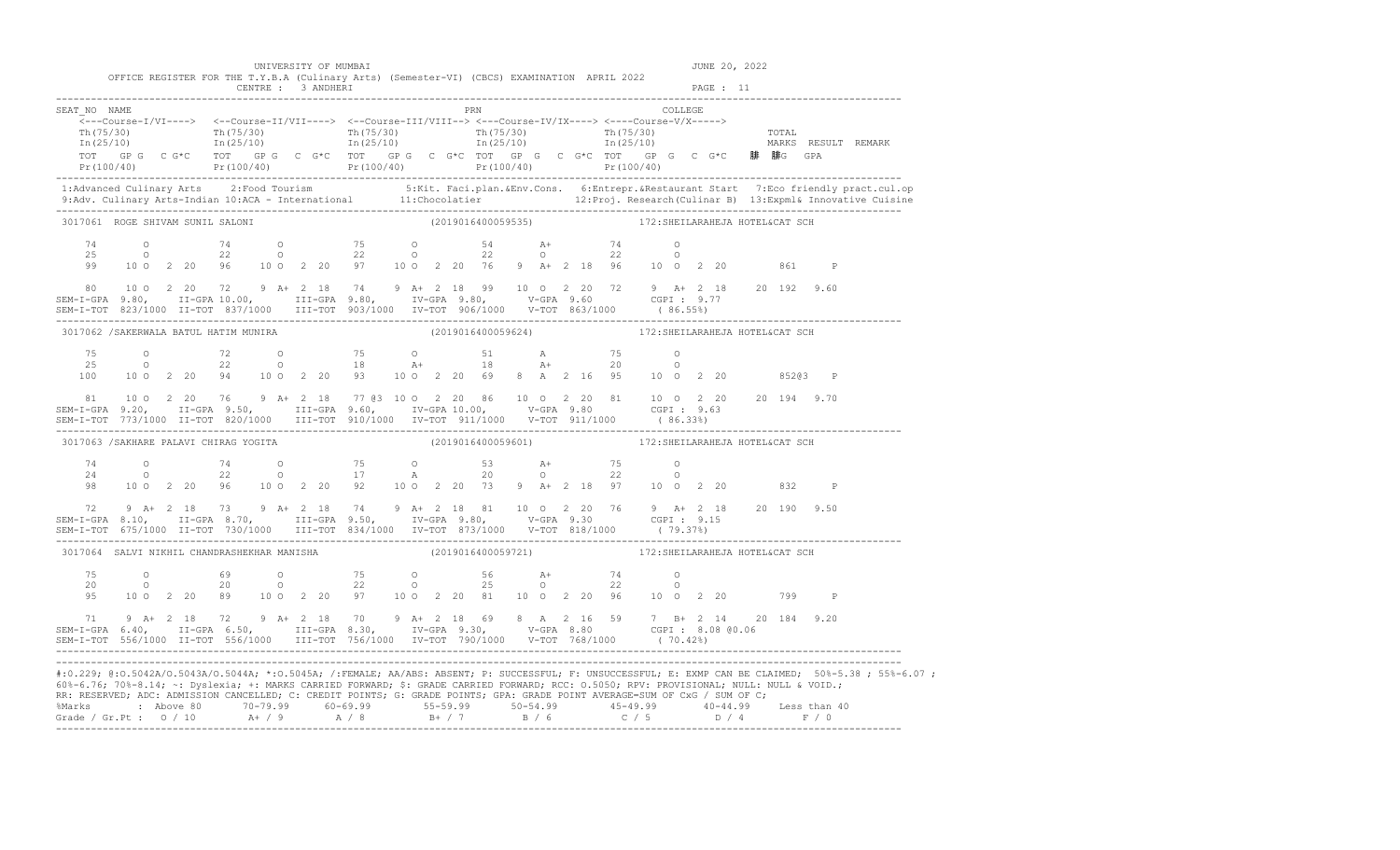|                                                                                                                                                                                                                                                                                                                                                                                                                                      |                |                |  | UNIVERSITY OF MUMBAI |  |                                                                                                                                                                                                                                                                                                                      |  |                    |  |                                                    |  |           | JUNE 20, 2022 |  |   |                                                                                                                                                                                                                                   |
|--------------------------------------------------------------------------------------------------------------------------------------------------------------------------------------------------------------------------------------------------------------------------------------------------------------------------------------------------------------------------------------------------------------------------------------|----------------|----------------|--|----------------------|--|----------------------------------------------------------------------------------------------------------------------------------------------------------------------------------------------------------------------------------------------------------------------------------------------------------------------|--|--------------------|--|----------------------------------------------------|--|-----------|---------------|--|---|-----------------------------------------------------------------------------------------------------------------------------------------------------------------------------------------------------------------------------------|
|                                                                                                                                                                                                                                                                                                                                                                                                                                      |                |                |  | CENTRE : 3 ANDHERI   |  | OFFICE REGISTER FOR THE T.Y.B.A (Culinary Arts) (Semester-VI) (CBCS) EXAMINATION APRIL 2022                                                                                                                                                                                                                          |  |                    |  |                                                    |  | PAGE : 12 |               |  |   |                                                                                                                                                                                                                                   |
| SEAT NO NAME                                                                                                                                                                                                                                                                                                                                                                                                                         |                |                |  |                      |  | $\overline{\langle}\text{---Course-I/VI--->}\rangle\quad \text{\begin{subarray}{c} <- \text{--Course-II/VII--->}\end{subarray}}\quad \text{\begin{subarray}{c} <- \text{--Course-III/VIII-->}\end{subarray}}\quad \text{--- Course-IVI/VIII-->}\quad \text{--- Course-IVIX--->}\quad \text{--- Course-V/X--->}\quad$ |  |                    |  | PRN COLLEGE                                        |  |           |               |  |   |                                                                                                                                                                                                                                   |
|                                                                                                                                                                                                                                                                                                                                                                                                                                      |                |                |  |                      |  |                                                                                                                                                                                                                                                                                                                      |  |                    |  |                                                    |  |           |               |  |   | $Pr(100/40)$ $Pr(100/40)$ $Pr(100/40)$ $Pr(100/40)$ $Pr(100/40)$ $Pr(100/40)$ $Pr(100/40)$                                                                                                                                        |
|                                                                                                                                                                                                                                                                                                                                                                                                                                      |                |                |  |                      |  |                                                                                                                                                                                                                                                                                                                      |  |                    |  |                                                    |  |           |               |  |   | 1:Advanced Culinary Arts 2:Food Tourism 5:Kit. Faci.plan.&Env.Cons. 6:Entrepr.&Restaurant Start 7:Eco friendly pract.cul.op<br>9:Adv. Culinary Arts-Indian 10:ACA - International 11:Chocolatier 12:Proj. Research (Culinar B) 13 |
| 3017065 SAWANT KAILASH BABAJI SUPRIYA                                                                                                                                                                                                                                                                                                                                                                                                |                |                |  |                      |  |                                                                                                                                                                                                                                                                                                                      |  | (2019016400059655) |  | 172: SHEILARAHEJA HOTEL&CAT SCH                    |  |           |               |  |   |                                                                                                                                                                                                                                   |
| 71<br>20<br>91                                                                                                                                                                                                                                                                                                                                                                                                                       |                |                |  |                      |  | 0 59 A+ 68 O 41 B 68 O<br>0 16 A 16 A 16 A 19 A+<br>10 0 2 20 75 9 A+ 2 18 84 10 0 2 20 57 7 B+ 2 14 87 10 0 2 20 727 P                                                                                                                                                                                              |  |                    |  |                                                    |  |           |               |  |   |                                                                                                                                                                                                                                   |
| 71 9 A+ 2 18 69 8 A 2 16 65 8 A 2 16 69 8 A 2 16 59 7 B+ 2 14 20 172 8.60<br>SEM-I-GPA 6.10, II-GPA 7.10, III-GPA 9.10, IV-GPA 8.90, V-GPA 8.40 CGPI: 8.03<br>SEM-I-TOT 544/1000 II-TOT 609/1000 III-TOT 745/1000 IV-TOT 758/1000 V-TOT 711/1000 (68.23%)                                                                                                                                                                            |                |                |  |                      |  |                                                                                                                                                                                                                                                                                                                      |  |                    |  |                                                    |  |           |               |  |   |                                                                                                                                                                                                                                   |
| 3017066 SAWANT SIDDHESH SANDESH KSHITIJA                                                                                                                                                                                                                                                                                                                                                                                             |                |                |  |                      |  |                                                                                                                                                                                                                                                                                                                      |  |                    |  |                                                    |  |           |               |  |   |                                                                                                                                                                                                                                   |
|                                                                                                                                                                                                                                                                                                                                                                                                                                      |                |                |  |                      |  | $\begin{array}{cccccccccccccccc} 71 & & & 0 & & & 72 & & 0 & & & 75 & & 0 & & & 65 & & 0 & & & 75 & & 0 \\ 25 & & & 0 & & & 24 & & 0 & & & 23 & & 0 & & & 25 & & 0 & & 24 & & 0 \\ 96 & & 10 & 0 & 2 & 20 & 96 & & 10 & 0 & 2 & 20 & 98 & & 10 & 0 & 2 & 20 & 99 & & 10 & 0 & 2 & 20 & & & 208965 & P \end{array}$   |  |                    |  |                                                    |  |           |               |  |   |                                                                                                                                                                                                                                   |
| 86<br>SEM-I-GPA 8.80, II-GPA 9.30, III-GPA 9.70, IV-GPA 10.00, V-GPA 9.80 CGPI : 9.60<br>SEM-I-TOT 745/1000 II-TOT 780/1000 III-TOT 873/1000 IV-TOT 963/1000 V-TOT 885/1000 (85.67%)                                                                                                                                                                                                                                                 |                |                |  |                      |  | 10 0 2 20 82 10 0 2 20 78 02 10 0 2 20 87 10 0 2 20 77 03 10 0 2 20 20 200 10.00                                                                                                                                                                                                                                     |  |                    |  |                                                    |  |           |               |  |   |                                                                                                                                                                                                                                   |
| 3017067 SHAIKH AMIR HAMZA MOHAMMED PERVEZ RUKHSANA                                                                                                                                                                                                                                                                                                                                                                                   |                |                |  |                      |  |                                                                                                                                                                                                                                                                                                                      |  |                    |  | (2019016400059582) 172: SHEILARAHEJA HOTEL&CAT SCH |  |           |               |  |   |                                                                                                                                                                                                                                   |
| 75<br>24                                                                                                                                                                                                                                                                                                                                                                                                                             |                |                |  |                      |  | 0 75 0 75 0 57 A+ 74 0<br>0 22 0 20 0 18 A+ 21 0<br>99 10 0 2 20 97 10 0 2 20 95 10 0 2 20 75 9 A+ 2 18 95 10 0 2 20 865                                                                                                                                                                                             |  |                    |  |                                                    |  |           |               |  | P |                                                                                                                                                                                                                                   |
| SEM-I-GPA 9.60, II-GPA 10.00, III-GPA 9.70, IV-GPA 10.00, V-GPA 9.70 CGPI 9.78<br>SEM-I-TOT 823/1000 II-TOT 833/1000 III-TOT 893/1000 IV-TOT 911/1000 V-TOT 900/1000 (87.08%)                                                                                                                                                                                                                                                        |                |                |  |                      |  | 83 10 0 2 20 71 9 A+ 2 18 81 10 0 2 20 98 10 0 2 20 71 9 A+ 2 18 20 194 9.70                                                                                                                                                                                                                                         |  |                    |  |                                                    |  |           |               |  |   |                                                                                                                                                                                                                                   |
| 3017068 RIJUL SHARMA ALKA                                                                                                                                                                                                                                                                                                                                                                                                            |                |                |  |                      |  |                                                                                                                                                                                                                                                                                                                      |  |                    |  | (2019016400059326) 172: SHEILARAHEJA HOTEL&CAT SCH |  |           |               |  |   |                                                                                                                                                                                                                                   |
| 74<br>25                                                                                                                                                                                                                                                                                                                                                                                                                             | $\overline{a}$ | $\overline{O}$ |  |                      |  | $\begin{array}{ccccccccccc}\n74 & & & 0 & & & 75 & & 0 & & & 53 & & \text{A+} & & & 74 & & 0 \\ 21 & & & 0 & & & 20 & & 0 & & & 25 & & 0 & & & 23 & & 0\n\end{array}$<br>99 10 0 2 20 95 10 0 2 20 95 10 0 2 20 78 @ 2 10 0 2 20 97 10 0 2 20 811@ 5 P                                                               |  |                    |  |                                                    |  |           |               |  |   |                                                                                                                                                                                                                                   |
| 77 (83 10 0 2 20 72 9 A + 2 18 60 8 A 2 16 86 10 0 2 20 52 6 B 2 12 20 186 9.30<br>SEM-I-GPA 7.90, II-GPA 8.60, III-GPA 9.70, IV-GPA 10.00, V-GPA 9.60 CGPI: 9.18<br>SEM-I-TOT 632/1000 II-TOT 683/1000 III-TOT 873/1000 IV-TOT 898/1000 V-TOT 835/1000 (78.95%)                                                                                                                                                                     |                |                |  |                      |  |                                                                                                                                                                                                                                                                                                                      |  |                    |  |                                                    |  |           |               |  |   |                                                                                                                                                                                                                                   |
| 60%-6.76; 70%-8.14; ~: Dyslexia; +: MARKS CARRIED FORWARD; \$: GRADE CARRIED FORWARD; RCC: 0.5050; RPV: PROVISIONAL; NULL: NULL & VOID.;<br>RR: RESERVED; ADC: ADMISSION CANCELLED; C: CREDIT POINTS; G: GRADE POINTS; GPA: GRADE POINT AVERAGE=SUM OF CxG / SUM OF C;<br>%Marks : Above 80 70-79.99 60-69.99 55-59.99 50-54.99 45-49.99 40-44.99 Less than 40<br>Grade / Gr.Pt : 0 / 10 A+ / 9 A / 8 B+ / 7 B / 6 C / 5 D / 4 F / 0 |                |                |  |                      |  |                                                                                                                                                                                                                                                                                                                      |  |                    |  |                                                    |  |           |               |  |   | #:0.229; @:0.5042A/0.5043A/0.5044A; *:0.5045A; /:FEMALE; AA/ABS: ABSENT; P: SUCCESSFUL; F: UNSUCCESSFUL; E: EXMP CAN BE CLAIMED; 50%-5.38 ; 55%-6.07 ;                                                                            |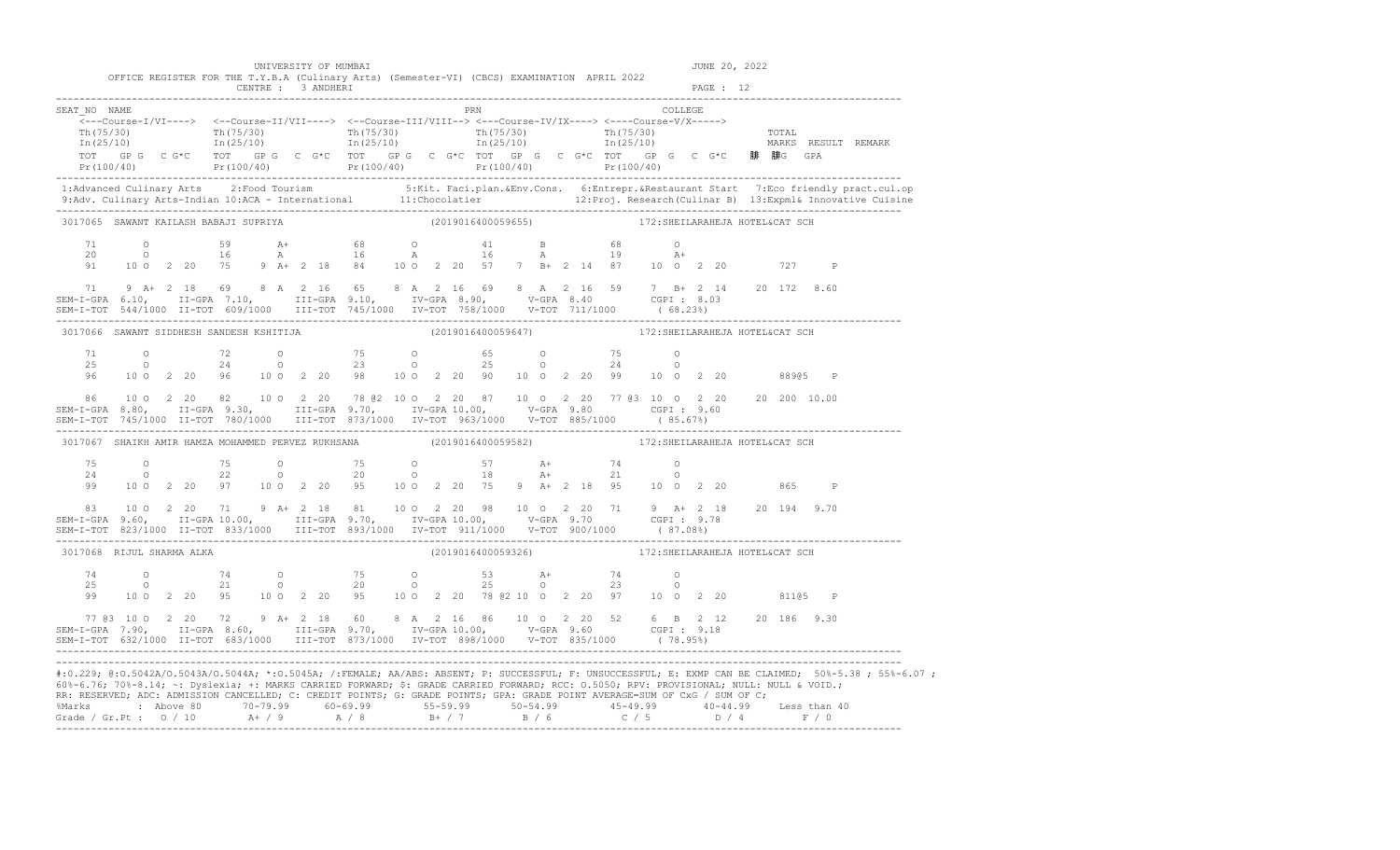|                                                                                                                                                                                                                                                                                                                                                                                                                                      |  |  |                    | UNIVERSITY OF MUMBAI |                                                                                             |                     |                    |  |  |                                                                                                                                                                                                                                                                                                                                     |         |           | JUNE 20, 2022 |              |                                                                                                                                                                                                                                                                                                                                                                               |
|--------------------------------------------------------------------------------------------------------------------------------------------------------------------------------------------------------------------------------------------------------------------------------------------------------------------------------------------------------------------------------------------------------------------------------------|--|--|--------------------|----------------------|---------------------------------------------------------------------------------------------|---------------------|--------------------|--|--|-------------------------------------------------------------------------------------------------------------------------------------------------------------------------------------------------------------------------------------------------------------------------------------------------------------------------------------|---------|-----------|---------------|--------------|-------------------------------------------------------------------------------------------------------------------------------------------------------------------------------------------------------------------------------------------------------------------------------------------------------------------------------------------------------------------------------|
|                                                                                                                                                                                                                                                                                                                                                                                                                                      |  |  | CENTRE : 3 ANDHERI |                      | OFFICE REGISTER FOR THE T.Y.B.A (Culinary Arts) (Semester-VI) (CBCS) EXAMINATION APRIL 2022 |                     |                    |  |  |                                                                                                                                                                                                                                                                                                                                     |         | PAGE : 13 |               |              |                                                                                                                                                                                                                                                                                                                                                                               |
| SEAT NO NAME                                                                                                                                                                                                                                                                                                                                                                                                                         |  |  |                    |                      |                                                                                             | <b>EXAMPLE 1988</b> |                    |  |  | $\overbrace{\texttt{<--Course-I/VI--->}} \hspace{1.5cm} \xleftarrows\texttt{--Course-II/VII--->} \hspace{1.5cm} \xleftarrows\texttt{--Course-II/VIII--->} \hspace{1.5cm} \xleftarrows\texttt{--Course-IV/IX--->} \hspace{1.5cm} \xleftarrows\texttt{--Course-V/X--->} \hspace{1.5cm} \xleftarrows\texttt{--Course-V/X--->} \right.$ | COLLEGE |           |               |              | $\frac{\text{Th}(75/30)}{\text{Th}(25/10)}$ $\frac{\text{Th}(75/30)}{\text{In}(25/10)}$ $\frac{\text{Th}(75/30)}{\text{In}(25/10)}$ $\frac{\text{Th}(75/30)}{\text{In}(25/10)}$ $\frac{\text{Th}(75/30)}{\text{In}(25/10)}$ $\frac{\text{Th}(75/30)}{\text{In}(25/10)}$ $\frac{\text{Th}(75/30)}{\text{In}(25/10)}$ $\frac{\text{Th}(75/30)}{\text{In}(25/10)}$ $\frac{\text$ |
|                                                                                                                                                                                                                                                                                                                                                                                                                                      |  |  |                    |                      |                                                                                             |                     |                    |  |  |                                                                                                                                                                                                                                                                                                                                     |         |           |               |              | TOT GP G C G*C TOT GP G C G*C TOT GP G C G*C TOT GP G C G*C TOT GP G C G*C 哪 哪GPA<br>Pr(100/40) Pr(100/40) Pr(100/40) Pr(100/40) Pr(100/40) Pr(100/40) Pr(100/40)                                                                                                                                                                                                             |
|                                                                                                                                                                                                                                                                                                                                                                                                                                      |  |  |                    |                      |                                                                                             |                     |                    |  |  |                                                                                                                                                                                                                                                                                                                                     |         |           |               |              |                                                                                                                                                                                                                                                                                                                                                                               |
| 3017069 SHETTY PRAKHYAT RAVINDRA GEETHA                                                                                                                                                                                                                                                                                                                                                                                              |  |  |                    |                      |                                                                                             |                     | (2019016400059686) |  |  | 172: SHEILARAHEJA HOTEL&CAT SCH                                                                                                                                                                                                                                                                                                     |         |           |               |              |                                                                                                                                                                                                                                                                                                                                                                               |
| 75<br>20<br>95                                                                                                                                                                                                                                                                                                                                                                                                                       |  |  |                    |                      |                                                                                             |                     |                    |  |  | 0 74 0 75 0 51 A 72 0<br>0 22 0 21 0 24 0 21 0<br>10 0 2 20 96 10 0 2 20 75 9 A + 2 18 93 10 0 2 20 825 P                                                                                                                                                                                                                           |         |           |               |              |                                                                                                                                                                                                                                                                                                                                                                               |
| 74<br>SEM-I-GPA 8.60, II-GPA 9.20, III-GPA 9.50, IV-GPA 10.00, V-GPA 9.70 CGPI: 9.42                                                                                                                                                                                                                                                                                                                                                 |  |  |                    |                      |                                                                                             |                     |                    |  |  | 9 A+ 2 18 70 9 A+ 2 18 81 10 0 2 20 82 10 0 2 20 63 8 A 2 16 20 190 9.50                                                                                                                                                                                                                                                            |         |           |               |              |                                                                                                                                                                                                                                                                                                                                                                               |
| 3017070 / SUTARIA SHARMIN PERCY KHUSHNAM                                                                                                                                                                                                                                                                                                                                                                                             |  |  |                    |                      |                                                                                             |                     |                    |  |  | (2019016400059694) 172: SHEILARAHEJA HOTEL&CAT SCH                                                                                                                                                                                                                                                                                  |         |           |               |              |                                                                                                                                                                                                                                                                                                                                                                               |
| 62<br>25<br>87                                                                                                                                                                                                                                                                                                                                                                                                                       |  |  |                    |                      |                                                                                             |                     |                    |  |  | 0 63 0 66 0 42 B+ 48 A<br>0 20 0 17 A 21 0 18 A+<br>10 0 2 20 83 10 0 2 20 63 8 A 2 16 66 8 A 2 16 763                                                                                                                                                                                                                              |         |           |               | $\mathbb{P}$ |                                                                                                                                                                                                                                                                                                                                                                               |
| $\begin{array}{cccccccccccc} 83 & 10&0&2&20&76&9&\text{A}+&2&18&73&9&\text{A}+&2&18&76&9&\text{A}+&2&18&73&9&\text{A}+&2&18&20&184&9.20\\ \texttt{SEM-I-GPA} & 9.10, & \texttt{II-GPA} & 9.30, & \texttt{III-GPA} & 9.20, & \texttt{IV-GPA} & 9.00, & \texttt{V-GPA} & 9.30 & \texttt{CGPI}: & 9.18 &\\ \texttt{SEM-I-TOT} & 755/1000 &$                                                                                             |  |  |                    |                      |                                                                                             |                     |                    |  |  |                                                                                                                                                                                                                                                                                                                                     |         |           |               |              |                                                                                                                                                                                                                                                                                                                                                                               |
| 3017071 TALWAR HIMANSHU SHAMSHER ADITI                                                                                                                                                                                                                                                                                                                                                                                               |  |  |                    |                      |                                                                                             |                     |                    |  |  | (2019016400059736) 172:SHEILARAHEJA HOTEL&CAT SCH                                                                                                                                                                                                                                                                                   |         |           |               |              |                                                                                                                                                                                                                                                                                                                                                                               |
| 72<br>24<br>96                                                                                                                                                                                                                                                                                                                                                                                                                       |  |  |                    |                      |                                                                                             |                     |                    |  |  | 0 66 0 75 0 54 $A+$ 71 0<br>0 21 0 20 0 23 0 21 0<br>10 0 2 20 87 10 0 2 20 95 10 0 2 20 77 @3 10 0 2 20 92 10 0 2 20 784@6 P                                                                                                                                                                                                       |         |           |               |              |                                                                                                                                                                                                                                                                                                                                                                               |
| SEM-I-GPA 9.00, II-GPA 9.40, III-GPA 9.50, IV-GPA 9.60, V-GPA 9.10 CGPI 9.28<br>SEM-I-TOT 734/1000 II-TOT 764/1000 III-TOT 840/1000 IV-TOT 869/1000 V-TOT 759/1000 (79.27%)                                                                                                                                                                                                                                                          |  |  |                    |                      |                                                                                             |                     |                    |  |  | 77 @3 10 0 2 20 72 9 A+ 2 18 67 8 A 2 16 67 8 A 2 16 54 6 B 2 12 20 182 9.10                                                                                                                                                                                                                                                        |         |           |               |              |                                                                                                                                                                                                                                                                                                                                                                               |
| 3017072 THAKOR DEEP DIPAL VAISHALI                                                                                                                                                                                                                                                                                                                                                                                                   |  |  |                    |                      |                                                                                             |                     |                    |  |  | (2017016402371592) 172:SHEILARAHEJA HOTEL&CAT SCH                                                                                                                                                                                                                                                                                   |         |           |               |              |                                                                                                                                                                                                                                                                                                                                                                               |
| 71<br>23<br>94                                                                                                                                                                                                                                                                                                                                                                                                                       |  |  |                    |                      |                                                                                             |                     |                    |  |  | 0 75 0 75 0 68 0 74 0<br>0 22 0 24 0 25 0 23 0<br>10 0 2 20 97 10 0 2 20 99 10 0 2 20 93 10 0 2 20 97 10 0 2 20 873@3 P                                                                                                                                                                                                             |         |           |               |              |                                                                                                                                                                                                                                                                                                                                                                               |
| 81 10 0 2 20 76 9 A + 2 18 77 03 10 0 2 20 87 10 0 2 20 72 9 A + 2 18 20 196 9.80<br>SEM-I-GPA 9.20, II-GPA 9.40, III-GPA 9.60, IV-GPA 10.00, V-GPA 9.80 CGPI : 9.63<br>SEM-I-TOT 766/1000 II-TOT 791/1000 III-TOT 902/1000 IV-TOT 949/1000 V-TOT 919/1000 (86.72%)                                                                                                                                                                  |  |  |                    |                      |                                                                                             |                     |                    |  |  |                                                                                                                                                                                                                                                                                                                                     |         |           |               |              |                                                                                                                                                                                                                                                                                                                                                                               |
| 60%-6.76; 70%-8.14; ~: Dyslexia; +: MARKS CARRIED FORWARD; \$: GRADE CARRIED FORWARD; RCC: 0.5050; RPV: PROVISIONAL; NULL: NULL & VOID.;<br>RR: RESERVED; ADC: ADMISSION CANCELLED; C: CREDIT POINTS; G: GRADE POINTS; GPA: GRADE POINT AVERAGE=SUM OF CxG / SUM OF C;<br>%Marks : Above 80 70-79.99 60-69.99 55-59.99 50-54.99 45-49.99 40-44.99 Less than 40<br>Grade / Gr.Pt : 0 / 10 A+ / 9 A / 8 B+ / 7 B / 6 C / 5 D / 4 F / 0 |  |  |                    |                      |                                                                                             |                     |                    |  |  |                                                                                                                                                                                                                                                                                                                                     |         |           |               |              | #:0.229; @:0.5042A/0.5043A/0.5044A; *:0.5045A; /:FEMALE; AA/ABS: ABSENT; P: SUCCESSFUL; F: UNSUCCESSFUL; E: EXMP CAN BE CLAIMED; 50%-5.38; 55%-6.07;                                                                                                                                                                                                                          |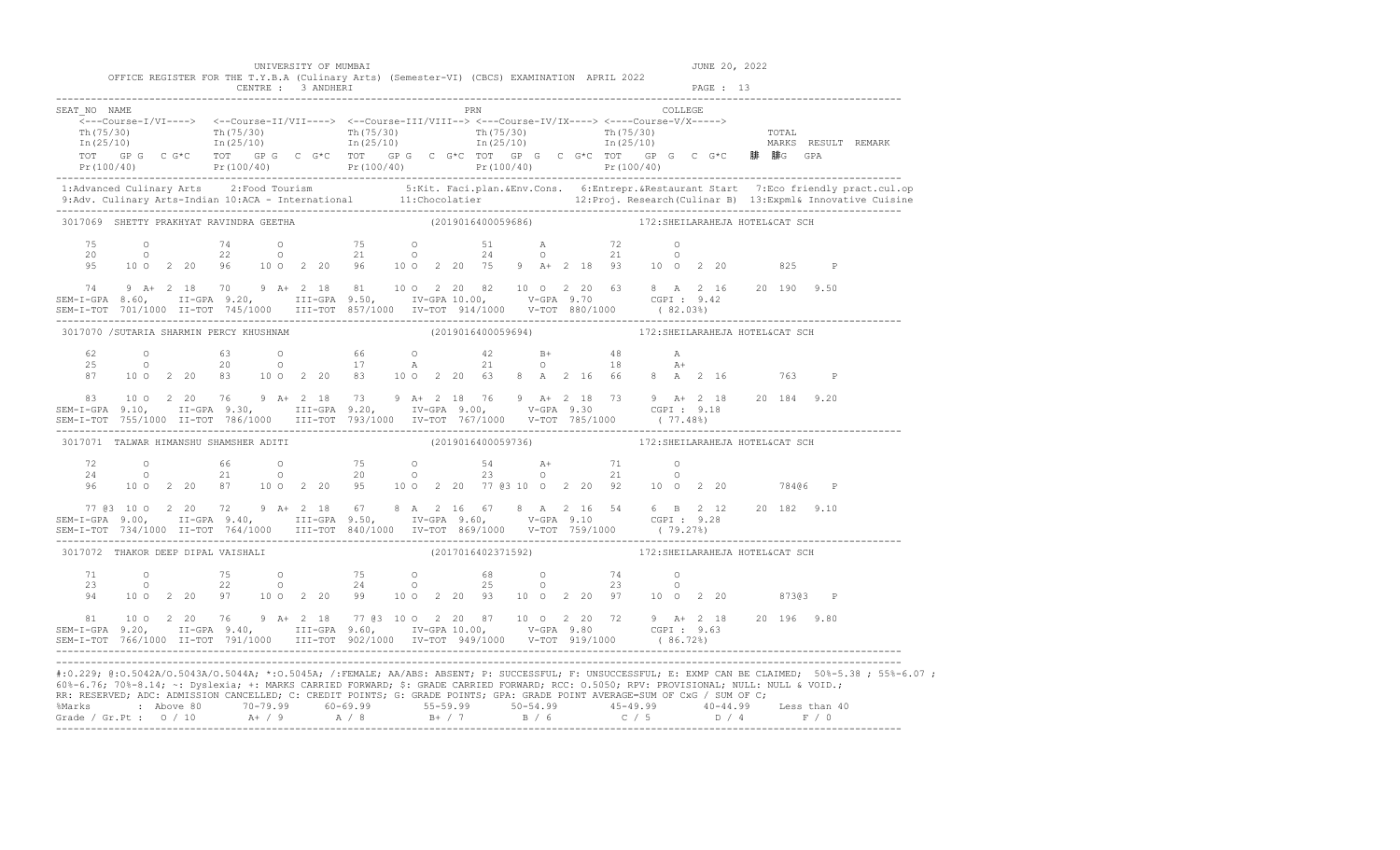| 60%-6.76; 70%-8.14; ~: Dyslexia; +: MARKS CARRIED FORWARD; \$: GRADE CARRIED FORWARD; RCC: 0.5050; RPV: PROVISIONAL; NULL: NULL & VOID.;<br>RR: RESERVED; ADC: ADMISSION CANCELLED; C: CREDIT POINTS; G: GRADE POINTS; GPA: GRADE POINT AVERAGE=SUM OF CxG / SUM OF C;<br>%Marks : Above 80 70-79.99 60-69.99 55-59.99 50-54.99 45-49.99 40-44.99 Less than 40<br>Grade / Gr.Pt : 0 / 10 A+ / 9 A / 8 B+ / 7 B / 6 C / 5 D / 4 F / 0 |                                                                                                                                                                                                                                                                                                                                    |  |  |                      |                                                                                                                                                                                                                                                                                                                                       |  |                                                    |  |  |                                 |         |               |  |         | #:0.229; @:0.5042A/0.5043A/0.5044A; *:0.5045A; /:FEMALE; AA/ABS: ABSENT; P: SUCCESSFUL; F: UNSUCCESSFUL; E: EXMP CAN BE CLAIMED; 50%-5.38; 55%-6.07;                                                                              |
|--------------------------------------------------------------------------------------------------------------------------------------------------------------------------------------------------------------------------------------------------------------------------------------------------------------------------------------------------------------------------------------------------------------------------------------|------------------------------------------------------------------------------------------------------------------------------------------------------------------------------------------------------------------------------------------------------------------------------------------------------------------------------------|--|--|----------------------|---------------------------------------------------------------------------------------------------------------------------------------------------------------------------------------------------------------------------------------------------------------------------------------------------------------------------------------|--|----------------------------------------------------|--|--|---------------------------------|---------|---------------|--|---------|-----------------------------------------------------------------------------------------------------------------------------------------------------------------------------------------------------------------------------------|
| 73 9 A+ 2 18 71 9 A+ 2 18 73 9 A+ 2 18 76 9 A+ 2 18 55 7 B+ 2 14 20 184 9.20<br>SEM-I-GPA 7.80, II-GPA 8.30, III-GPA 9.10, IV-GPA 9.50, V-GPA 9.50 CGPI: 8.90<br>SEM-I-TOT 649/1000 II-TOT 680/1000 III-TOT 784/1000 IV-TOT 817/1                                                                                                                                                                                                    |                                                                                                                                                                                                                                                                                                                                    |  |  |                      |                                                                                                                                                                                                                                                                                                                                       |  |                                                    |  |  |                                 |         |               |  |         |                                                                                                                                                                                                                                   |
|                                                                                                                                                                                                                                                                                                                                                                                                                                      |                                                                                                                                                                                                                                                                                                                                    |  |  |                      | 94 10 0 2 20 93 10 0 2 20 91 10 0 2 20 75 9 A+ 2 18 97 10 0 2 20                                                                                                                                                                                                                                                                      |  |                                                    |  |  |                                 |         |               |  | 798 P   |                                                                                                                                                                                                                                   |
| 3017076 VAZE ASHUTOSH PRAMOD CHHAYA                                                                                                                                                                                                                                                                                                                                                                                                  |                                                                                                                                                                                                                                                                                                                                    |  |  |                      |                                                                                                                                                                                                                                                                                                                                       |  | (2019016400059284) 172:SHEILARAHEJA HOTEL&CAT SCH  |  |  |                                 |         |               |  |         |                                                                                                                                                                                                                                   |
| $\begin{array}{cccccccccccc} 73 & 9 & \text{A+} & 2 & 18 & 76 & 9 & \text{A+} & 2 & 18 & 63 & 8 & \text{A} & 2 & 16 & 73 & 9 & \text{A+} & 2 & 18 & 60 & 8 & \text{A} & 2 & 16 & 20 & 172 & 8.60 \\ SEM-I-GPA & 7.30, & \text{II-GPA} & 7.90, & \text{III-GPA} & 8.70, & \text{IV-GPA} & 9.10, & \text{V-GPA} & 8.70 & \text{CGPI}: & 8.38 \\ SEM-I-TOT & 5$                                                                         |                                                                                                                                                                                                                                                                                                                                    |  |  |                      |                                                                                                                                                                                                                                                                                                                                       |  |                                                    |  |  |                                 |         |               |  |         |                                                                                                                                                                                                                                   |
|                                                                                                                                                                                                                                                                                                                                                                                                                                      |                                                                                                                                                                                                                                                                                                                                    |  |  |                      | $\begin{array}{cccccccccccccccc} 63 & & & 0 & & & 54 & & A+ & & 71 & & 0 & & 33 & & D & & 60 & & 0 \\ 25 & & & 0 & & & 11 & & D & & 16 & & A & & 14 & & B+ & & 19 & & A+ \\ 88 & & 10 & 0 & 2 & 20 & & 65 & 8 & A & 2 & 16 & 87 & & 10 & 0 & 2 & 20 & & 47 & 5 & C & 2 & 10 & 79 & @1 & 10 & 0 & 2 & 20 & & & 711 @1 & P \end{array}$ |  |                                                    |  |  |                                 |         |               |  |         |                                                                                                                                                                                                                                   |
| 3017075 VAIDYA AADITYA SANDEEP SANYUKTA                                                                                                                                                                                                                                                                                                                                                                                              |                                                                                                                                                                                                                                                                                                                                    |  |  |                      |                                                                                                                                                                                                                                                                                                                                       |  | (2019016400059431) 172: SHEILARAHEJA HOTEL&CAT SCH |  |  |                                 |         |               |  |         |                                                                                                                                                                                                                                   |
| 89 10 0 2 20 76 9 A + 2 18 77 03 10 0 2 20 98 10 0 2 20 83 10 0 2 20 20 198 9.90<br>SEM-I-GPA 9.40, II-GPA 9.50, III-GPA 9.80, IV-GPA 10.00, V-GPA 9.90 CGPI: 9.75                                                                                                                                                                                                                                                                   |                                                                                                                                                                                                                                                                                                                                    |  |  |                      |                                                                                                                                                                                                                                                                                                                                       |  |                                                    |  |  |                                 |         |               |  |         |                                                                                                                                                                                                                                   |
| 75<br>25<br>100                                                                                                                                                                                                                                                                                                                                                                                                                      | $\overline{O}$ and $\overline{O}$ and $\overline{O}$ and $\overline{O}$ and $\overline{O}$ and $\overline{O}$ and $\overline{O}$ and $\overline{O}$ and $\overline{O}$ and $\overline{O}$ and $\overline{O}$ and $\overline{O}$ and $\overline{O}$ and $\overline{O}$ and $\overline{O}$ and $\overline{O}$ and $\overline{O}$ and |  |  |                      | 0 75 0 75 0 74 0 72 0<br>0 24 0 22 0 25 0 22 0<br>10 0 2 20 99 10 0 2 20 97 10 0 2 20 99 10 0 2 20 94 10 0 2 20 91203 P                                                                                                                                                                                                               |  |                                                    |  |  |                                 |         |               |  |         |                                                                                                                                                                                                                                   |
|                                                                                                                                                                                                                                                                                                                                                                                                                                      |                                                                                                                                                                                                                                                                                                                                    |  |  |                      | 3017074 / UDIAWER AISHWARYA PRADEEP SHARMILA                                                                                                                                                                                                                                                                                          |  | (2019016400059454) 172:SHEILARAHEJA HOTEL&CAT SCH  |  |  |                                 |         |               |  |         |                                                                                                                                                                                                                                   |
|                                                                                                                                                                                                                                                                                                                                                                                                                                      |                                                                                                                                                                                                                                                                                                                                    |  |  |                      |                                                                                                                                                                                                                                                                                                                                       |  |                                                    |  |  |                                 |         |               |  |         |                                                                                                                                                                                                                                   |
| 99                                                                                                                                                                                                                                                                                                                                                                                                                                   |                                                                                                                                                                                                                                                                                                                                    |  |  |                      | $1000220941002209310022079010022088100220$                                                                                                                                                                                                                                                                                            |  |                                                    |  |  |                                 | $A+$    |               |  | 83801 P |                                                                                                                                                                                                                                   |
| 3017073 ADITYA ATUL THAKUR GAURI                                                                                                                                                                                                                                                                                                                                                                                                     |                                                                                                                                                                                                                                                                                                                                    |  |  |                      |                                                                                                                                                                                                                                                                                                                                       |  | (2019016400059342)                                 |  |  | 172: SHEILARAHEJA HOTEL&CAT SCH |         |               |  |         |                                                                                                                                                                                                                                   |
|                                                                                                                                                                                                                                                                                                                                                                                                                                      |                                                                                                                                                                                                                                                                                                                                    |  |  |                      |                                                                                                                                                                                                                                                                                                                                       |  |                                                    |  |  |                                 |         |               |  |         | 1:Advanced Culinary Arts 2:Food Tourism 5:Kit. Faci.plan.&Env.Cons. 6:Entrepr.&Restaurant Start 7:Eco friendly pract.cul.op<br>9:Adv. Culinary Arts-Indian 10:ACA - International 11:Chocolatier 12:Proj. Research(Culinar B) 13: |
|                                                                                                                                                                                                                                                                                                                                                                                                                                      |                                                                                                                                                                                                                                                                                                                                    |  |  |                      |                                                                                                                                                                                                                                                                                                                                       |  |                                                    |  |  |                                 |         |               |  |         |                                                                                                                                                                                                                                   |
| SEAT NO NAME                                                                                                                                                                                                                                                                                                                                                                                                                         |                                                                                                                                                                                                                                                                                                                                    |  |  |                      | $\overbrace{\texttt{<--Course-I/VI--->}}$                                                                                                                                                                                                                                                                                             |  | PRN                                                |  |  |                                 | COLLEGE |               |  |         |                                                                                                                                                                                                                                   |
|                                                                                                                                                                                                                                                                                                                                                                                                                                      |                                                                                                                                                                                                                                                                                                                                    |  |  |                      | OFFICE REGISTER FOR THE T.Y.B.A (Culinary Arts) (Semester-VI) (CBCS) EXAMINATION APRIL 2022                                                                                                                                                                                                                                           |  |                                                    |  |  |                                 |         |               |  |         |                                                                                                                                                                                                                                   |
|                                                                                                                                                                                                                                                                                                                                                                                                                                      |                                                                                                                                                                                                                                                                                                                                    |  |  | UNIVERSITY OF MUMBAI |                                                                                                                                                                                                                                                                                                                                       |  |                                                    |  |  |                                 |         | JUNE 20, 2022 |  |         |                                                                                                                                                                                                                                   |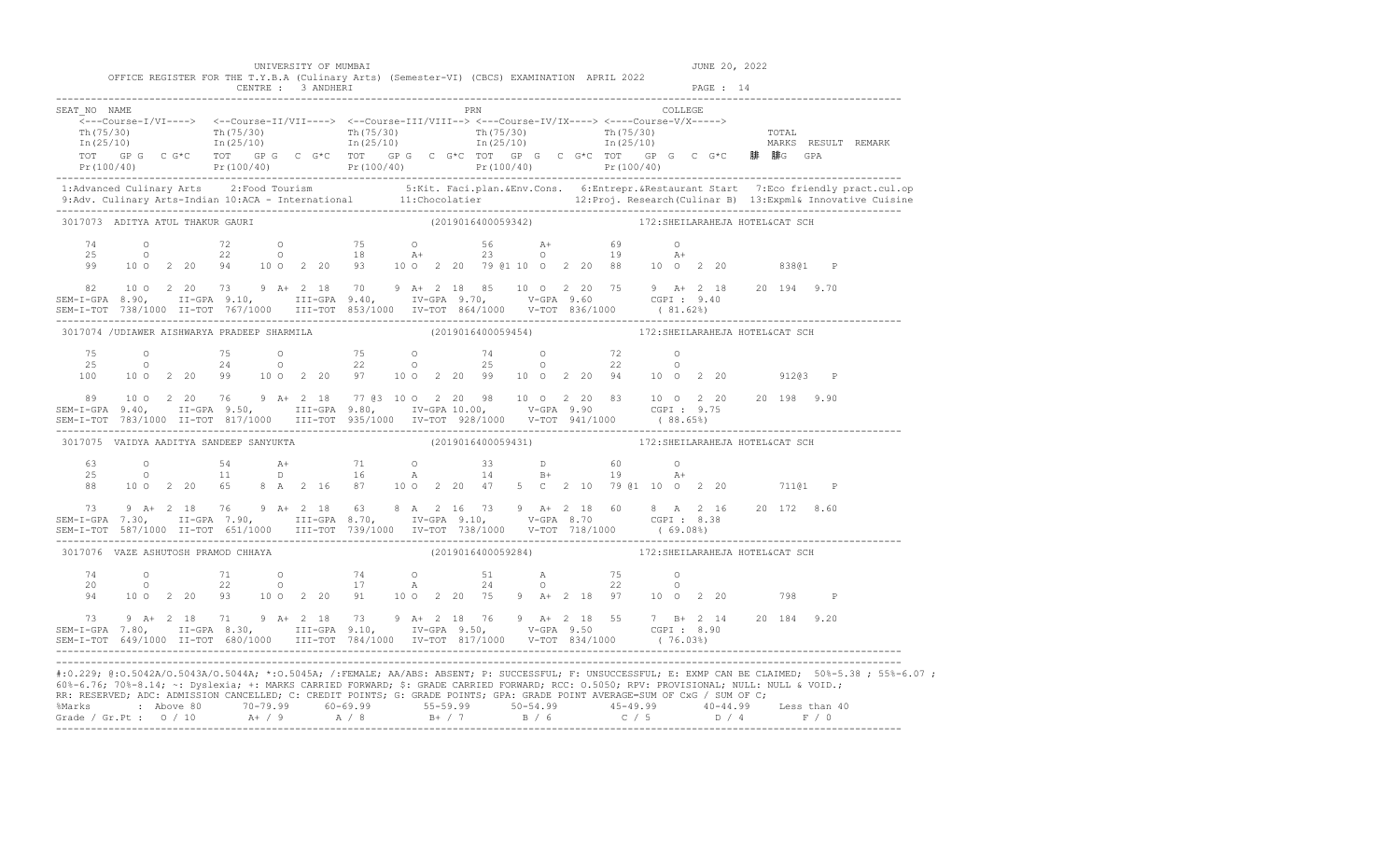|                                                                                                                                                                                                                                                                                                                                                                | OFFICE REGISTER FOR THE T.Y.B.A (Culinary Arts) (Semester-VI) (CBCS) EXAMINATION APRIL 2022                                                                                                                                                                                                                                                                                                      |                                                                               | UNIVERSITY OF MUMBAI |  |  |  |     |  |  |  |          |          | JUNE 20, 2022 |       |              |                                                                                                                                                                                                                                                                       |
|----------------------------------------------------------------------------------------------------------------------------------------------------------------------------------------------------------------------------------------------------------------------------------------------------------------------------------------------------------------|--------------------------------------------------------------------------------------------------------------------------------------------------------------------------------------------------------------------------------------------------------------------------------------------------------------------------------------------------------------------------------------------------|-------------------------------------------------------------------------------|----------------------|--|--|--|-----|--|--|--|----------|----------|---------------|-------|--------------|-----------------------------------------------------------------------------------------------------------------------------------------------------------------------------------------------------------------------------------------------------------------------|
|                                                                                                                                                                                                                                                                                                                                                                |                                                                                                                                                                                                                                                                                                                                                                                                  |                                                                               | CENTRE : 3 ANDHERI   |  |  |  |     |  |  |  |          | PAGE: 15 |               |       |              |                                                                                                                                                                                                                                                                       |
| SEAT NO NAME<br>Th (75/30)                                                                                                                                                                                                                                                                                                                                     | $\overline{\leftarrow}$ --Course-I/VI----> $\leftarrow$ Course-II/VII----> $\leftarrow$ Course-III/VIII--> $\leftarrow$ -Course-IV/IX----> $\leftarrow$ -Course-V/X-----><br>$In (25/10)$ $In (25/10)$ $In (25/10)$ $In (25/10)$ $In (25/10)$<br>TOT GPG CG*C TOT GPG CG*C TOT GPG CG*C TOT GPG CG*C TOT GPG CG*C TOT GPG CG*C 腓腓G GPA<br>Pr(100/40) Pr(100/40) Pr(100/40) Pr(100/40) Pr(100/40) | $\text{Th}(75/30)$ $\text{Th}(75/30)$ $\text{Th}(75/30)$ $\text{Th}(75/30)$   |                      |  |  |  | PRN |  |  |  | COLLEGE. |          |               | TOTAL |              | MARKS RESULT REMARK                                                                                                                                                                                                                                                   |
|                                                                                                                                                                                                                                                                                                                                                                |                                                                                                                                                                                                                                                                                                                                                                                                  |                                                                               |                      |  |  |  |     |  |  |  |          |          |               |       |              | 1: Advanced Culinary Arts 2: Food Tourism 5: Kit. Faci.plan. & Env. Cons. 6: Entrepr. & Restaurant Start 7: Eco friendly pract.cul.op<br>9:Adv. Culinary Arts-Indian 10:ACA - International 11:Chocolatier 12:Proj. Research (Culinar B) 13:Expml& Innovative Cuisine |
| 3017077 /RENISHKAN RAJESH ZAVERI SIMRAN (2019016400059543) 172:SHEILARAHEJA HOTEL&CAT SCH                                                                                                                                                                                                                                                                      |                                                                                                                                                                                                                                                                                                                                                                                                  |                                                                               |                      |  |  |  |     |  |  |  |          |          |               |       |              |                                                                                                                                                                                                                                                                       |
| 75<br>2.5<br>100                                                                                                                                                                                                                                                                                                                                               | 0 75 0 75 0 59 A+ 74 0<br>0 22 0 21 0 25 0 20 0                                                                                                                                                                                                                                                                                                                                                  | 10 0 2 20 97 10 0 2 20 96 10 0 2 20 84 10 0 2 20 94 10 0 2 20 840@1           |                      |  |  |  |     |  |  |  |          |          |               |       | $\mathsf{P}$ |                                                                                                                                                                                                                                                                       |
| SEM-I-GPA 9.00, II-GPA 9.50, III-GPA 9.40, IV-GPA 10.00, V-GPA 9.70 CGPI: 9.52<br>SEM-I-TOT 766/1000 II-TOT 793/1000 III-TOT 864/1000 IV-TOT 895/1000 V-TOT 903/1000 (84.37%)                                                                                                                                                                                  | 79 @1 10 0 2 20 74 9 A+ 2 18 67 8 A 2 16 86 10 0 2 20 63 8 A 2 16 20 190 9.50                                                                                                                                                                                                                                                                                                                    |                                                                               |                      |  |  |  |     |  |  |  |          |          |               |       |              |                                                                                                                                                                                                                                                                       |
| 60%-6.76; 70%-8.14; ~: Dyslexia; +: MARKS CARRIED FORWARD; \$: GRADE CARRIED FORWARD; RCC: 0.5050; RPV: PROVISIONAL; NULL: NULL & VOID.;<br>RR: RESERVED; ADC: ADMISSION CANCELLED; C: CREDIT POINTS; G: GRADE POINTS; GPA: GRADE POINT AVERAGE=SUM OF CxG / SUM OF C;<br>%Marks<br>Grade / Gr.Pt : 0 / 10 $A + / 9$ $A / 8$ $B + / 7$ $B / 6$ $C / 5$ $D / 4$ |                                                                                                                                                                                                                                                                                                                                                                                                  | 2 Above 80 20-79.99 60-69.99 55-59.99 50-54.99 45-49.99 40-44.99 Less than 40 |                      |  |  |  |     |  |  |  |          |          |               |       | F / 0        | #:0.229; @:0.5042A/0.5043A/0.5044A; *:0.5045A; /:FEMALE; AA/ABS: ABSENT; P: SUCCESSFUL; F: UNSUCCESSFUL; E: EXMP CAN BE CLAIMED; 50%-5.38; 55%-6.07;                                                                                                                  |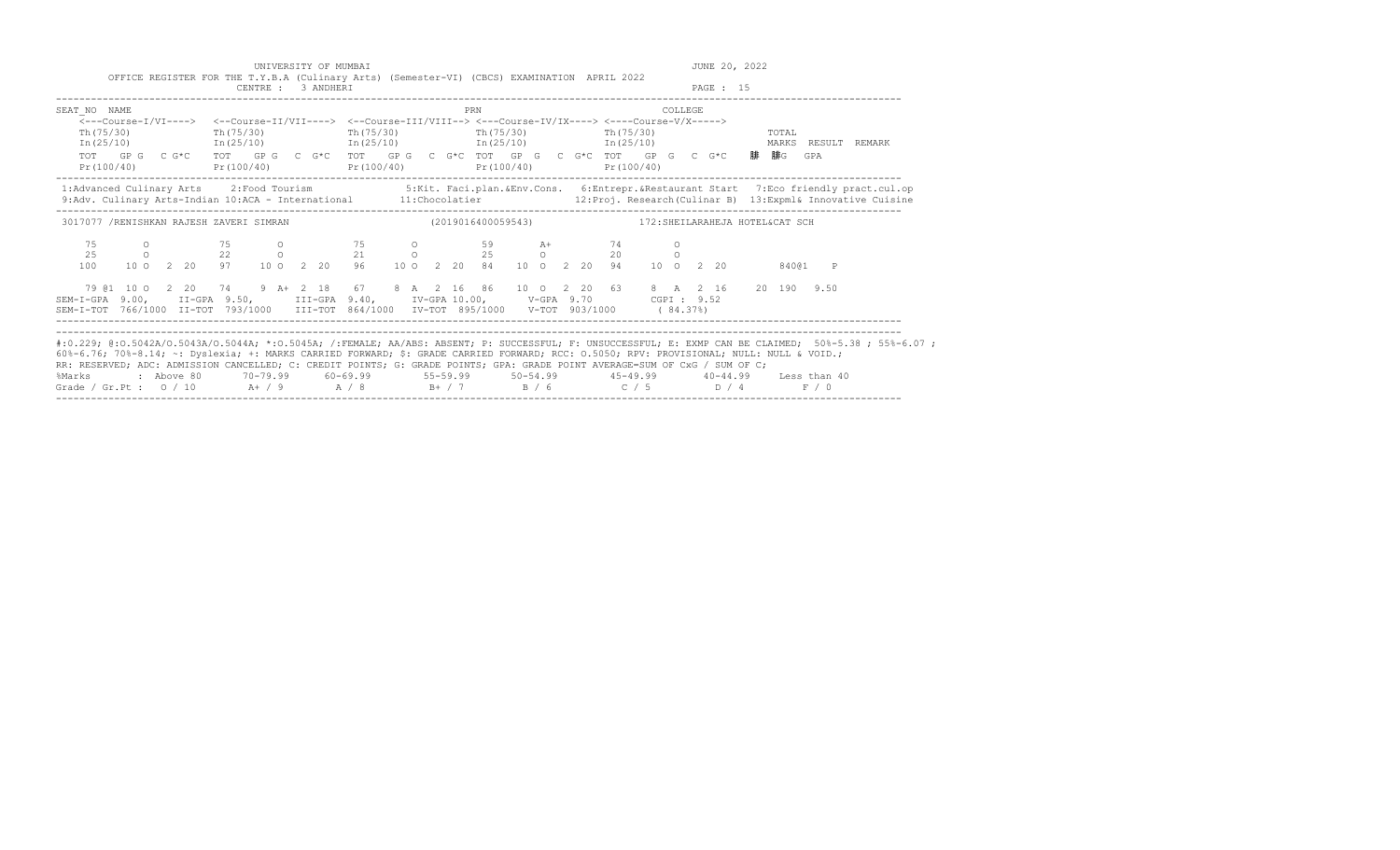|                                 |  |  |                | UNIVERSITY OF MUMBAI                                                                                                                                                                                                                                                                                                                                                                                                                 |  |             |  |  |  |                                                     |              |           | JUNE 20, 2022 |         |              |                                                                                                                                                                                                                                   |
|---------------------------------|--|--|----------------|--------------------------------------------------------------------------------------------------------------------------------------------------------------------------------------------------------------------------------------------------------------------------------------------------------------------------------------------------------------------------------------------------------------------------------------|--|-------------|--|--|--|-----------------------------------------------------|--------------|-----------|---------------|---------|--------------|-----------------------------------------------------------------------------------------------------------------------------------------------------------------------------------------------------------------------------------|
|                                 |  |  |                | OFFICE REGISTER FOR THE T.Y.B.A (Culinary Arts) (Semester-VI) (CBCS) EXAMINATION APRIL 2022<br>CENTRE : 12 PANVEL                                                                                                                                                                                                                                                                                                                    |  |             |  |  |  |                                                     |              | PAGE : 16 |               |         |              |                                                                                                                                                                                                                                   |
| SEAT NO NAME                    |  |  |                | $\begin{array}{cccccccccc} \texttt{Th(75/30)} & & & & \texttt{Th(75/30)} & & & & \texttt{Th(75/30)} & & & & \texttt{Th(75/30)} & & & & \texttt{Th(75/30)} & & & & \texttt{Th(25/10)} & & & & \texttt{Th(25/10)} & & & & \texttt{In(25/10)} & & & & \texttt{In(25/10)} & & & & \end{array}$                                                                                                                                           |  | PRN COLLEGE |  |  |  |                                                     |              |           |               |         |              | TOT GP G C G*C TOT GP G C G*C TOT GP G C G*C TOT GP G C G*C TOT GP G C G*C <b>腓 腓</b> G GPA<br>Pr(100/40) Pr(100/40) Pr(100/40) Pr(100/40) Pr(100/40) Pr(100/40) Pr(100/40)                                                       |
|                                 |  |  |                |                                                                                                                                                                                                                                                                                                                                                                                                                                      |  |             |  |  |  |                                                     |              |           |               |         |              | 1:Advanced Culinary Arts 2:Food Tourism 3:Indian Snacks 5:Kit. Faci.plan.&Env.Cons. 7:Eco friendly pract.cul.op<br>9:Adv. Culinary Arts-Indian 10:ACA - International 11:Chocolatier 12:Proj. Research (Culinar B) 13:Expml& Inno |
| 3017078 ADITYA MIGLANI POOJA    |  |  |                |                                                                                                                                                                                                                                                                                                                                                                                                                                      |  |             |  |  |  | (2019016400768855) 775: TRAININGSHIP RAHAMAN, NHAVA |              |           |               |         |              |                                                                                                                                                                                                                                   |
| 62<br>22<br>84                  |  |  |                | 0 72 0 63 0 71 0 57 A+<br>0 22 0 20 0 20 0 19 A+<br>10 0 2 20 94 10 0 2 20 83 10 0 2 20 91 10 0 2 20 76 9 A+ 2 18 785                                                                                                                                                                                                                                                                                                                |  |             |  |  |  |                                                     |              |           |               |         | $\mathbb{P}$ |                                                                                                                                                                                                                                   |
| 61                              |  |  |                | 8 A 2 16 80 10 O 2 20 70 9 A + 2 18 75 9 A + 2 18 71 9 A + 2 18 20 188 9.40                                                                                                                                                                                                                                                                                                                                                          |  |             |  |  |  |                                                     |              |           |               |         |              |                                                                                                                                                                                                                                   |
|                                 |  |  |                | 3017079 ALAN CHARLES PAUL MERCY DINAKARAN (2019016400769112) 775: TRAININGSHIP RAHAMAN, NHAVA                                                                                                                                                                                                                                                                                                                                        |  |             |  |  |  |                                                     |              |           |               |         |              |                                                                                                                                                                                                                                   |
|                                 |  |  | 89 100 2 20 79 | 68 0 59 $A+$ 60 0 57 $A+$ 59<br>21 0 20 0 18 $A+$ 18 $A+$ 19<br>@1   10   0   2   20   78@2   10   0   2   20   75   9   A+   2   18   78   9   A+   2   18   740@3   P                                                                                                                                                                                                                                                              |  |             |  |  |  |                                                     | $A+$<br>$A+$ |           |               |         |              |                                                                                                                                                                                                                                   |
| 73                              |  |  |                | 9 A+ 2 18 76 9 A+ 2 18 63 8 A 2 16 63 8 A 2 16 66 8 A 2 16 20 180 9.00                                                                                                                                                                                                                                                                                                                                                               |  |             |  |  |  |                                                     |              |           |               |         |              |                                                                                                                                                                                                                                   |
| 3017080 ASHLEY JOHNSON SANGEETA |  |  |                |                                                                                                                                                                                                                                                                                                                                                                                                                                      |  |             |  |  |  | (2019016400768542) 775: TRAININGSHIP RAHAMAN, NHAVA |              |           |               |         |              |                                                                                                                                                                                                                                   |
|                                 |  |  |                | 93 10 0 2 20 96 10 0 2 20 88 10 0 2 20 96 10 0 2 20 80 10 0 2 20                                                                                                                                                                                                                                                                                                                                                                     |  |             |  |  |  |                                                     |              |           |               | 85901   | $\mathbb{P}$ |                                                                                                                                                                                                                                   |
| 83                              |  |  |                | 10 0 2 20 80 10 0 2 20 79 01 10 0 2 20 84 10 0 2 20 80 10 0 2 20 20 20 10.00                                                                                                                                                                                                                                                                                                                                                         |  |             |  |  |  |                                                     |              |           |               |         |              |                                                                                                                                                                                                                                   |
| 3017081 BATE YASH SHIVAJI REKHA |  |  |                |                                                                                                                                                                                                                                                                                                                                                                                                                                      |  |             |  |  |  | (2019016400768534) 775: TRAININGSHIP RAHAMAN, NHAVA |              |           |               |         |              |                                                                                                                                                                                                                                   |
| 66<br>21<br>87                  |  |  |                | 0 71 0 63 0 71 0 59 A+<br>0 24 0 23 0 21 0 19 A+<br>10 0 2 20 95 10 0 2 20 86 10 0 2 20 92 10 0 2 20 78 @ 2 10 0 2 20                                                                                                                                                                                                                                                                                                                |  |             |  |  |  |                                                     |              |           |               | 79104 P |              |                                                                                                                                                                                                                                   |
|                                 |  |  |                | 78 @2 10 0 2 20 77 9 A+ 2 18 76 9 A+ 2 18 61 8 A 2 16 61 8 A 2 16 20 188 9.40<br>SEM-I-GPA 7.70, II-GPA 7.70, III-GPA 9.00, IV-GPA 8.50, V-GPA 8.60 CGPI: 8.48<br>SEM-I-TOT 631/1000 II-TOT 640/1000 III-TOT 758/1000 IV-TOT 705/1000 V-TOT 722/1000 (70.85%)                                                                                                                                                                        |  |             |  |  |  |                                                     |              |           |               |         |              |                                                                                                                                                                                                                                   |
|                                 |  |  |                | 60%-6.76; 70%-8.14; ~: Dyslexia; +: MARKS CARRIED FORWARD; \$: GRADE CARRIED FORWARD; RCC: 0.5050; RPV: PROVISIONAL; NULL: NULL & VOID.;<br>RR: RESERVED; ADC: ADMISSION CANCELLED; C: CREDIT POINTS; G: GRADE POINTS; GPA: GRADE POINT AVERAGE=SUM OF CxG / SUM OF C;<br>%Marks : Above 80 70-79.99 60-69.99 55-59.99 50-54.99 45-49.99 40-44.99 Less than 40<br>Grade / Gr.Pt : 0 / 10 A+ / 9 A / 8 B+ / 7 B / 6 C / 5 D / 4 F / 0 |  |             |  |  |  |                                                     |              |           |               |         |              | #:0.229; @:0.5042A/0.5043A/0.5044A; *:0.5045A; /:FEMALE; AA/ABS: ABSENT; P: SUCCESSFUL; F: UNSUCCESSFUL; E: EXMP CAN BE CLAIMED; 50%-5.38; 55%-6.07;                                                                              |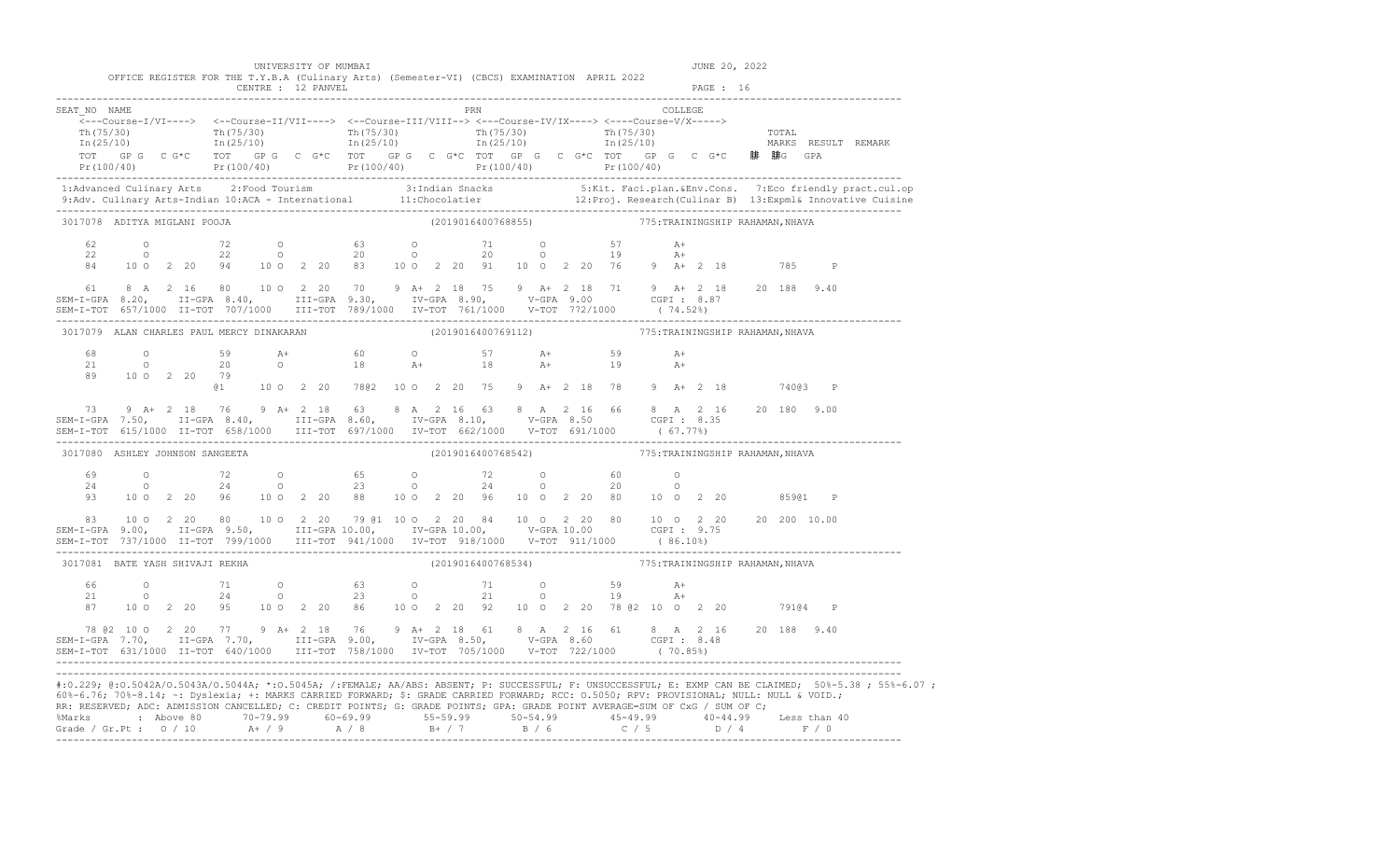|                                 |                    |  |                                           | UNIVERSITY OF MUMBAI                                                                                                                                                                                                                                                                                                                                                                                                                                                                                                                                                                                                                       |  |  |                                                     |  |                                                                     |  |              | JUNE 20, 2022 |  |              |                                                                                            |
|---------------------------------|--------------------|--|-------------------------------------------|--------------------------------------------------------------------------------------------------------------------------------------------------------------------------------------------------------------------------------------------------------------------------------------------------------------------------------------------------------------------------------------------------------------------------------------------------------------------------------------------------------------------------------------------------------------------------------------------------------------------------------------------|--|--|-----------------------------------------------------|--|---------------------------------------------------------------------|--|--------------|---------------|--|--------------|--------------------------------------------------------------------------------------------|
|                                 |                    |  |                                           | OFFICE REGISTER FOR THE T.Y.B.A (Culinary Arts) (Semester-VI) (CBCS) EXAMINATION APRIL 2022<br>CENTRE : 12 PANVEL                                                                                                                                                                                                                                                                                                                                                                                                                                                                                                                          |  |  |                                                     |  |                                                                     |  |              | PAGE : 17     |  |              |                                                                                            |
| SEAT NO NAME                    |                    |  |                                           | $\overbrace{\texttt{<--Course-I/VI--->}} \hspace{1.5cm} \xleftarrows\texttt{--Course-II/VII--->} \hspace{1.5cm} \xleftarrows\texttt{--Course-II/VIII--->} \hspace{1.5cm} \xleftarrows\texttt{--Course-IV/IX--->} \hspace{1.5cm} \xleftarrows\texttt{--Course-V/X--->} \right.$<br>$\begin{array}{ccccccccc} \texttt{Th(75/30)} & & & & & \texttt{Th(75/30)} & & & & \texttt{Th(75/30)} & & & & \texttt{Th(75/30)} & & & & \texttt{Th(75/30)} & & & & \texttt{Th(25/10)} & & & & \texttt{In(25/10)} & & & & \texttt{In(25/10)} & & & & \end{array}$<br>TOT GPG CG*C TOT GPG CG*C TOT GPG CG*C TOT GPG CG*C TOT GPG CG*C BF BFG GFC BFBG GPA |  |  | PRN COLLEGE                                         |  |                                                                     |  |              |               |  |              | $Pr(100/40)$ $Pr(100/40)$ $Pr(100/40)$ $Pr(100/40)$ $Pr(100/40)$ $Pr(100/40)$ $Pr(100/40)$ |
|                                 |                    |  |                                           |                                                                                                                                                                                                                                                                                                                                                                                                                                                                                                                                                                                                                                            |  |  |                                                     |  |                                                                     |  |              |               |  |              |                                                                                            |
|                                 |                    |  | 3017082 BHOIR PRACHIT CHANDRAKANT MEGHA   |                                                                                                                                                                                                                                                                                                                                                                                                                                                                                                                                                                                                                                            |  |  | (2019016400768832) 775: TRAININGSHIP RAHAMAN, NHAVA |  |                                                                     |  |              |               |  |              |                                                                                            |
| 60<br>22<br>82<br>64            |                    |  |                                           | 0 72 0 60 0 68 0 57<br>0 22 0 24 0 18 A+ 19<br>10 0 2 20 94 10 0 2 20 84 10 0 2 20 86 10 0 2 20 76 9 A+ 2 18 750<br>8 A 2 16 75 9 A + 2 18 69 8 A 2 16 61 8 A 2 16 59 7 B + 2 14 20 178 8.90<br>SEM-I-GPA 7.00, II-GPA 7.70, III-GPA 9.20, IV-GPA 9.10, V-GPA 9.10 CGPI 8.50<br>SEM-I-TOT 574/1000 II-TOT 625/1000 III-TOT 793/1000 IV-TOT 765/1000 V-TOT 748/1000 (70.92%)                                                                                                                                                                                                                                                                |  |  |                                                     |  |                                                                     |  | $A+$<br>$A+$ |               |  | $\mathbb{P}$ |                                                                                            |
| 3017083 BHOIR YASH NAVNATH NEHA |                    |  |                                           |                                                                                                                                                                                                                                                                                                                                                                                                                                                                                                                                                                                                                                            |  |  | (2019016400768824) 775: TRAININGSHIP RAHAMAN, NHAVA |  |                                                                     |  |              |               |  |              |                                                                                            |
| 59<br>22<br>81                  | $A+$<br>$\circ$ 0  |  |                                           | 68 0 60 0 65 0 51<br>23 0 23 0 17 A 22<br>10 0 2 20 91 10 0 2 20 83 10 0 2 20 82 10 0 2 20 73 9 A+ 2 18 732                                                                                                                                                                                                                                                                                                                                                                                                                                                                                                                                |  |  |                                                     |  | $65 \qquad \qquad \text{O} \qquad \qquad 51 \qquad \qquad \text{A}$ |  | $\circ$      |               |  | $\mathbb{P}$ |                                                                                            |
|                                 |                    |  |                                           | 64 8 A 2 16 75 9 A + 2 18 63 8 A 2 16 58 7 B + 2 14 62 8 A 2 16 20 178 8.90<br>SEM-I-GPA 7.10, II-GPA 7.70, III-GPA 9.10, IV-GPA 9.20, V-GPA 9.00 CGPI: 8.50<br>SEM-I-TOT 596/1000 II-TOT 626/1000 III-TOT 770/1000 IV-TOT 773/1000 V-TOT 748/1000 (70.75%)                                                                                                                                                                                                                                                                                                                                                                                |  |  |                                                     |  |                                                                     |  |              |               |  |              |                                                                                            |
|                                 |                    |  | 3017084 DUKHANDE GANDHAR PRAKASH SAMIKSHA |                                                                                                                                                                                                                                                                                                                                                                                                                                                                                                                                                                                                                                            |  |  | (2019016400768936)                                  |  | 775: TRAININGSHIP RAHAMAN, NHAVA                                    |  |              |               |  |              |                                                                                            |
| 66 -<br>23<br>89                |                    |  |                                           | 0 72 0 59 A+ 66 0 59<br>0 23 0 22 0 22 0 19<br>10 0 2 20 95 10 0 2 20 81 10 0 2 20 88 10 0 2 20 78 @2 10 0 2 20 785@2                                                                                                                                                                                                                                                                                                                                                                                                                                                                                                                      |  |  |                                                     |  |                                                                     |  | $A+$<br>$A+$ |               |  | $\mathbb{P}$ |                                                                                            |
| 69                              |                    |  |                                           | 8 A 2 16 80 10 O 2 20 62 8 A 2 16 73 9 A + 2 18 70 9 A + 2 18 20 188 9.40                                                                                                                                                                                                                                                                                                                                                                                                                                                                                                                                                                  |  |  |                                                     |  |                                                                     |  |              |               |  |              |                                                                                            |
|                                 |                    |  |                                           | 3017085 GAIKWAD ABHAY YASHWANT GEETA                                                                                                                                                                                                                                                                                                                                                                                                                                                                                                                                                                                                       |  |  | (2019016400768905) 775: TRAININGSHIP RAHAMAN, NHAVA |  |                                                                     |  |              |               |  |              |                                                                                            |
| 60<br>21<br>81                  | $\circ$<br>$\circ$ |  |                                           | 10 0 2 20 86 10 0 2 20 7802 10 0 2 20 90 10 0 2 20 76 9 A+ 2 18 75903 P                                                                                                                                                                                                                                                                                                                                                                                                                                                                                                                                                                    |  |  |                                                     |  |                                                                     |  |              |               |  |              |                                                                                            |
|                                 |                    |  |                                           | 73 9 A+ 2 18 79 @1 10 0 2 20 69 8 A 2 16 64 8 A 2 16 63 8 A 2 16 20 184 9.20<br>SEM-I-GPA 6.80, II-GPA 7.80, III-GPA 8.20, IV-GPA 8.80, V-GPA 8.90 CGPI: 8.28                                                                                                                                                                                                                                                                                                                                                                                                                                                                              |  |  |                                                     |  |                                                                     |  |              |               |  |              |                                                                                            |

Grade / Gr.Pt : 0 / 10 A+ / 9 A / 8 B+ / 7 B / 6 C / 5 D / 4 F / 0 -------------------------------------------------------------------------------------------------------------------------------------------------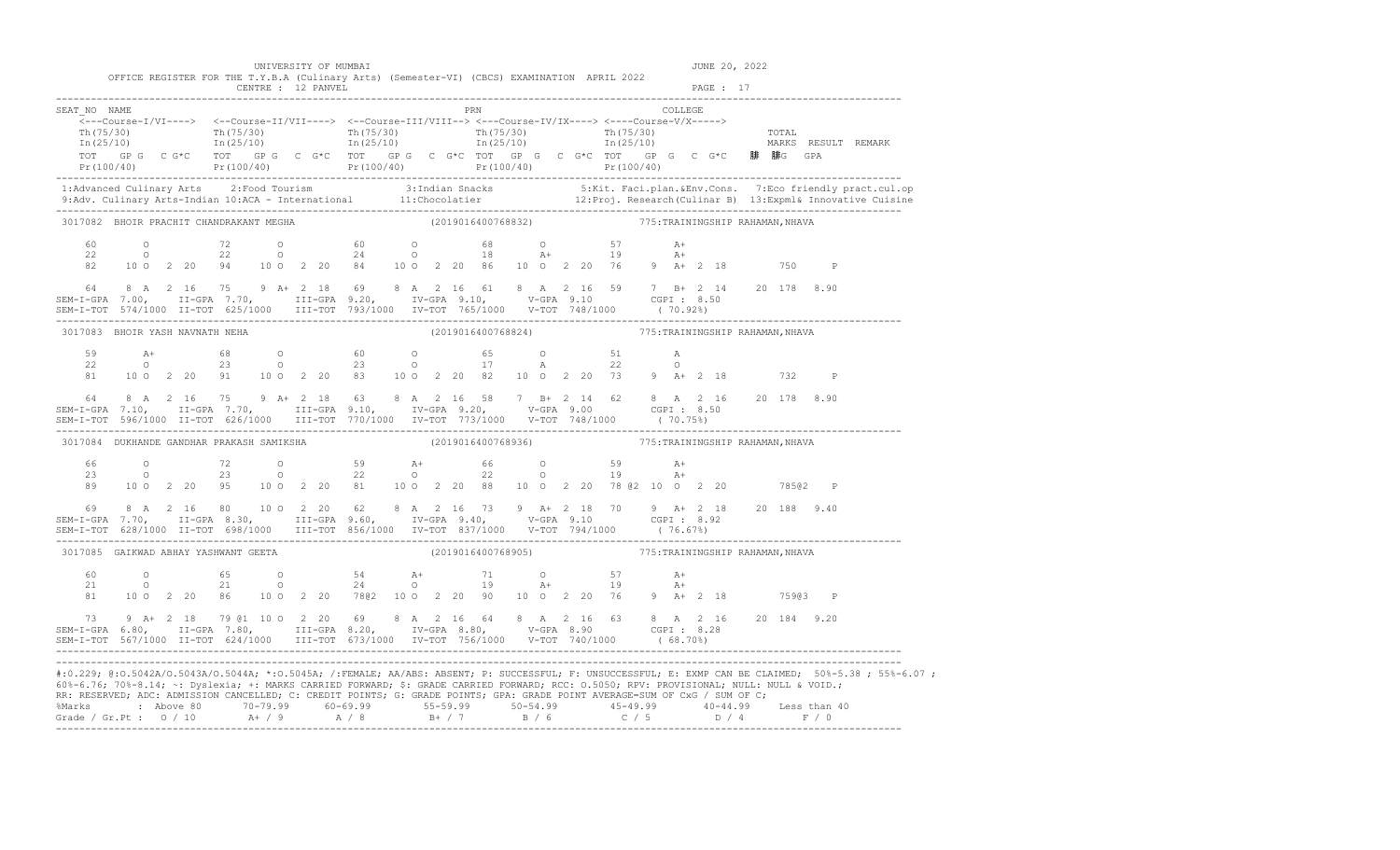|                | OFFICE REGISTER FOR THE T.Y.B.A (Culinary Arts) (Semester-VI) (CBCS) EXAMINATION APRIL 2022                                                                                                                                                                                                                                                                                                                                                                                                                                                                                                                                                                                                            |  | CENTRE : 12 PANVEL                                        |  |                                                     |     |                    |  |                                                     |           |  |  |              |  |
|----------------|--------------------------------------------------------------------------------------------------------------------------------------------------------------------------------------------------------------------------------------------------------------------------------------------------------------------------------------------------------------------------------------------------------------------------------------------------------------------------------------------------------------------------------------------------------------------------------------------------------------------------------------------------------------------------------------------------------|--|-----------------------------------------------------------|--|-----------------------------------------------------|-----|--------------------|--|-----------------------------------------------------|-----------|--|--|--------------|--|
| SEAT NO NAME   | $\overline{\langle}\text{---Course-I/VI--->} \quad \langle\text{---Course-II/VII--->} \quad \langle\text{---Course-II/VIII--->} \quad \langle\text{---Course-IV/IX--->} \quad \langle\text{---Course-V/X---} \rangle$<br>$\frac{\text{Th}(75/30)}{\text{Th}(25/10)}$ $\frac{\text{Th}(75/30)}{\text{In}(25/10)}$ $\frac{\text{Th}(75/30)}{\text{In}(25/10)}$ $\frac{\text{Th}(75/30)}{\text{In}(25/10)}$ $\frac{\text{Th}(75/30)}{\text{In}(25/10)}$ $\frac{\text{Th}(75/30)}{\text{MARKS}}$ $\frac{\text{REML}}{\text{NARKS}}$<br>TOT GP G C G*C TOT GP G C G*C TOT GP G C G*C TOT GP G C G*C TOT GP G C G*C 腓 腓G GPA<br>Pr(100/40) Pr(100/40) Pr(100/40) Pr(100/40) Pr(100/40) Pr(100/40) Pr(100/40) |  |                                                           |  |                                                     | PRN |                    |  |                                                     | COLLEGE   |  |  |              |  |
|                |                                                                                                                                                                                                                                                                                                                                                                                                                                                                                                                                                                                                                                                                                                        |  |                                                           |  |                                                     |     |                    |  |                                                     |           |  |  |              |  |
|                | 3017086 GANGADHARE HARDIK RAJENDRA MANISHA (2019016400768894) 775: TRAININGSHIP RAHAMAN, NHAVA                                                                                                                                                                                                                                                                                                                                                                                                                                                                                                                                                                                                         |  |                                                           |  |                                                     |     |                    |  |                                                     |           |  |  |              |  |
|                |                                                                                                                                                                                                                                                                                                                                                                                                                                                                                                                                                                                                                                                                                                        |  |                                                           |  |                                                     |     |                    |  |                                                     |           |  |  |              |  |
|                | 78 @2 10 0 2 20 75 9 A+ 2 18 62 8 A 2 16 55 7 B+ 2 14 61 8 A 2 16 20 170 8.50                                                                                                                                                                                                                                                                                                                                                                                                                                                                                                                                                                                                                          |  |                                                           |  |                                                     |     |                    |  |                                                     |           |  |  |              |  |
|                | 3017087 JADHAV PARAG PRADEEP POONAM                                                                                                                                                                                                                                                                                                                                                                                                                                                                                                                                                                                                                                                                    |  |                                                           |  | (2019016400768816) 775: TRAININGSHIP RAHAMAN, NHAVA |     |                    |  |                                                     |           |  |  |              |  |
| 66<br>23<br>89 | 0 $72$ 0 $62$ 0 $71$ 0 $59$ $\lambda +$<br>0 23 0 23 0 22 0 22 0<br>10 0 2 20 95 10 0 2 20 85 10 0 2 20 93 10 0 2 20 81 10 0 2 20 20 795                                                                                                                                                                                                                                                                                                                                                                                                                                                                                                                                                               |  |                                                           |  |                                                     |     |                    |  |                                                     |           |  |  | $\mathbb{P}$ |  |
|                | 70 9 A+ 2 18 80 10 0 2 20 65 8 A 2 16 72 9 A+ 2 18 65 8 A 2 16 20 188 9.40<br>SEM-I-GPA 7.30, II-GPA 7.70, III-GPA 9.40, IV-GPA 9.50, V-GPA 9.50 CGPI: 8.80<br>SEM-I-TOT 594/1000 II-TOT 655/1000 III-TOT 825/1000 IV-TOT 856/100                                                                                                                                                                                                                                                                                                                                                                                                                                                                      |  |                                                           |  |                                                     |     |                    |  |                                                     |           |  |  |              |  |
|                | 3017088 KADU ASHISH PUNDLIK INDIRA                                                                                                                                                                                                                                                                                                                                                                                                                                                                                                                                                                                                                                                                     |  |                                                           |  |                                                     |     |                    |  | (2019016400769085) 775: TRAININGSHIP RAHAMAN, NHAVA |           |  |  |              |  |
| 69<br>16<br>85 | 0 57 $A+$ 57 $A+$ 62 0 56 $A+$<br>A 17 $A$ 18 $A+$ 14 $B+$ 16 $A$<br>10 0 2 20 74 9 A + 2 18 75 9 A + 2 18 76 9 A + 2 18 72 9 A + 2 18 695                                                                                                                                                                                                                                                                                                                                                                                                                                                                                                                                                             |  |                                                           |  |                                                     |     |                    |  |                                                     |           |  |  | $\mathbb{P}$ |  |
|                |                                                                                                                                                                                                                                                                                                                                                                                                                                                                                                                                                                                                                                                                                                        |  |                                                           |  |                                                     |     |                    |  |                                                     |           |  |  |              |  |
|                | 3017089 KADWAIKAR AKRAM MURAD SHAINAZ                                                                                                                                                                                                                                                                                                                                                                                                                                                                                                                                                                                                                                                                  |  |                                                           |  |                                                     |     | (2019016400769077) |  | 775:TRAININGSHIP RAHAMAN, NHAVA                     |           |  |  |              |  |
| 68 — 10        | 8 A 2 16 77                                                                                                                                                                                                                                                                                                                                                                                                                                                                                                                                                                                                                                                                                            |  |                                                           |  |                                                     |     |                    |  |                                                     | А<br>$B+$ |  |  |              |  |
|                |                                                                                                                                                                                                                                                                                                                                                                                                                                                                                                                                                                                                                                                                                                        |  | @3 10 0 2 20 62 8 A 2 16 64 8 A 2 16 59 7 B+ 2 14 682@3 P |  |                                                     |     |                    |  |                                                     |           |  |  |              |  |
|                | 81 10 0 2 20 75 9 A+ 2 18 72 9 A+ 2 18 51 6 B 2 12 73 9 A+ 2 18 20 168 8.40<br>SEM-I-GPA 7.20, II-GPA 8.20, III-GPA 7.80, IV-GPA 7.50, V-GPA 8.10 CGPI: 7.87                                                                                                                                                                                                                                                                                                                                                                                                                                                                                                                                           |  |                                                           |  |                                                     |     |                    |  |                                                     |           |  |  |              |  |

RR: RESERVED; ADC: ADMISSION CANCELLED; C: CREDIT POINTS; G: GRADE POINTS; GPA: GRADE POINT AVERAGE=SUM OF CxG / SUM OF C; %Marks : Above 80 70-79.99 60-69.99 55-59.99 50-54.99 45-49.99 40-44.99 Less than 40 Grade / Gr.Pt : O / 10 A+ / 9 A / 8 B+ / 7 B / 6 C / 5 D / 4 F / 0 -------------------------------------------------------------------------------------------------------------------------------------------------

UNIVERSITY OF MUMBAI AND SUNCESS OF MUMBAI AND SUNCESS OF 2022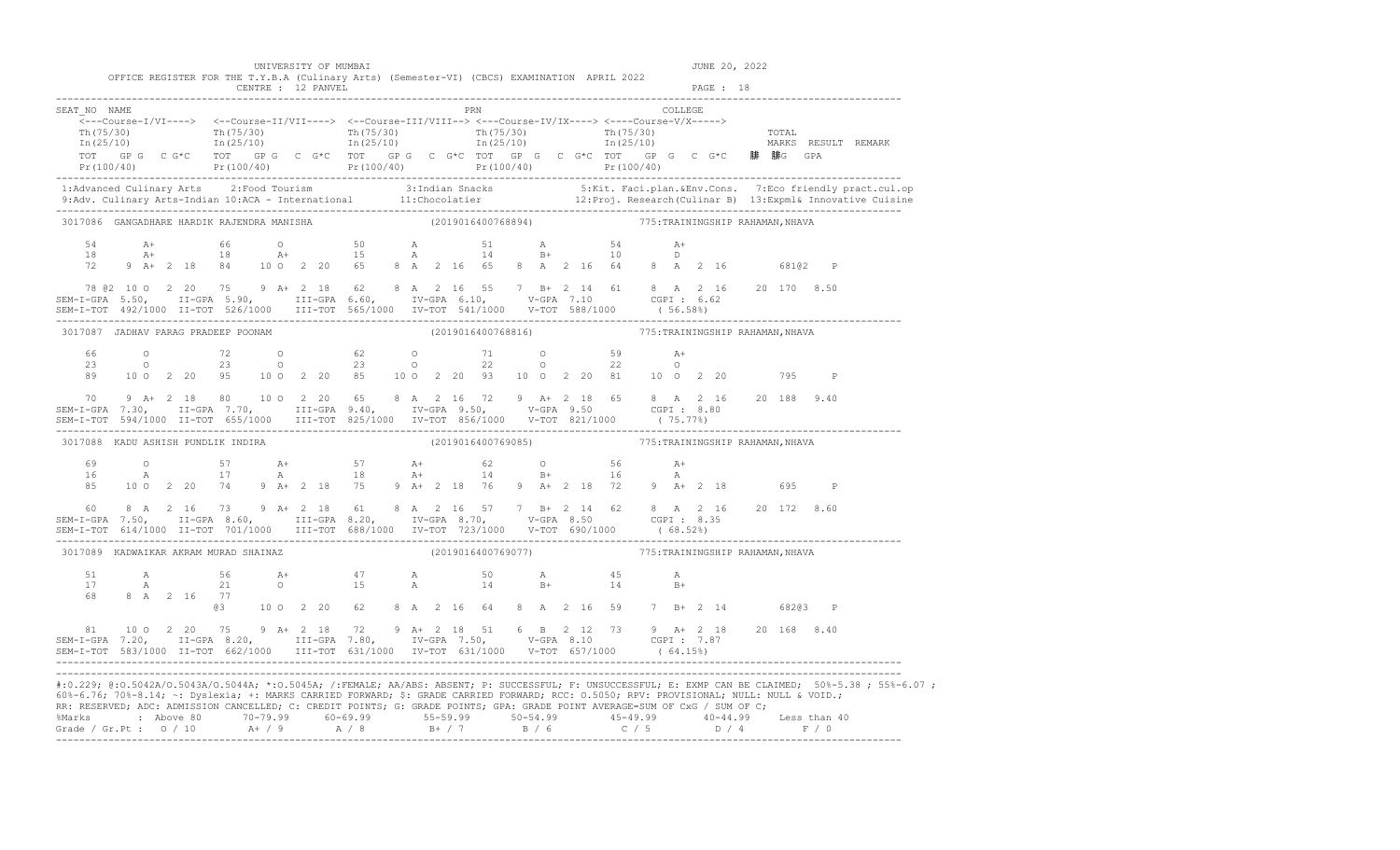|                                                                                                                                                                                                                                                                                                                                                |  |  | UNIVERSITY OF MUMBAI                                                                                                                                                                                                                                                                                                                                                          |  |  |                                                     |  |  |  |  | JUNE 20, 2022 |         |                                                                                                                                                                                                                                   |
|------------------------------------------------------------------------------------------------------------------------------------------------------------------------------------------------------------------------------------------------------------------------------------------------------------------------------------------------|--|--|-------------------------------------------------------------------------------------------------------------------------------------------------------------------------------------------------------------------------------------------------------------------------------------------------------------------------------------------------------------------------------|--|--|-----------------------------------------------------|--|--|--|--|---------------|---------|-----------------------------------------------------------------------------------------------------------------------------------------------------------------------------------------------------------------------------------|
|                                                                                                                                                                                                                                                                                                                                                |  |  | OFFICE REGISTER FOR THE T.Y.B.A (Culinary Arts) (Semester-VI) (CBCS) EXAMINATION APRIL 2022<br>CENTRE : 12 PANVEL                                                                                                                                                                                                                                                             |  |  |                                                     |  |  |  |  | PAGE: 19      |         |                                                                                                                                                                                                                                   |
| SEAT NO NAME                                                                                                                                                                                                                                                                                                                                   |  |  | $\overline{\leftarrow}--Course\textnormal{-}I/VI\textnormal{-}--\right> \quad \leftarrow-Course\textnormal{-}II/VII\textnormal{-}--\right> \quad \leftarrow-Course\textnormal{-}III/VIII\textnormal{-}-> \leftarrow--Course\textnormal{-}IVIX\textnormal{-}--\right> \leftarrow-+Course\textnormal{-}IVIX\textnormal{-}--\right>$                                             |  |  | PRN COLLEGE                                         |  |  |  |  |               |         |                                                                                                                                                                                                                                   |
|                                                                                                                                                                                                                                                                                                                                                |  |  | $\frac{\text{Th}(75/30)}{\text{Th}(25/10)}$ $\frac{\text{Th}(75/30)}{\text{In}(25/10)}$ $\frac{\text{Th}(75/30)}{\text{In}(25/10)}$ $\frac{\text{Th}(75/30)}{\text{In}(25/10)}$ $\frac{\text{Th}(75/30)}{\text{In}(25/10)}$ $\frac{\text{Th}(75/30)}{\text{In}(25/10)}$ $\frac{\text{Th}(75/30)}{\text{In}(25/10)}$ $\frac{\text{Th}(75/30)}{\text{In}(25/10)}$ $\frac{\text$ |  |  |                                                     |  |  |  |  |               |         |                                                                                                                                                                                                                                   |
|                                                                                                                                                                                                                                                                                                                                                |  |  |                                                                                                                                                                                                                                                                                                                                                                               |  |  |                                                     |  |  |  |  |               |         |                                                                                                                                                                                                                                   |
|                                                                                                                                                                                                                                                                                                                                                |  |  |                                                                                                                                                                                                                                                                                                                                                                               |  |  |                                                     |  |  |  |  |               |         | 1:Advanced Culinary Arts 2:Food Tourism 3:Indian Snacks 5:Kit. Faci.plan.&Env.Cons. 7:Eco friendly pract.cul.op<br>9:Adv. Culinary Arts-Indian 10:ACA - International 11:Chocolatier 12:Proj. Research (Culinar B) 13:Expml& Inno |
| 3017090 KALE ROHIT MAHENDRA ARCHANA                                                                                                                                                                                                                                                                                                            |  |  |                                                                                                                                                                                                                                                                                                                                                                               |  |  | (2019016400768913) 775: TRAININGSHIP RAHAMAN, NHAVA |  |  |  |  |               |         |                                                                                                                                                                                                                                   |
|                                                                                                                                                                                                                                                                                                                                                |  |  |                                                                                                                                                                                                                                                                                                                                                                               |  |  |                                                     |  |  |  |  |               |         |                                                                                                                                                                                                                                   |
|                                                                                                                                                                                                                                                                                                                                                |  |  |                                                                                                                                                                                                                                                                                                                                                                               |  |  |                                                     |  |  |  |  |               |         |                                                                                                                                                                                                                                   |
|                                                                                                                                                                                                                                                                                                                                                |  |  |                                                                                                                                                                                                                                                                                                                                                                               |  |  |                                                     |  |  |  |  |               |         |                                                                                                                                                                                                                                   |
|                                                                                                                                                                                                                                                                                                                                                |  |  | 3017091 KHARE ATHARVA SANTOSH SEEMA                                                                                                                                                                                                                                                                                                                                           |  |  | (2019016400768975) 775: TRAININGSHIP RAHAMAN, NHAVA |  |  |  |  |               |         |                                                                                                                                                                                                                                   |
|                                                                                                                                                                                                                                                                                                                                                |  |  | $\begin{array}{cccccccccccccccc} 66 & & & 0 & & & 71 & & 0 & & 62 & & 0 & & 71 & & 0 & & 59 & & \text{A+} \\ 21 & & & 0 & & & 22 & & 0 & & 22 & & 0 & & 23 & & 0 & & 18 & & \text{A+} \\ 87 & & 10 & 0 & 2 & 20 & 93 & & 10 & 0 & 2 & 20 & 84 & & 10 & 0 & 2 & 20 & 94 & & 10 & 0 & 2 & 20 & & 77 & 63 & 10 & 0 & 2 & 20 & & & 79363 & & \$                                   |  |  |                                                     |  |  |  |  |               |         |                                                                                                                                                                                                                                   |
|                                                                                                                                                                                                                                                                                                                                                |  |  |                                                                                                                                                                                                                                                                                                                                                                               |  |  |                                                     |  |  |  |  |               |         |                                                                                                                                                                                                                                   |
|                                                                                                                                                                                                                                                                                                                                                |  |  | 70 9 A+ 2 18 80 10 0 2 20 64 8 A 2 16 75 9 A+ 2 18 69 8 A 2 16 20 188 9.40<br>SEM-I-GPA 8.80, II-GPA 9.30, III-GPA 9.50, IV-GPA 9.50, V-GPA 9.70 CGPI: 9.37                                                                                                                                                                                                                   |  |  |                                                     |  |  |  |  |               |         |                                                                                                                                                                                                                                   |
| 3017092 KOKARE VAIBHAV ANKUSH ANITA                                                                                                                                                                                                                                                                                                            |  |  |                                                                                                                                                                                                                                                                                                                                                                               |  |  | (2019016400769127) 775: TRAININGSHIP RAHAMAN, NHAVA |  |  |  |  |               |         |                                                                                                                                                                                                                                   |
|                                                                                                                                                                                                                                                                                                                                                |  |  | $\begin{array}{cccccccccccccccc} 60 & & & 0 & & & 69 & & 0 & & & 60 & & 0 & & 63 & & 0 & & 63 & & 0 \\ 21 & & & 0 & & & 23 & & 0 & & & 21 & & 0 & & 21 & & 0 & & 17 & & A \\ 81 & & 10 & 0 & 2 & 20 & 92 & & 10 & 0 & 2 & 20 & 81 & & 10 & 0 & 2 & 20 & 84 & & 10 & 0 & 2 & 20 & 80 & & 10 & 0 & 2 & 20 & & & 765 @2 & P \end{array}$                                         |  |  |                                                     |  |  |  |  |               |         |                                                                                                                                                                                                                                   |
| SEM-1-GPA 8.20, II-GPA 8.80, III-GPA 9.00, IV-GPA 9.60, V-GPA 10.00 CGPI: 9.15<br>SEM-I-TOT 652/1000 II-TOT 710/1000 III-TOT 758/1000 IV-TOT 823/1000 V-TOT 847/1000 (75.95%)                                                                                                                                                                  |  |  | 71 9 A+ 2 18 78 @ 2 10 0 2 20 65 8 A 2 16 69 8 A 2 16 64 8 A 2 16 20 186 9.30                                                                                                                                                                                                                                                                                                 |  |  |                                                     |  |  |  |  |               |         |                                                                                                                                                                                                                                   |
| 3017093 KOLI ANIKET YASHWANT KUSUM                                                                                                                                                                                                                                                                                                             |  |  |                                                                                                                                                                                                                                                                                                                                                                               |  |  | (2019016400768492) 775: TRAININGSHIP RAHAMAN, NHAVA |  |  |  |  |               |         |                                                                                                                                                                                                                                   |
|                                                                                                                                                                                                                                                                                                                                                |  |  | $65$ 0 $66$ 0 $62$ 0 $59$ $21$ 62 0<br>21 0 23 0 23 0 21 0 17 A<br>86 10 0 2 20 89 10 0 2 20 85 10 0 2 20 80 10 0 2 20 79 @1 10 0 2 20                                                                                                                                                                                                                                        |  |  |                                                     |  |  |  |  |               | 77304 P |                                                                                                                                                                                                                                   |
| $\begin{array}{cccccccccccc} 69 & 8 & A & 2 & 16 & 73 & 9 & A + & 2 & 18 & 70 & 9 & A + & 2 & 18 & 77 & 63 & 10 & O & 2 & 20 & 65 & 8 & A & 2 & 16 & 20 & 188 & 9.40 \\ SEM-T-GPA & 7.90, & II-GPA & 8.70, & III-GPA & 9.40, & IV-GPA & 9.70, & V-GPA & 9.90 & CGPI : 9.17 & \\ SEM-T-TOT & 651/1000 & II-TOT & 724/1000 & III-TOT & 789/1000$ |  |  |                                                                                                                                                                                                                                                                                                                                                                               |  |  |                                                     |  |  |  |  |               |         |                                                                                                                                                                                                                                   |
|                                                                                                                                                                                                                                                                                                                                                |  |  | 60%-6.76; 70%-8.14; ~: Dyslexia; +: MARKS CARRIED FORWARD; \$: GRADE CARRIED FORWARD; RCC: 0.5050; RPV: PROVISIONAL; NULL: NULL & VOID.;<br>RR: RESERVED; ADC: ADMISSION CANCELLED; C: CREDIT POINTS; G: GRADE POINTS; GPA: GRADE POINT AVERAGE=SUM OF CxG / SUM OF C;                                                                                                        |  |  |                                                     |  |  |  |  |               |         | #:0.229; @:0.5042A/0.5043A/0.5044A; *:0.5045A; /:FEMALE; AA/ABS: ABSENT; P: SUCCESSFUL; F: UNSUCCESSFUL; E: EXMP CAN BE CLAIMED; 50%-5.38; 55%-6.07;                                                                              |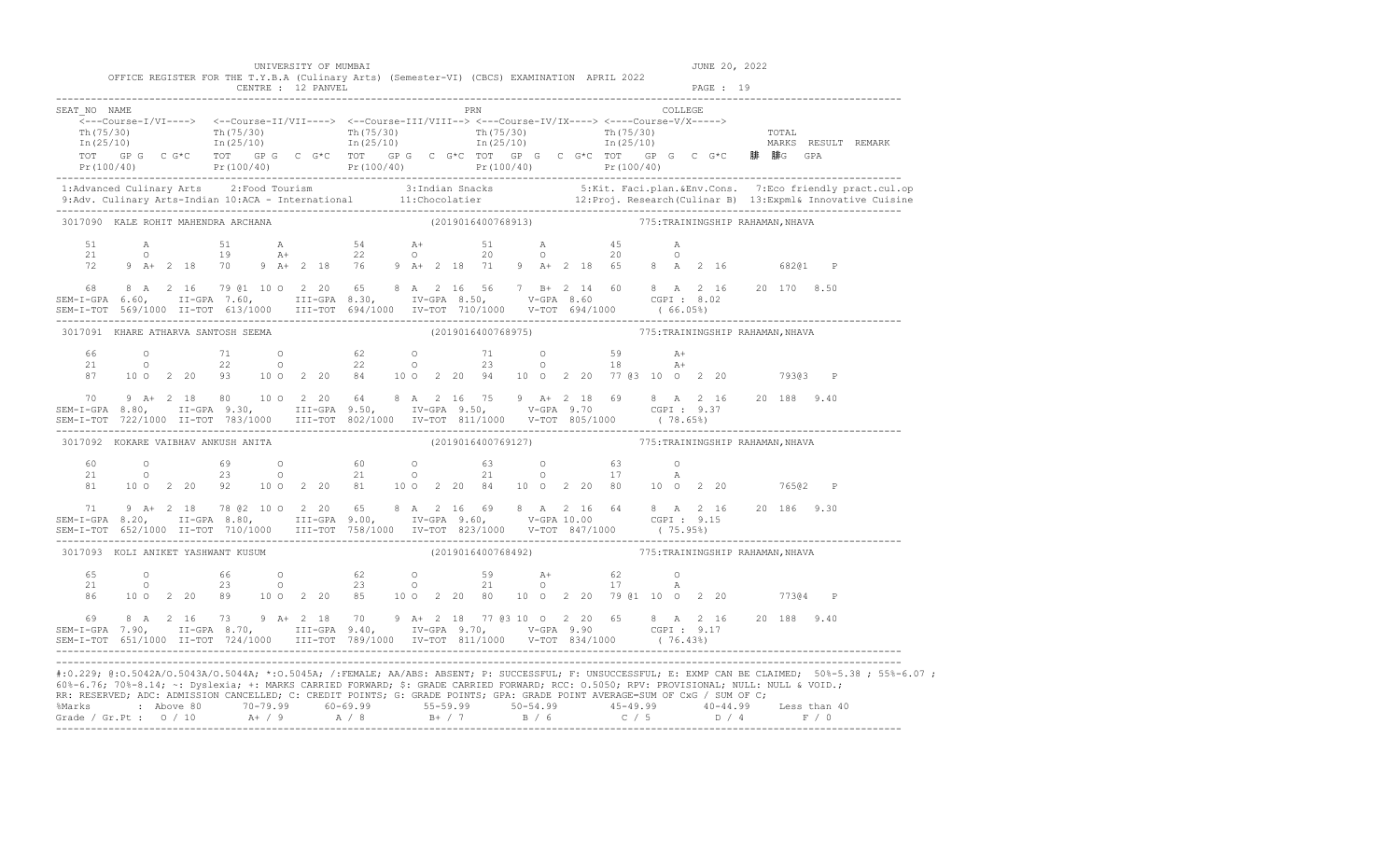| UNIVERSITY OF MUMBAI |  |  |  |
|----------------------|--|--|--|
|----------------------|--|--|--|

|                                                                                                                                                                                                                                                                                                                                                                                                                                      |  |  |  | UNIVERSITY OF MUMBAI | OFFICE REGISTER FOR THE T.Y.B.A (Culinary Arts) (Semester-VI) (CBCS) EXAMINATION APRIL 2022                                                                                                                                                                                                                                                           |  |     |                                                     |  |  |  |        |         | JUNE 20, 2022 |         |  |                                                                                                                                                                                                                                                                                                                                                                           |
|--------------------------------------------------------------------------------------------------------------------------------------------------------------------------------------------------------------------------------------------------------------------------------------------------------------------------------------------------------------------------------------------------------------------------------------|--|--|--|----------------------|-------------------------------------------------------------------------------------------------------------------------------------------------------------------------------------------------------------------------------------------------------------------------------------------------------------------------------------------------------|--|-----|-----------------------------------------------------|--|--|--|--------|---------|---------------|---------|--|---------------------------------------------------------------------------------------------------------------------------------------------------------------------------------------------------------------------------------------------------------------------------------------------------------------------------------------------------------------------------|
|                                                                                                                                                                                                                                                                                                                                                                                                                                      |  |  |  |                      |                                                                                                                                                                                                                                                                                                                                                       |  |     |                                                     |  |  |  |        |         |               |         |  |                                                                                                                                                                                                                                                                                                                                                                           |
| SEAT NO NAME<br><---Course-I/VI----> <--Course-II/VII----> <--Course-III/VIII--> <--Course-IV/IX----> <---Course-V/X-----><br>TOT GPG CG*C TOT GPG CG*C TOT GPG CG*C TOT GPG CG*C TOT GC CG*C TOT GPG CG*C 腓 腓G GPA                                                                                                                                                                                                                  |  |  |  |                      |                                                                                                                                                                                                                                                                                                                                                       |  | PRN |                                                     |  |  |  |        | COLLEGE |               |         |  | $\begin{array}{cccccccc} \texttt{Th(75/30)} & & & \texttt{Th(75/30)} & & & \texttt{Th(75/30)} & & & \texttt{Th(75/30)} & & & \texttt{Th(75/30)} & & & \texttt{Th(75/30)} & & & \texttt{Th(25/10)} & & & \texttt{In(25/10)} & & & \texttt{In(25/10)} & & & \end{array}$<br>Pr (100/40) Pr (100/40) Pr (100/40) Pr (100/40) Pr (100/40) Pr (100/40) Pr (100/40) Pr (100/40) |
|                                                                                                                                                                                                                                                                                                                                                                                                                                      |  |  |  |                      |                                                                                                                                                                                                                                                                                                                                                       |  |     |                                                     |  |  |  |        |         |               |         |  |                                                                                                                                                                                                                                                                                                                                                                           |
|                                                                                                                                                                                                                                                                                                                                                                                                                                      |  |  |  |                      |                                                                                                                                                                                                                                                                                                                                                       |  |     |                                                     |  |  |  |        |         |               |         |  | 1:Advanced Culinary Arts 2:Food Tourism 3:Indian Snacks 5:Kit. Faci.plan.&Env.Cons. 7:Eco friendly pract.cul.op<br>9:Adv. Culinary Arts-Indian 10:ACA - International 11:Chocolatier 12:Proj. Research (Culinar B) 13:Expml& Inno                                                                                                                                         |
| 3017094 KOLI SWASTIK MAHENDRA SARITA                                                                                                                                                                                                                                                                                                                                                                                                 |  |  |  |                      |                                                                                                                                                                                                                                                                                                                                                       |  |     | (2019016400768511) 775: TRAININGSHIP RAHAMAN, NHAVA |  |  |  |        |         |               |         |  |                                                                                                                                                                                                                                                                                                                                                                           |
|                                                                                                                                                                                                                                                                                                                                                                                                                                      |  |  |  |                      | $74$ 9 A+ 2 18 80 10 0 2 20 81 10 0 2 20 70 9 A+ 2 18 62 8 A 2 16 72703 P                                                                                                                                                                                                                                                                             |  |     |                                                     |  |  |  | A<br>A |         |               |         |  |                                                                                                                                                                                                                                                                                                                                                                           |
|                                                                                                                                                                                                                                                                                                                                                                                                                                      |  |  |  |                      |                                                                                                                                                                                                                                                                                                                                                       |  |     |                                                     |  |  |  |        |         |               |         |  | 77 @3 10 0 2 20 76 9 A+ 2 18 71 9 A+ 2 18 65 8 A 2 16 71 9 A+ 2 18 20 182 9.10<br>SEM-I-GPA 7.40, II-GPA 8.30, III-GPA 8.90, IV-GPA 8.60, V-GPA 9.20 CGPI: 8.58<br>SEM-I-TOT 607/1000 II-TOT 672/1000 III-TOT 722/1000 IV-TOT 709/1                                                                                                                                       |
| 3017095 MUFEEZ SHABBIR LOKHANDE KHURSHID (2019016400769135) 775: TRAININGSHIP RAHAMAN, NHAVA                                                                                                                                                                                                                                                                                                                                         |  |  |  |                      |                                                                                                                                                                                                                                                                                                                                                       |  |     |                                                     |  |  |  |        |         |               |         |  |                                                                                                                                                                                                                                                                                                                                                                           |
|                                                                                                                                                                                                                                                                                                                                                                                                                                      |  |  |  |                      |                                                                                                                                                                                                                                                                                                                                                       |  |     |                                                     |  |  |  |        |         |               |         |  |                                                                                                                                                                                                                                                                                                                                                                           |
|                                                                                                                                                                                                                                                                                                                                                                                                                                      |  |  |  |                      |                                                                                                                                                                                                                                                                                                                                                       |  |     |                                                     |  |  |  |        |         |               |         |  |                                                                                                                                                                                                                                                                                                                                                                           |
| 3017096 MOKAL HRUSHIKESH RAJU MANISHA                                                                                                                                                                                                                                                                                                                                                                                                |  |  |  |                      |                                                                                                                                                                                                                                                                                                                                                       |  |     | (2019016400768581) 775: TRAININGSHIP RAHAMAN, NHAVA |  |  |  |        |         |               |         |  |                                                                                                                                                                                                                                                                                                                                                                           |
|                                                                                                                                                                                                                                                                                                                                                                                                                                      |  |  |  |                      | $\begin{array}{cccccccccccccccccccc} 60 & & & 0 & & & 68 & & 0 & & 60 & & 0 & & 71 & & 0 & & 56 & & \text{A+} \\ 18 & & & \text{A+} & & & 22 & & 0 & & 20 & & 0 & & 23 & & 0 & & 18 & & \text{A+} \\ 78 & & 22 & & 20 & & 90 & & 10 & 0 & 2 & 20 & 80 & & 10 & 0 & 2 & 20 & 94 & & 10 & 0 & 2 & 20 & 74 & & 9 & \text{A+} & 2 & 18 & & & 743 @ 3 & \$ |  |     |                                                     |  |  |  |        |         |               |         |  |                                                                                                                                                                                                                                                                                                                                                                           |
| $\begin{array}{cccccccccccc} 67 & 8 & A & 2 & 16 & 79 & 01 & 10 & 0 & 2 & 20 & 64 & 8 & A & 2 & 16 & 56 & 7 & B + & 2 & 14 & 61 & 8 & A & 2 & 16 & 20 & 180 & 9.00 \\ SEM-T-GPA & 7.30, & II-GPA & 8.00, & II-T-GPA & 9.10, & IV-GPA & 9.00, & V-GPA & 9.30 & CGPI : & 8.62 & \\ SEM-T-TOT & 610/1000 & II-TOT & 647/1000 & III-TOT & 778/$                                                                                          |  |  |  |                      |                                                                                                                                                                                                                                                                                                                                                       |  |     |                                                     |  |  |  |        |         |               |         |  |                                                                                                                                                                                                                                                                                                                                                                           |
| 3017097 NAGE SOURABH AMOL ANJALI                                                                                                                                                                                                                                                                                                                                                                                                     |  |  |  |                      |                                                                                                                                                                                                                                                                                                                                                       |  |     | (2019016400768596) 775: TRAININGSHIP RAHAMAN, NHAVA |  |  |  |        |         |               |         |  |                                                                                                                                                                                                                                                                                                                                                                           |
|                                                                                                                                                                                                                                                                                                                                                                                                                                      |  |  |  |                      | 48 0 69 0 65 0 69 0 60 0<br>22 0 24 0 22 0 24 0 18 A+<br>90 10 0 2 20 93 10 0 2 20 87 10 0 2 20 93 10 0 2 20 78 @2 10 0 2 20                                                                                                                                                                                                                          |  |     |                                                     |  |  |  |        |         |               | 83005 P |  |                                                                                                                                                                                                                                                                                                                                                                           |
| $\begin{array}{cccccccccccc} 82 & 10&0&2&20&81&10&0&2&20&70&9&\text{A}+&2&18&77&03&10&0&2&20&79&9&\text{A}+&2&18&20&196&9.80\\ \texttt{SEM-I-GPA} & 8.30, & \texttt{II-GPA} & 8.70, & \texttt{III-GPA} & 9.30, & \texttt{IV-GPA} & 10.00, & \texttt{V-GPA} & 10.00& & \texttt{CGPI}: & 9.35& \\ \texttt{SEM-I-TOT} & 668/1000 & \text$                                                                                               |  |  |  |                      |                                                                                                                                                                                                                                                                                                                                                       |  |     |                                                     |  |  |  |        |         |               |         |  |                                                                                                                                                                                                                                                                                                                                                                           |
| 60%-6.76; 70%-8.14; ~: Dyslexia; +: MARKS CARRIED FORWARD; \$: GRADE CARRIED FORWARD; RCC: 0.5050; RPV: PROVISIONAL; NULL: NULL & VOID.;<br>RR: RESERVED; ADC: ADMISSION CANCELLED; C: CREDIT POINTS; G: GRADE POINTS; GPA: GRADE POINT AVERAGE=SUM OF CxG / SUM OF C;<br>%Marks : Above 80 70-79.99 60-69.99 55-59.99 50-54.99 45-49.99 40-44.99 Less than 40<br>Grade / Gr.Pt : 0 / 10 A+ / 9 A / 8 B+ / 7 B / 6 C / 5 D / 4 F / 0 |  |  |  |                      |                                                                                                                                                                                                                                                                                                                                                       |  |     |                                                     |  |  |  |        |         |               |         |  | #:0.229; @:0.5042A/0.5043A/0.5044A; *:0.5045A; /:FEMALE; AA/ABS: ABSENT; P: SUCCESSFUL; F: UNSUCCESSFUL; E: EXMP CAN BE CLAIMED; 50%-5.38; 55%-6.07;                                                                                                                                                                                                                      |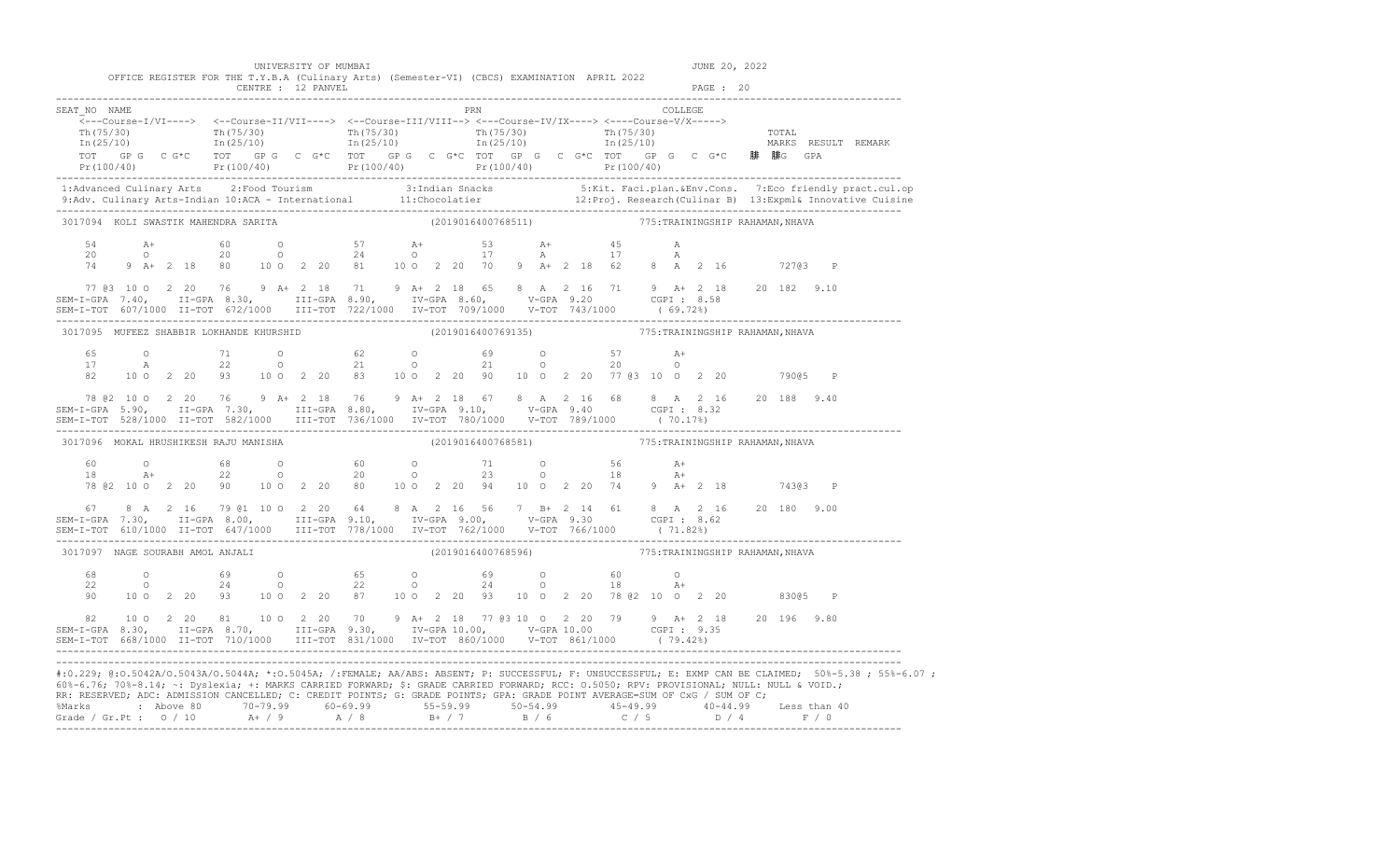|                      |                                                                                                                                                                                                                                                                                                                                                                   |  |  | UNIVERSITY OF MUMBAI                                                       |                                                     |  |  |                    |  |  |  |           | JUNE 20, 2022 |                                  |              |                                                                                                                                                                                                                                   |
|----------------------|-------------------------------------------------------------------------------------------------------------------------------------------------------------------------------------------------------------------------------------------------------------------------------------------------------------------------------------------------------------------|--|--|----------------------------------------------------------------------------|-----------------------------------------------------|--|--|--------------------|--|--|--|-----------|---------------|----------------------------------|--------------|-----------------------------------------------------------------------------------------------------------------------------------------------------------------------------------------------------------------------------------|
|                      | OFFICE REGISTER FOR THE T.Y.B.A (Culinary Arts) (Semester-VI) (CBCS) EXAMINATION APRIL 2022                                                                                                                                                                                                                                                                       |  |  | CENTRE : 12 PANVEL                                                         |                                                     |  |  |                    |  |  |  | PAGE : 21 |               |                                  |              |                                                                                                                                                                                                                                   |
| SEAT NO NAME         | $\overbrace{\texttt{<--Course-I/VI--->}} \hspace{1.3cm} \xleftarrows -\texttt{Course-II/VII--->} \hspace{1.3cm} \xleftarrows -\texttt{Course-II/VIII--->} \hspace{1.3cm} \xleftarrows -\texttt{Course-VIX--->} \hspace{1.3cm} \xleftarrows -\texttt{Course-V/X--->} \right.$<br>TOT GPG CG*C TOT GPG CG*C TOT GPG CG*C TOT GPG CG*C TOT GPG CG*C FCG CG*C 腓腓G GPA |  |  |                                                                            |                                                     |  |  | PRN COLLEGE        |  |  |  |           |               |                                  |              | $Pr(100/40)$ $Pr(100/40)$ $Pr(100/40)$ $Pr(100/40)$ $Pr(100/40)$ $Pr(100/40)$ $Pr(100/40)$                                                                                                                                        |
|                      |                                                                                                                                                                                                                                                                                                                                                                   |  |  |                                                                            |                                                     |  |  |                    |  |  |  |           |               |                                  |              | 1:Advanced Culinary Arts 2:Food Tourism 3:Indian Snacks 5:Kit. Faci.plan.&Env.Cons. 7:Eco friendly pract.cul.op<br>9:Adv. Culinary Arts-Indian 10:ACA - International 11:Chocolatier 12:Proj. Research(Culinar B) 13:Expml& Innov |
|                      | ---------<br>3017098 NAKHAWA PRADUNYA SHASHIKANT BHAMINI                   (2018016401227771)                     775:TRAININGSHIP RAHAMAN,NHAVA                                                                                                                                                                                                                  |  |  |                                                                            |                                                     |  |  |                    |  |  |  |           |               |                                  |              |                                                                                                                                                                                                                                   |
| 62<br>19             | $A+$<br>81  10  0  2  20  87  10  0  2  20  82  10  0  2  20  91  10  0  2  20  78  82  10  0  2  20  750 85  P                                                                                                                                                                                                                                                   |  |  | 0 71 0 62 0 69 0 59 A+<br>A+ 16 A 20 0 22 0 19 A+                          |                                                     |  |  |                    |  |  |  |           |               |                                  |              |                                                                                                                                                                                                                                   |
|                      | 3017099 PALLIYIL SHLOG SANTOSH SWAPNA                                                                                                                                                                                                                                                                                                                             |  |  |                                                                            | (2019016400768484) 775: TRAININGSHIP RAHAMAN, NHAVA |  |  |                    |  |  |  |           |               |                                  |              |                                                                                                                                                                                                                                   |
| 84                   | $65$ 0 $71$ 0 $63$ 0 $71$ 0 $59$ $\lambda +$<br>19 $\lambda +$ 21 0 20 0 21 0 21 0                                                                                                                                                                                                                                                                                |  |  | 10 0 2 20 92 10 0 2 20 83 10 0 2 20 92 10 0 2 20 80 10 0 2 20 784@2 P      |                                                     |  |  |                    |  |  |  |           |               |                                  |              |                                                                                                                                                                                                                                   |
| 80                   |                                                                                                                                                                                                                                                                                                                                                                   |  |  | 10 0 2 20 78 @ 2 10 0 2 20 69 8 A 2 16 60 8 A 2 16 66 8 A 2 16 20 188 9.40 |                                                     |  |  |                    |  |  |  |           |               |                                  |              |                                                                                                                                                                                                                                   |
|                      | 3017100 PATIL MEET HEMANT YAMINI                                                                                                                                                                                                                                                                                                                                  |  |  |                                                                            |                                                     |  |  | (2019016400768503) |  |  |  |           |               | 775: TRAININGSHIP RAHAMAN, NHAVA |              |                                                                                                                                                                                                                                   |
| 56<br>18<br>74<br>71 | $9 A + 2 18$                                                                                                                                                                                                                                                                                                                                                      |  |  | 80 10 0 2 20 68 8 A 2 16 54 6 B 2 12 66 8 A 2 16 20 172 8.60               |                                                     |  |  |                    |  |  |  |           |               |                                  | $\mathbb{P}$ |                                                                                                                                                                                                                                   |
|                      | SEM-I-GPA 6.20, II-GPA 7.10, III-GPA 9.50, IV-GPA 9.20, V-GPA 9.10 CGPI: 8.28                                                                                                                                                                                                                                                                                     |  |  |                                                                            |                                                     |  |  |                    |  |  |  |           |               |                                  |              |                                                                                                                                                                                                                                   |
|                      | 3017101 PEDNEKAR GAURAV RAJENDRA YOGITA (2018016400876754) 775: TRAININGSHIP RAHAMAN, NHAVA                                                                                                                                                                                                                                                                       |  |  |                                                                            |                                                     |  |  |                    |  |  |  |           |               |                                  |              |                                                                                                                                                                                                                                   |
| 65<br>22<br>87       | $\circ$<br>$\overline{O}$<br>10 0 2 20 93 10 0 2 20 79@1 10 0 2 20 93 10 0 2 20 79 @1 10 0 2 20 772@2 P                                                                                                                                                                                                                                                           |  |  | $69$ 0 $56$ $A+$ 72 0 $62$ 0<br>24 0 23 0 21 0 17 A                        |                                                     |  |  |                    |  |  |  |           |               |                                  |              |                                                                                                                                                                                                                                   |
| 75                   | $9 A + 2 18$<br>SEM-I-GPA 8.30, II-GPA 8.40, III-GPA 9.50, IV-GPA 9.60, V-GPA 9.70 CGPI 9.12<br>SEM-I-TOT 677/1000 II-TOT 723/1000 III-TOT 845/1000 IV-TOT 847/1000 V-TOT 857/1000 (78.72%)                                                                                                                                                                       |  |  | 74 9 A+ 2 18 74 9 A+ 2 18 55 7 B+ 2 14 63 8 A 2 16 20 184 9.20             |                                                     |  |  |                    |  |  |  |           |               |                                  |              |                                                                                                                                                                                                                                   |

Grade / Gr.Pt : 0 / 10 A + / 9 A / 8 B + / 7 B / 6 C / 5 D / 4 F / 0 -------------------------------------------------------------------------------------------------------------------------------------------------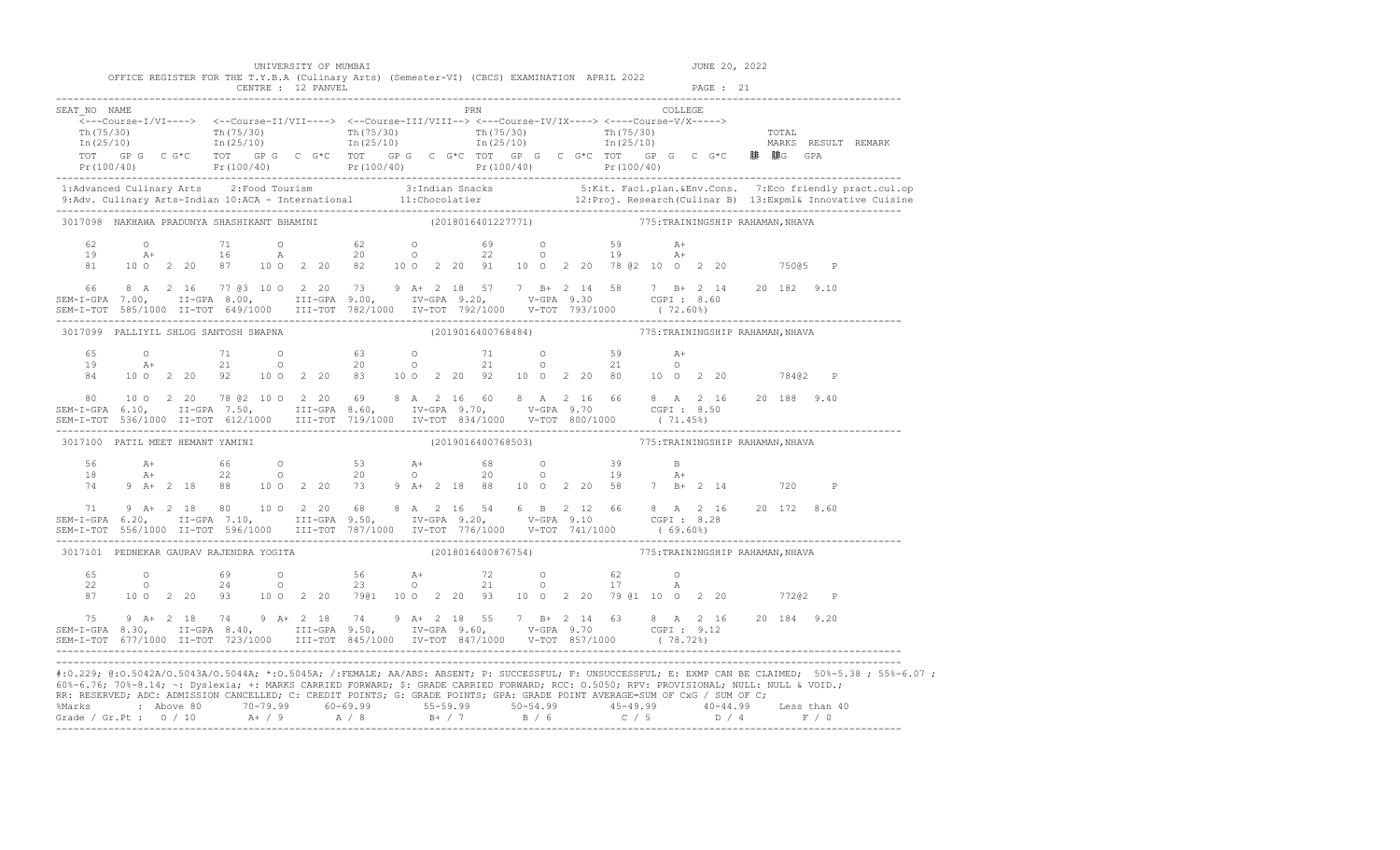|                                                                                                                                                                                                                                                                                                                                                                                                                                                                                                                                                                                                                                                                                                                                                                                                                                                                          |                                                                                             |  |                    | UNIVERSITY OF MUMBAI |  |                                                                                             |  |                                                     |                                                                                                                                       |  |                                 |                 |           | JUNE 20, 2022 |              |                                                                                                                                                                                                                                   |
|--------------------------------------------------------------------------------------------------------------------------------------------------------------------------------------------------------------------------------------------------------------------------------------------------------------------------------------------------------------------------------------------------------------------------------------------------------------------------------------------------------------------------------------------------------------------------------------------------------------------------------------------------------------------------------------------------------------------------------------------------------------------------------------------------------------------------------------------------------------------------|---------------------------------------------------------------------------------------------|--|--------------------|----------------------|--|---------------------------------------------------------------------------------------------|--|-----------------------------------------------------|---------------------------------------------------------------------------------------------------------------------------------------|--|---------------------------------|-----------------|-----------|---------------|--------------|-----------------------------------------------------------------------------------------------------------------------------------------------------------------------------------------------------------------------------------|
|                                                                                                                                                                                                                                                                                                                                                                                                                                                                                                                                                                                                                                                                                                                                                                                                                                                                          | OFFICE REGISTER FOR THE T.Y.B.A (Culinary Arts) (Semester-VI) (CBCS) EXAMINATION APRIL 2022 |  | CENTRE : 12 PANVEL |                      |  |                                                                                             |  |                                                     |                                                                                                                                       |  |                                 |                 | PAGE : 22 |               |              |                                                                                                                                                                                                                                   |
| SEAT NO NAME<br>$\overbrace{\texttt{<--Course-I/VI--->}} \hspace{1.3cm} \xleftarrows -\texttt{Course-II/VII--->} \hspace{1.3cm} \xleftarrows -\texttt{Course-III/VIII--->} \hspace{1.3cm} \xleftarrows -\texttt{Course-V/X--->} \hspace{1.3cm} \xleftarrows -\texttt{Course-V/X--->} \right.$<br>$\begin{array}{cccccccccc} \texttt{Th(75/30)} & & & & & & & \texttt{Th(75/30)} & & & & & \texttt{Th(75/30)} & & & & \texttt{Th(75/30)} & & & & \texttt{Th(75/30)} & & & & \texttt{Th(75/30)} & & & & \texttt{Tr(75/30)} & & & \texttt{Tr(75/30)} & & & & \texttt{Tr(75/30)} & & & & \texttt{Tr(75/30)} & & & & \texttt{Tr(75/30)} & & & & \texttt{Tr(75/30)} & & & & \texttt{Tr(75/30)} & & & &$<br>TOT GP G C G*C TOT GP G C G*C TOT GP G C G*C TOT GP G C G*C TOT GP G C G*C 腓 腓G GPA<br>Pr(100/40) Pr(100/40) Pr(100/40) Pr(100/40) Pr(100/40) Pr(100/40) Pr(100/40) |                                                                                             |  |                    |                      |  |                                                                                             |  | PRN                                                 |                                                                                                                                       |  |                                 | COLLEGE         |           |               |              |                                                                                                                                                                                                                                   |
|                                                                                                                                                                                                                                                                                                                                                                                                                                                                                                                                                                                                                                                                                                                                                                                                                                                                          |                                                                                             |  |                    |                      |  |                                                                                             |  |                                                     |                                                                                                                                       |  |                                 |                 |           |               |              | 1:Advanced Culinary Arts 2:Food Tourism 3:Indian Snacks 5:Kit. Faci.plan.&Env.Cons. 7:Eco friendly pract.cul.op<br>9:Adv. Culinary Arts-Indian 10:ACA - International 11:Chocolatier 12:Proj. Research (Culinar B) 13:Expml& Inno |
| 3017102 SAKPAL SAGAR SURESH USHA                                                                                                                                                                                                                                                                                                                                                                                                                                                                                                                                                                                                                                                                                                                                                                                                                                         |                                                                                             |  |                    |                      |  |                                                                                             |  | (2019016400769104) 775: TRAININGSHIP RAHAMAN, NHAVA |                                                                                                                                       |  |                                 |                 |           |               |              |                                                                                                                                                                                                                                   |
| $\begin{array}{cccccccccccccccc} 68 & & & 0 & & & 72 & & 0 & & 65 & & 0 & & 68 & & 0 & & 60 & & 0 \\ 24 & & & 0 & & & 23 & & 0 & & 24 & & 0 & & 22 & & 0 & & 21 & & 0 \\ 92 & & 10 & 0 & 2 & 20 & & 95 & & 10 & 0 & 2 & 20 & 89 & & 10 & 0 & 2 & 20 & 90 & & 10 & 0 & 2 & 20 & 81 & & 10 & 0 & 2 & 20 & & 832@1 \end{array}$                                                                                                                                                                                                                                                                                                                                                                                                                                                                                                                                             |                                                                                             |  |                    |                      |  |                                                                                             |  |                                                     |                                                                                                                                       |  |                                 |                 |           |               | $\mathbb{P}$ |                                                                                                                                                                                                                                   |
| $\begin{array}{cccccccccccccccc} 82 & 10&0&2&20&81&10&0&2&20&75&9&\text{A}+&2&18&68&8&\text{A}&2&16&79&01&10&0&2&20&20&20&194&9.70\\ \text{SEM-I-GPA} & 8.60,&\text{II-GPA} & 8.90,&\text{III-GPA} & 9.80,&\text{IV-GPA} & 9.90,&\text{V-GPA} & 9.90&\text{CGPI}: & 9.47&\\ \text{SEM-I-TOT} & 697/1000&\text{II-TOT} & 745/1$                                                                                                                                                                                                                                                                                                                                                                                                                                                                                                                                           |                                                                                             |  |                    |                      |  |                                                                                             |  |                                                     |                                                                                                                                       |  |                                 |                 |           |               |              |                                                                                                                                                                                                                                   |
| 3017103 SALOKHE SARVESH RAJENDRA VANDANA                                                                                                                                                                                                                                                                                                                                                                                                                                                                                                                                                                                                                                                                                                                                                                                                                                 |                                                                                             |  |                    |                      |  |                                                                                             |  | (2019016400768774)                                  |                                                                                                                                       |  | 775:TRAININGSHIP RAHAMAN, NHAVA |                 |           |               |              |                                                                                                                                                                                                                                   |
|                                                                                                                                                                                                                                                                                                                                                                                                                                                                                                                                                                                                                                                                                                                                                                                                                                                                          | 87 10 0 2 20 94 10 0 2 20 87 10 0 2 20 92 10 0 2 20 77 03 10 0 2 20                         |  |                    |                      |  |                                                                                             |  |                                                     |                                                                                                                                       |  |                                 | $A+$<br>$\circ$ |           |               | 79606 P      |                                                                                                                                                                                                                                   |
| 72                                                                                                                                                                                                                                                                                                                                                                                                                                                                                                                                                                                                                                                                                                                                                                                                                                                                       | 9 A+ 2 18 77 @3 10 0 2 20 75 9 A+ 2 18 68 8 A 2 16 67 8 A 2 16 20 188 9.40                  |  |                    |                      |  |                                                                                             |  |                                                     |                                                                                                                                       |  |                                 |                 |           |               |              |                                                                                                                                                                                                                                   |
| 3017104 SONNAL SABU LINCY                                                                                                                                                                                                                                                                                                                                                                                                                                                                                                                                                                                                                                                                                                                                                                                                                                                |                                                                                             |  |                    |                      |  |                                                                                             |  | (2019016400768952)                                  |                                                                                                                                       |  | 775:TRAININGSHIP RAHAMAN, NHAVA |                 |           |               |              |                                                                                                                                                                                                                                   |
| 75 9 A+ 2 18 77                                                                                                                                                                                                                                                                                                                                                                                                                                                                                                                                                                                                                                                                                                                                                                                                                                                          |                                                                                             |  |                    |                      |  | @3 10 0 2 20 70 9 A+ 2 18 78 @2 10 0 2 20 74 9 A+ 2 18 699@5 P                              |  |                                                     |                                                                                                                                       |  |                                 | A+<br>$A+$      |           |               |              |                                                                                                                                                                                                                                   |
| 71 9 A+ 2 18 70 9 A+ 2 18 60 8 A 2 16 64 8 A 2 16 60 8 A 2 16 20 178 8.90<br>SEM-I-GPA 6.50, II-GPA 7.60, III-GPA 7.30, IV-GPA 7.30, V-GPA 8.50 CGPI: 7.68<br>SEM-I-TOT 546/1000 II-TOT 609/1000 III-TOT 611/1000 IV-TOT 625/1000                                                                                                                                                                                                                                                                                                                                                                                                                                                                                                                                                                                                                                        |                                                                                             |  |                    |                      |  |                                                                                             |  |                                                     |                                                                                                                                       |  |                                 |                 |           |               |              |                                                                                                                                                                                                                                   |
| 3017105 THAKUR DHISHRAJ AMIT SONAL                                                                                                                                                                                                                                                                                                                                                                                                                                                                                                                                                                                                                                                                                                                                                                                                                                       |                                                                                             |  |                    |                      |  |                                                                                             |  | (2019016400769062) 775: TRAININGSHIP RAHAMAN, NHAVA |                                                                                                                                       |  |                                 |                 |           |               |              |                                                                                                                                                                                                                                   |
| 48<br>18<br>66                                                                                                                                                                                                                                                                                                                                                                                                                                                                                                                                                                                                                                                                                                                                                                                                                                                           | A<br>$A+$<br>8 A 2 16 72 9 A + 2 18 67 8 A 2 16 57 7 B + 2 14 49 5 C 2 10 624               |  | 51<br>21           |                      |  | A 45 A<br>O 22 O                                                                            |  | 10                                                  | $\begin{array}{ccccccccc} 4\,7 & & & & {\rm A} & & & & 32 & & & {\rm D} \\ 1\,0 & & & & {\rm D} & & & & 17 & & & {\rm A} \end{array}$ |  |                                 | A               |           |               | $\mathbb{P}$ |                                                                                                                                                                                                                                   |
| 67 8 A 2 16 74 9 A + 2 18 63 8 A 2 16 44 4 D 2 8 65 8 A 2 16 20 148 7.40<br>SEM-I-GPA 6.70, II-GPA 7.80, III-GPA 8.40, IV-GPA 7.70, V-GPA 7.60 CGPI: 7.60                                                                                                                                                                                                                                                                                                                                                                                                                                                                                                                                                                                                                                                                                                                |                                                                                             |  |                    |                      |  | SEM-I-TOT 572/1000 II-TOT 630/1000 III-TOT 693/1000 IV-TOT 678/1000 V-TOT 640/1000 (63.95%) |  |                                                     |                                                                                                                                       |  |                                 |                 |           |               |              |                                                                                                                                                                                                                                   |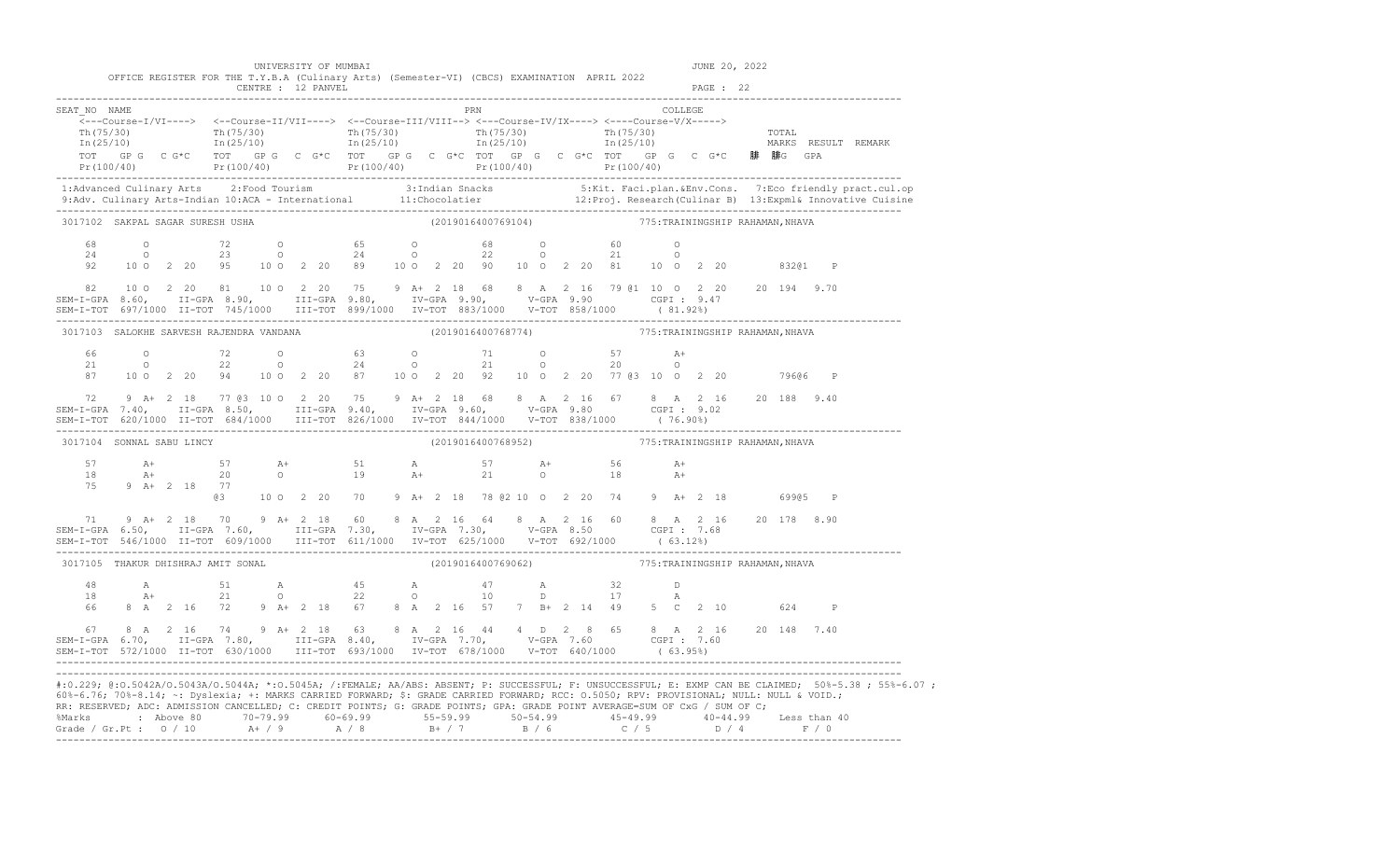|                                 | UNIVERSITY OF MUMBAI | OFFICE REGISTER FOR THE T.Y.B.A (Culinary Arts) (Semester-VI) (CBCS) EXAMINATION APRIL 2022                                                                                                                                                                                                                                                                                                                                                                |                                                     | JUNE 20, 2022                                                                                                                                                                                                                     |
|---------------------------------|----------------------|------------------------------------------------------------------------------------------------------------------------------------------------------------------------------------------------------------------------------------------------------------------------------------------------------------------------------------------------------------------------------------------------------------------------------------------------------------|-----------------------------------------------------|-----------------------------------------------------------------------------------------------------------------------------------------------------------------------------------------------------------------------------------|
|                                 | CENTRE : 12 PANVEL   |                                                                                                                                                                                                                                                                                                                                                                                                                                                            |                                                     | PAGE : 23                                                                                                                                                                                                                         |
| SEAT NO NAME                    |                      | PRN                                                                                                                                                                                                                                                                                                                                                                                                                                                        |                                                     | COLLEGE                                                                                                                                                                                                                           |
| Th (75/30)                      |                      | <---Course-I/VI----> <--Course-II/VII----> <--Course-III/VIII--> <--Course-IV/IX----> <---Course-V/X-----><br>$\text{Th}(75/30)$ $\text{Th}(75/30)$ $\text{Th}(75/30)$ $\text{Th}(75/30)$ $\text{Th}(75/30)$<br>$In (25/10)$ $In (25/10)$ $In (25/10)$ $In (25/10)$ $In (25/10)$<br>TOT GPG CG*C TOT GPG CG*C TOT GPG CG*C TOT GPG CG*C TOT GPG CG*C TOT GPG CG*C 腓腓G GPA<br>$Pr(100/40)$ $Pr(100/40)$ $Pr(100/40)$ $Pr(100/40)$ $Pr(100/40)$ $Pr(100/40)$ |                                                     | <b>TOTAL</b><br>MARKS RESULT REMARK                                                                                                                                                                                               |
|                                 |                      |                                                                                                                                                                                                                                                                                                                                                                                                                                                            |                                                     | 1:Advanced Culinary Arts 2:Food Tourism 3:Indian Snacks 5:Kit. Faci.plan.&Env.Cons. 7:Eco friendly pract.cul.op<br>9:Adv. Culinary Arts-Indian 10:ACA - International 11:Chocolatier 12:Proj. Research(Culinar B) 13:Expml& Innov |
| 3017106 THAKUR YASH ANANT NANDA |                      |                                                                                                                                                                                                                                                                                                                                                                                                                                                            | (2019016400768921) 775: TRAININGSHIP RAHAMAN, NHAVA |                                                                                                                                                                                                                                   |
|                                 |                      | $14$ B+ $60$ O $54$ A+ $48$ A $59$ A+<br>$20$ O $22$ O $21$ O $23$ O $20$ O<br>$64$ $8$ A $2$ 16 $82$ 10 O $2$ 20 $75$ $9$ A+ $2$ 18 $71$ $9$ A+ $2$ 18 $79$ @1 10 O $2$ 20                                                                                                                                                                                                                                                                                |                                                     | 72004 P                                                                                                                                                                                                                           |
|                                 |                      | 77 @3 10 0 2 20 76 9 A+ 2 18 68 8 A 2 16 69 8 A 2 16 59 7 B+ 2 14 20 176 8.80<br>SEM-I-GPA 8.70, II-GPA 9.00, III-GPA 9.30, IV-GPA 9.00, V-GPA 9.50 CGPI: 9.05<br>SEM-I-TOT 718/1000 II-TOT 747/1000 III-TOT 773/1000 IV-TOT 737/1000 V-TOT 790/1000 (74.82%)                                                                                                                                                                                              |                                                     |                                                                                                                                                                                                                                   |
|                                 |                      | 3017107 WAGHCHAURE SHRIKANT ANKUSH JYOTI (2019016400768565) 775: TRAININGSHIP RAHAMAN, NHAVA                                                                                                                                                                                                                                                                                                                                                               |                                                     |                                                                                                                                                                                                                                   |
|                                 |                      | 77 @3 10 0 2 20 92 10 0 2 20 71 9 A+ 2 18 84 10 0 2 20 75 9 A+ 2 18 773@3 P                                                                                                                                                                                                                                                                                                                                                                                |                                                     | $A+$                                                                                                                                                                                                                              |
| 75                              |                      | 9 A+ 2 18 80 10 0 2 20 75 9 A+ 2 18 70 9 A+ 2 18 74 9 A+ 2 18 20 188 9.40                                                                                                                                                                                                                                                                                                                                                                                  |                                                     |                                                                                                                                                                                                                                   |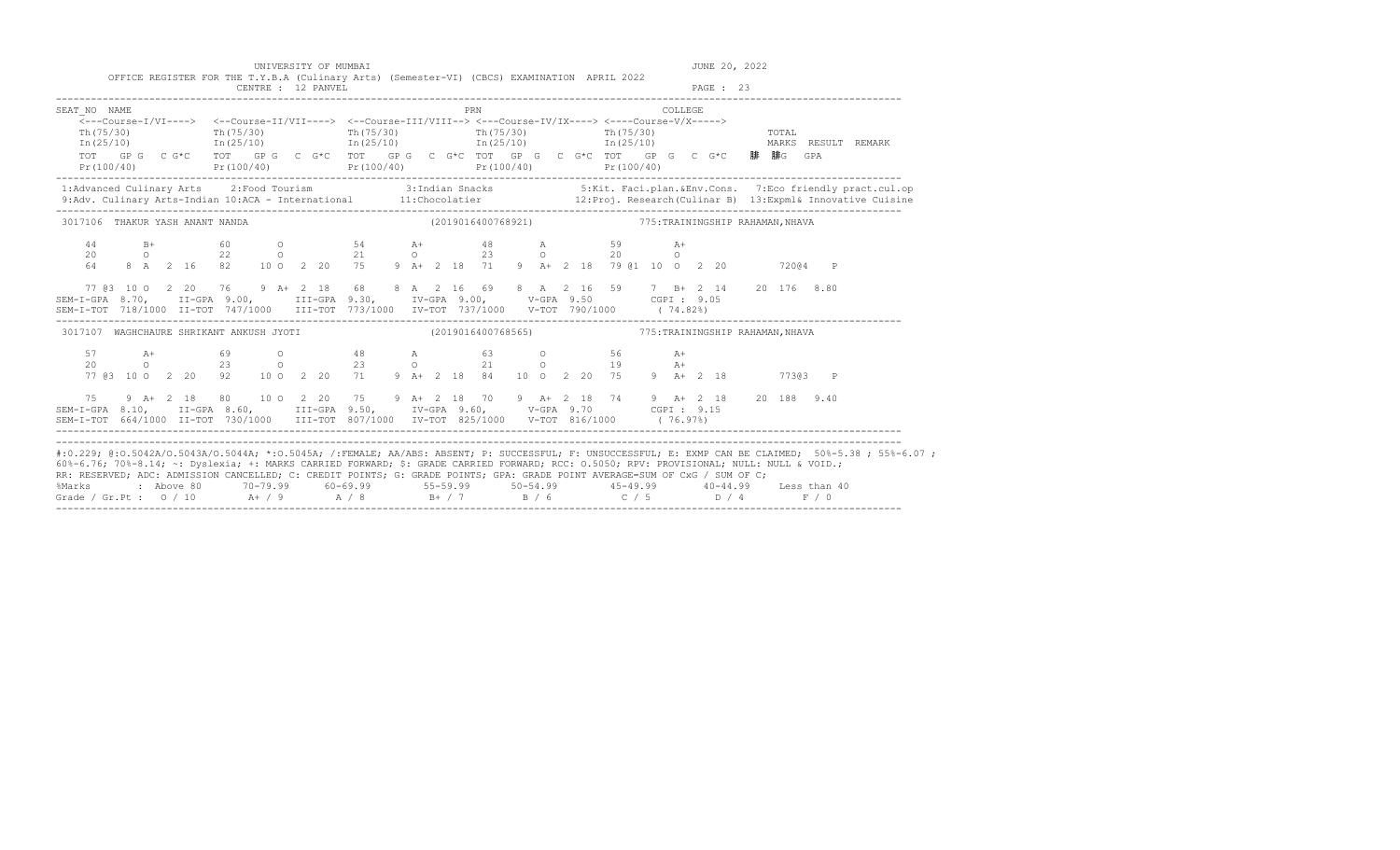|                                                                                                                                                                                                                                                                                                                                                                                                                                      |  |  |  | UNIVERSITY OF MUMBAI                                                                                                                           |  |  |                    |  |  |                                                    |         |           | JUNE 20, 2022 |         |                                                                                                                                                                                                                                                                                                                                                                               |
|--------------------------------------------------------------------------------------------------------------------------------------------------------------------------------------------------------------------------------------------------------------------------------------------------------------------------------------------------------------------------------------------------------------------------------------|--|--|--|------------------------------------------------------------------------------------------------------------------------------------------------|--|--|--------------------|--|--|----------------------------------------------------|---------|-----------|---------------|---------|-------------------------------------------------------------------------------------------------------------------------------------------------------------------------------------------------------------------------------------------------------------------------------------------------------------------------------------------------------------------------------|
|                                                                                                                                                                                                                                                                                                                                                                                                                                      |  |  |  | OFFICE REGISTER FOR THE T.Y.B.A (Culinary Arts) (Semester-VI) (CBCS) EXAMINATION APRIL 2022<br>CENTRE : 22 VASAI                               |  |  |                    |  |  |                                                    |         | PAGE : 24 |               |         |                                                                                                                                                                                                                                                                                                                                                                               |
| SEAT NO NAME                                                                                                                                                                                                                                                                                                                                                                                                                         |  |  |  | $\mbox{<---Course-I/VI--->} \mbox{<---Course-II/VII--->} \mbox{<---Course-III/VIII--->} \mbox{<---Course-IV/IX--->} \mbox{<---Course-V/X--->}$ |  |  | <b>PRN</b>         |  |  |                                                    | COLLEGE |           |               |         |                                                                                                                                                                                                                                                                                                                                                                               |
|                                                                                                                                                                                                                                                                                                                                                                                                                                      |  |  |  |                                                                                                                                                |  |  |                    |  |  |                                                    |         |           |               |         | $\frac{\text{Th}(75/30)}{\text{Th}(25/10)}$ $\frac{\text{Th}(75/30)}{\text{In}(25/10)}$ $\frac{\text{Th}(75/30)}{\text{In}(25/10)}$ $\frac{\text{Th}(75/30)}{\text{In}(25/10)}$ $\frac{\text{Th}(75/30)}{\text{In}(25/10)}$ $\frac{\text{Th}(75/30)}{\text{In}(25/10)}$ $\frac{\text{Th}(75/30)}{\text{In}(25/10)}$ $\frac{\text{Tr}(75/30)}{\text{In}(25/10)}$ $\frac{\text$ |
|                                                                                                                                                                                                                                                                                                                                                                                                                                      |  |  |  |                                                                                                                                                |  |  |                    |  |  |                                                    |         |           |               |         |                                                                                                                                                                                                                                                                                                                                                                               |
|                                                                                                                                                                                                                                                                                                                                                                                                                                      |  |  |  |                                                                                                                                                |  |  |                    |  |  |                                                    |         |           |               |         | 1:Advanced Culinary Arts 2:Food Tourism 3:Indian Snacks 5:Kit. Faci.plan.&Env.Cons. 8:Intro.to maritime hospit.<br>9:Adv. Culinary Arts-Indian 10:ACA - International 11:Chocolatier 12:Proj. Research (Culinar B) 13:Expml& Inno                                                                                                                                             |
| 3017108 AKASH JOEL PHILOMINA                                                                                                                                                                                                                                                                                                                                                                                                         |  |  |  |                                                                                                                                                |  |  | (2019016401972236) |  |  | 548: VISHNU WAMAN THAKUR CHARIT                    |         |           |               |         |                                                                                                                                                                                                                                                                                                                                                                               |
|                                                                                                                                                                                                                                                                                                                                                                                                                                      |  |  |  |                                                                                                                                                |  |  |                    |  |  |                                                    |         |           |               |         |                                                                                                                                                                                                                                                                                                                                                                               |
| 48                                                                                                                                                                                                                                                                                                                                                                                                                                   |  |  |  | 5 C 2 10 69 8 A 2 16 57 7 B+ 2 14 78 @ 2 10 0 2 20 66 8 A 2 16 20 150 7.50                                                                     |  |  |                    |  |  |                                                    |         |           |               |         |                                                                                                                                                                                                                                                                                                                                                                               |
| 3017109 CHAMAN PRATAP SINGH NEELAM                                                                                                                                                                                                                                                                                                                                                                                                   |  |  |  |                                                                                                                                                |  |  |                    |  |  | (2019016401972186) 548: VISHNU WAMAN THAKUR CHARIT |         |           |               |         |                                                                                                                                                                                                                                                                                                                                                                               |
|                                                                                                                                                                                                                                                                                                                                                                                                                                      |  |  |  |                                                                                                                                                |  |  |                    |  |  |                                                    |         |           |               |         |                                                                                                                                                                                                                                                                                                                                                                               |
| $$\sf 68$ \qquad $A$ \qquad 2$ \qquad $16$ \qquad 79$ \qquad $9$ \qquad $A+2$ \qquad 18$ \qquad 72$ \qquad $9$ \qquad $A+2$ \qquad 18$ \qquad 90$ \qquad 10$ \qquad 0$ \qquad 2$ \qquad 20$ \qquad 83$ \qquad 10$ \qquad 0$ \qquad 2$ \qquad 20$ \qquad 20$ \qquad 20$ \qquad 20$ \qquad 20$ \qquad 20$ \qquad 83$ \qquad 10$ \qquad 0$ \qquad 2$ \qquad 20$ \qquad 2$                                                               |  |  |  |                                                                                                                                                |  |  |                    |  |  |                                                    |         |           |               |         |                                                                                                                                                                                                                                                                                                                                                                               |
| 3017110 GUJRATHI PAWAN KAMALRANI                                                                                                                                                                                                                                                                                                                                                                                                     |  |  |  |                                                                                                                                                |  |  |                    |  |  | (2019016401972325) 548: VISHNU WAMAN THAKUR CHARIT |         |           |               |         |                                                                                                                                                                                                                                                                                                                                                                               |
|                                                                                                                                                                                                                                                                                                                                                                                                                                      |  |  |  |                                                                                                                                                |  |  |                    |  |  |                                                    |         |           |               |         |                                                                                                                                                                                                                                                                                                                                                                               |
|                                                                                                                                                                                                                                                                                                                                                                                                                                      |  |  |  | 55 7 B+ 2 14 72 9 A+ 2 18 64 8 A 2 16 85 10 0 2 20 76 9 A+ 2 18 20 180 9.00                                                                    |  |  |                    |  |  |                                                    |         |           |               |         |                                                                                                                                                                                                                                                                                                                                                                               |
| 3017111 PRASHANT CHICKRAMANE DEEPA                                                                                                                                                                                                                                                                                                                                                                                                   |  |  |  |                                                                                                                                                |  |  |                    |  |  | (2019016401972372) 548: VISHNU WAMAN THAKUR CHARIT |         |           |               |         |                                                                                                                                                                                                                                                                                                                                                                               |
| 71<br>17<br>88                                                                                                                                                                                                                                                                                                                                                                                                                       |  |  |  | 0 75 0 62 0 65 0 75 0<br>A 19 A+ 17 A 21 0 19 A+<br>10 0 2 20 94 10 0 2 20 7901 10 0 2 20 86 10 0 2 20 94 10 0 2 20                            |  |  |                    |  |  |                                                    |         |           |               | 85504 P |                                                                                                                                                                                                                                                                                                                                                                               |
| $\begin{array}{cccccccccccc} 70& 9 & \text{A+} & 2 & 18 & 86 & 10 & 0 & 2 & 20 & 77 & 63 & 10 & 0 & 2 & 20 & 90 & 10 & 0 & 2 & 20 & 91 & 10 & 0 & 2 & 20 & 20 & 198 & 9.90 \\ \text{SEM-I-GPA} & 9.30,& \text{II-GPA} & 9.20,& \text{III-GPA} & 9.70,& \text{IV-GPA} & 9.40,& \text{V-GPA} & 9.20 & \text{CGPI}: & 9.45 \\ \text{SEM-I-TOT} & 752/1$                                                                                 |  |  |  |                                                                                                                                                |  |  |                    |  |  |                                                    |         |           |               |         |                                                                                                                                                                                                                                                                                                                                                                               |
| 60%-6.76; 70%-8.14; ~: Dyslexia; +: MARKS CARRIED FORWARD; \$: GRADE CARRIED FORWARD; RCC: 0.5050; RPV: PROVISIONAL; NULL: NULL & VOID.;<br>RR: RESERVED; ADC: ADMISSION CANCELLED; C: CREDIT POINTS; G: GRADE POINTS; GPA: GRADE POINT AVERAGE=SUM OF CxG / SUM OF C;<br>%Marks : Above 80 70-79.99 60-69.99 55-59.99 50-54.99 45-49.99 40-44.99 Less than 40<br>Grade / Gr.Pt : 0 / 10 A+ / 9 A / 8 B+ / 7 B / 6 C / 5 D / 4 F / 0 |  |  |  |                                                                                                                                                |  |  |                    |  |  |                                                    |         |           |               |         | #:0.229; @:0.5042A/0.5043A/0.5044A; *:0.5045A; /:FEMALE; AA/ABS: ABSENT; P: SUCCESSFUL; F: UNSUCCESSFUL; E: EXMP CAN BE CLAIMED; 50%-5.38; 55%-6.07;                                                                                                                                                                                                                          |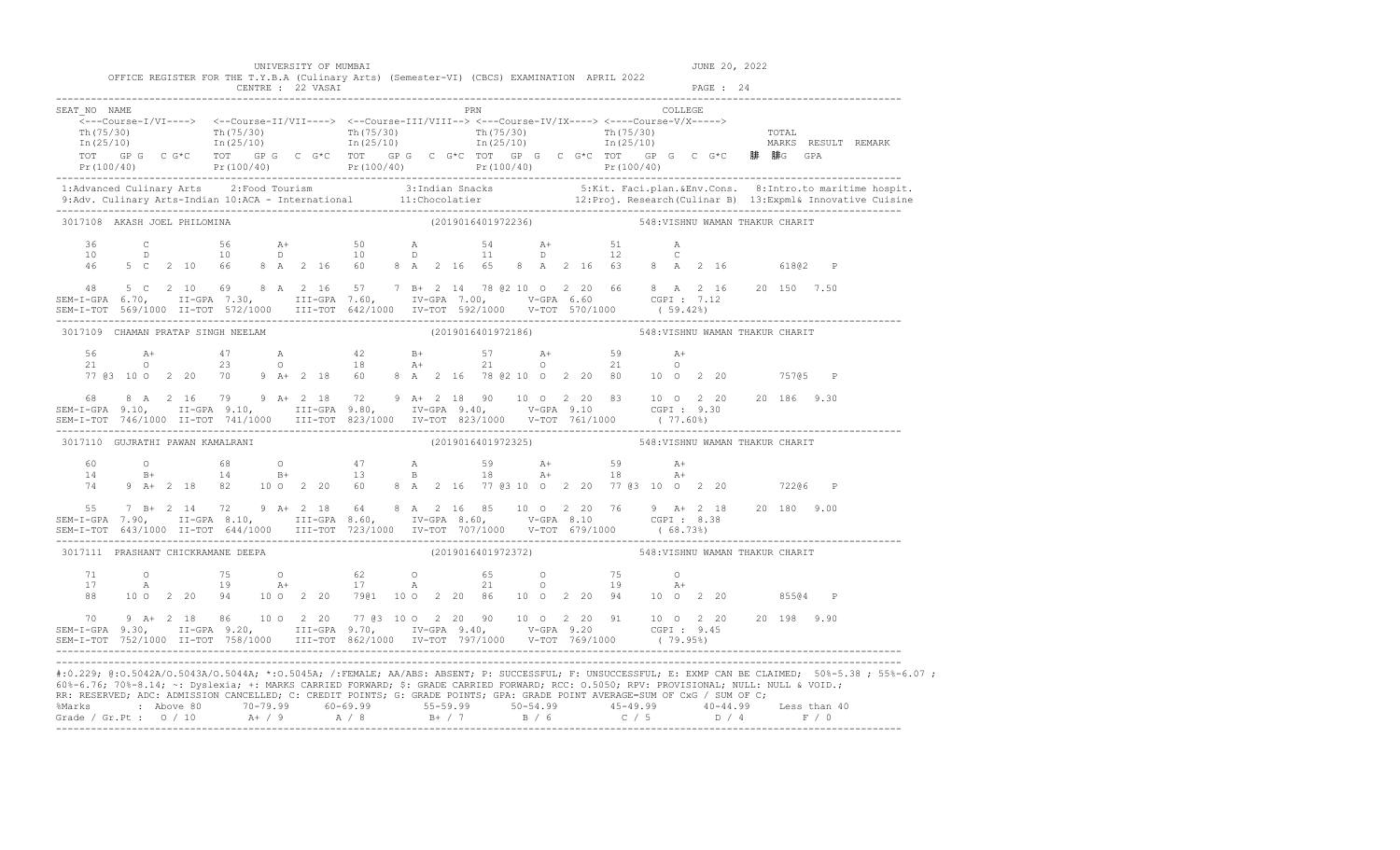| UNIVERSITY OF MUMBAI |  |  |  |
|----------------------|--|--|--|
|----------------------|--|--|--|

JUNE 20, 2022

|                                                                                                                                                                                                                                                                                                                                                   |  |  |  |  |  |  | OFFICE REGISTER FOR THE T.Y.B.A (Culinary Arts) (Semester-VI) (CBCS) EXAMINATION APRIL 2022                                |     |                    |  |                                 |         |  |  |              |                                                                                                                                                                                                                                                                                                                                                                                                                                                                                     |
|---------------------------------------------------------------------------------------------------------------------------------------------------------------------------------------------------------------------------------------------------------------------------------------------------------------------------------------------------|--|--|--|--|--|--|----------------------------------------------------------------------------------------------------------------------------|-----|--------------------|--|---------------------------------|---------|--|--|--------------|-------------------------------------------------------------------------------------------------------------------------------------------------------------------------------------------------------------------------------------------------------------------------------------------------------------------------------------------------------------------------------------------------------------------------------------------------------------------------------------|
| SEAT NO NAME                                                                                                                                                                                                                                                                                                                                      |  |  |  |  |  |  | $\overline{\langle}\text{---Course-I/VI--->}$<br>TOT GPG CG*C TOT GPG CG*C TOT GPG CG*C TOT GPG CG*C TOT GPG CG*C 腓 腓GPA   | PRN |                    |  |                                 | COLLEGE |  |  |              | $\frac{\text{Th}(75/30)}{\text{Th}(75/30)}$ $\frac{\text{Th}(75/30)}{\text{In}(25/10)}$ $\frac{\text{Th}(75/30)}{\text{In}(25/10)}$ $\frac{\text{Th}(75/30)}{\text{In}(25/10)}$ $\frac{\text{Th}(75/30)}{\text{In}(25/10)}$ $\frac{\text{Th}(75/30)}{\text{In}(25/10)}$ $\frac{\text{Tr}(75/30)}{\text{In}(25/10)}$ $\frac{\text{Tr}(75/30)}{\text{In}(25/10)}$ $\frac{\text$<br>Pr (100/40)<br>Pr (100/40) Pr (100/40) Pr (100/40) Pr (100/40) Pr (100/40) Pr (100/40) Pr (100/40) |
|                                                                                                                                                                                                                                                                                                                                                   |  |  |  |  |  |  |                                                                                                                            |     |                    |  |                                 |         |  |  |              | .1:Advanced Culinary Arts 2:Food Tourism 3:Indian Snacks 5:Kit. Faci.plan.&Env.Cons. 8:Intro.to maritime hospit<br>9:Adv. Culinary Arts-Indian 10:ACA - International 11:Chocolatier 12:Proj. Research(Culinar B) 13:Expml& Innov                                                                                                                                                                                                                                                   |
| 3017112 BIRJE HRITIKESH GURUNATH PRIYANKA                                                                                                                                                                                                                                                                                                         |  |  |  |  |  |  | (2019016401972124) 548:VISHNU WAMAN THAKUR CHARIT                                                                          |     |                    |  |                                 |         |  |  |              |                                                                                                                                                                                                                                                                                                                                                                                                                                                                                     |
| 57<br>10<br>67<br>49                                                                                                                                                                                                                                                                                                                              |  |  |  |  |  |  | 5 C 2 10 69 8 A 2 16 56 7 B+ 2 14 78 @ 2 10 0 2 20 76 9 A+ 2 18 20 170 8.50                                                |     |                    |  |                                 |         |  |  |              |                                                                                                                                                                                                                                                                                                                                                                                                                                                                                     |
| SEM-I-GPA 8.00, II-GPA 7.60, III-GPA 8.70, IV-GPA 8.70, V-GPA 9.10 CGPI: 8.43                                                                                                                                                                                                                                                                     |  |  |  |  |  |  |                                                                                                                            |     |                    |  |                                 |         |  |  |              |                                                                                                                                                                                                                                                                                                                                                                                                                                                                                     |
| 3017113 CHOUDHARY VARUN SHYAMSUNDER BABY                                                                                                                                                                                                                                                                                                          |  |  |  |  |  |  | (2019016401972356)                                                                                                         |     |                    |  | 548: VISHNU WAMAN THAKUR CHARIT |         |  |  |              |                                                                                                                                                                                                                                                                                                                                                                                                                                                                                     |
|                                                                                                                                                                                                                                                                                                                                                   |  |  |  |  |  |  | 88 10 0 2 20 98 10 0 2 20 68 8 A 2 16 84 10 0 2 20 95 10 0 2 20 829                                                        |     |                    |  |                                 |         |  |  | $\mathbb{P}$ |                                                                                                                                                                                                                                                                                                                                                                                                                                                                                     |
| 72                                                                                                                                                                                                                                                                                                                                                |  |  |  |  |  |  | 9 A+ 2 18 81 10 0 2 20 62 8 A 2 16 90 10 0 2 20 91 10 0 2 20 20 190 9.50                                                   |     |                    |  |                                 |         |  |  |              |                                                                                                                                                                                                                                                                                                                                                                                                                                                                                     |
| 3017114 CHURI VEDANT PRAFULL PRIYA                                                                                                                                                                                                                                                                                                                |  |  |  |  |  |  |                                                                                                                            |     | (2019016401972205) |  | 548: VISHNU WAMAN THAKUR CHARIT |         |  |  |              |                                                                                                                                                                                                                                                                                                                                                                                                                                                                                     |
| 41<br>11<br>52                                                                                                                                                                                                                                                                                                                                    |  |  |  |  |  |  |                                                                                                                            |     |                    |  |                                 |         |  |  |              |                                                                                                                                                                                                                                                                                                                                                                                                                                                                                     |
| $\begin{array}{cccccccccccc} 63 & 8 & A & 2 & 16 & 59 & 7 & B + & 2 & 14 & 51 & 6 & B & 2 & 12 & 75 & 9 & A + & 2 & 18 & 72 & 9 & A + & 2 & 18 & 20 & 160 & 8.00 \\ SEM-T-GPA & 5.70, & II-GPA & 6.30, & III-GPA & 7.10, & IV-GPA & 7.30, & V-GPA & 7.80 & CGPI : & 7.03 & \\ SEM-T-TOT & 513/1000 & II-TOT & 534/1000 & III-TOT & 628/1000 & IV$ |  |  |  |  |  |  |                                                                                                                            |     |                    |  |                                 |         |  |  |              |                                                                                                                                                                                                                                                                                                                                                                                                                                                                                     |
| 3017115 GAWAD DHIRAJ HEMANT KAVITA                                                                                                                                                                                                                                                                                                                |  |  |  |  |  |  |                                                                                                                            |     | (2019016401972101) |  | 548: VISHNU WAMAN THAKUR CHARIT |         |  |  |              |                                                                                                                                                                                                                                                                                                                                                                                                                                                                                     |
| 53<br>10<br>63                                                                                                                                                                                                                                                                                                                                    |  |  |  |  |  |  | A + 69 0 41 B 51 A 69 0<br>D 12 C 13 B 19 A + 16 A<br>8 A 2 16 81 10 0 2 20 54 6 B 2 12 70 9 A + 2 18 85 10 0 2 20 707@1 P |     |                    |  |                                 |         |  |  |              |                                                                                                                                                                                                                                                                                                                                                                                                                                                                                     |
| 69<br>SEM-I-GPA 6.40, II-GPA 6.80, III-GPA 7.40, IV-GPA 7.50, V-GPA 7.60 CGPI: 7.38<br>SEM-I-TOT 551/1000 II-TOT 558/1000 III-TOT 654/1000 IV-TOT 635/1000 V-TOT 630/1000 (62.27%)                                                                                                                                                                |  |  |  |  |  |  | 8 A 2 16 72 9 A+ 2 18 58 7 B+ 2 14 76 9 A+ 2 18 79 @1 10 0 2 20 20 172 8.60                                                |     |                    |  |                                 |         |  |  |              |                                                                                                                                                                                                                                                                                                                                                                                                                                                                                     |
| 60%-6.76; 70%-8.14; ~: Dyslexia; +: MARKS CARRIED FORWARD; \$: GRADE CARRIED FORWARD; RCC: 0.5050; RPV: PROVISIONAL; NULL: NULL & VOID.;<br>RR: RESERVED; ADC: ADMISSION CANCELLED; C: CREDIT POINTS; G: GRADE POINTS; GPA: GRADE POINT AVERAGE=SUM OF CxG / SUM OF C;                                                                            |  |  |  |  |  |  |                                                                                                                            |     |                    |  |                                 |         |  |  |              | #:0.229; @:0.5042A/0.5043A/0.5044A; *:0.5045A; /:FEMALE; AA/ABS: ABSENT; P: SUCCESSFUL; F: UNSUCCESSFUL; E: EXMP CAN BE CLAIMED; 50%-5.38; 55%-6.07;<br>%Marks : Above 80 70-79.99 60-69.99 55-59.99 50-54.99 45-49.99 40-44.99 Less than 40<br>Grade / Gr.Pt : 0 / 10 A+ / 9 A / 8 B+ / 7 B / 6 C / 5 D / 4 F / 0                                                                                                                                                                  |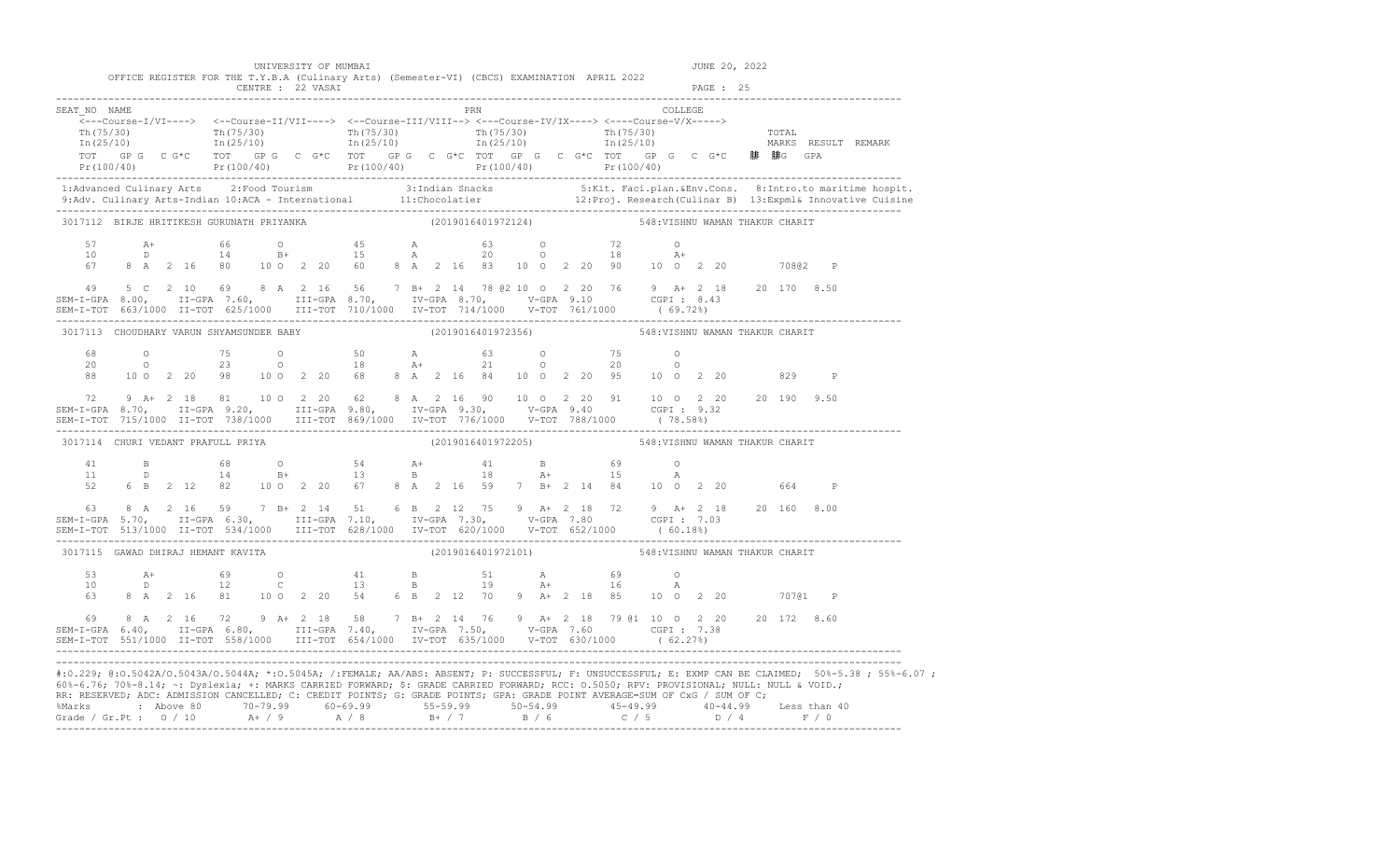UNIVERSITY OF MUMBAI **JUNE 20, 2022** 

|                                  |      | CENTRE : | FOR THE T.Y.B.A (Culinary Arts) (Semester-VI) (CBCS) EXAMINATION<br>22 VASAI |     | APRIL 2022 | PAGE : |  |
|----------------------------------|------|----------|------------------------------------------------------------------------------|-----|------------|--------|--|
| SEAT<br>$\overline{\phantom{0}}$ | NAME |          |                                                                              | PRN |            |        |  |

|    | TOT GPG CG*C TOT GPG CG*C TOT GPG CG*C TOT GPG CG*C TOT GPG CG*C fOT GPG CG*C 腓腓G GPA                                                                                                                                                                                                                                                                      |  |  |                                                                              |  |                                 | $Pr(100/40)$ $Pr(100/40)$ $Pr(100/40)$ $Pr(100/40)$ $Pr(100/40)$ $Pr(100/40)$ $Pr(100/40)$                                                           |
|----|------------------------------------------------------------------------------------------------------------------------------------------------------------------------------------------------------------------------------------------------------------------------------------------------------------------------------------------------------------|--|--|------------------------------------------------------------------------------|--|---------------------------------|------------------------------------------------------------------------------------------------------------------------------------------------------|
|    |                                                                                                                                                                                                                                                                                                                                                            |  |  |                                                                              |  |                                 |                                                                                                                                                      |
|    | 3017116 GHETIYA GAJENDRA PURUSHOTAM RAMA                                                                                                                                                                                                                                                                                                                   |  |  | (2019016401973715) 548: VISHNU WAMAN THAKUR CHARIT                           |  |                                 |                                                                                                                                                      |
|    | $\begin{array}{cccccccccccccccc} 42 & & B+ & & 60 & & O & & 62 & & O & & 57 & & A+ & & 75 & & O \\ 13 & & B & & 12 & & C & & 15 & & A & & 17 & & A & & 17 & & A \\ 55 & & 7 & B+ & 2 & 14 & & 72 & & 9 & A+ & 2 & 18 & & 77 \end{array}$                                                                                                                   |  |  |                                                                              |  |                                 |                                                                                                                                                      |
| 59 | 7 B+ 2 14 68 8 A 2 16 67 8 A 2 16 85 10 0 2 20 86 10 0 2 20 20 176 8.80                                                                                                                                                                                                                                                                                    |  |  |                                                                              |  |                                 |                                                                                                                                                      |
|    | 3017117 GUPTA VISHAL BANSHRAJ PARMILA DEVI (2019016401972213) 548: VISHNU WAMAN THAKUR CHARIT                                                                                                                                                                                                                                                              |  |  |                                                                              |  |                                 |                                                                                                                                                      |
|    | 68 8 A 2 16 83 10 0 2 20 67 8 A 2 16 75 9 A+ 2 18 82 10 0 2 20 753 P                                                                                                                                                                                                                                                                                       |  |  |                                                                              |  |                                 |                                                                                                                                                      |
|    |                                                                                                                                                                                                                                                                                                                                                            |  |  |                                                                              |  |                                 |                                                                                                                                                      |
|    | 3017118 KADAM DURVESH DILIP DARSHANA                                                                                                                                                                                                                                                                                                                       |  |  | (2019016401972194)                                                           |  | 548: VISHNU WAMAN THAKUR CHARIT |                                                                                                                                                      |
|    | $\begin{array}{cccccccccccccccc} 63 & & & 0 & & & 68 & & 0 & & 65 & & 0 & & 63 & & 0 & & 51 & & \text{A} \\ 12 & & C & & & 16 & & \text{A} & & 15 & & \text{A} & & 20 & & 0 & & 13 & & \text{B} \\ 75 & & 9 & \text{A} + & 2 & 18 & & 84 & & 10 & 0 & 2 & 20 & 80 & & 10 & 0 & 2 & 20 & 83 & & 10 & 0 & 2 & 20 & 64 & & 8 & \text{A} & 2 & 16 & & & 719 &$ |  |  |                                                                              |  |                                 |                                                                                                                                                      |
|    |                                                                                                                                                                                                                                                                                                                                                            |  |  |                                                                              |  |                                 |                                                                                                                                                      |
|    | 3017119 MENDON ADITYA MANOJ BABITA                                                                                                                                                                                                                                                                                                                         |  |  | (2019016401972422) 548: VISHNU WAMAN THAKUR CHARIT                           |  |                                 |                                                                                                                                                      |
|    | 61 8 A 2 16 65 8 A 2 16 70 9 A + 2 18 72 9 A + 2 18 71 9 A + 2 18 67803 P                                                                                                                                                                                                                                                                                  |  |  |                                                                              |  |                                 |                                                                                                                                                      |
| 61 | SEM-I-GPA 6.90, II-GPA 6.90, III-GPA 6.00, IV-GPA 7.40, V-GPA 7.90 CGPI 7.27<br>SEM-I-TOT 575/1000 II-TOT 573/1000 III-TOT 533/1000 IV-TOT 620/1000 V-TOT 652/1000 (60.57%)                                                                                                                                                                                |  |  | 8 A 2 16 69 8 A 2 16 56 7 B + 2 14 76 9 A + 2 18 77 @3 10 0 2 20 20 170 8.50 |  |                                 |                                                                                                                                                      |
|    |                                                                                                                                                                                                                                                                                                                                                            |  |  |                                                                              |  |                                 | #:0.229; @:0.5042A/0.5043A/0.5044A; *:0.5045A; /:FEMALE; AA/ABS: ABSENT; P: SUCCESSFUL; F: UNSUCCESSFUL; E: EXMP CAN BE CLAIMED; 50%-5.38; 55%-6.07; |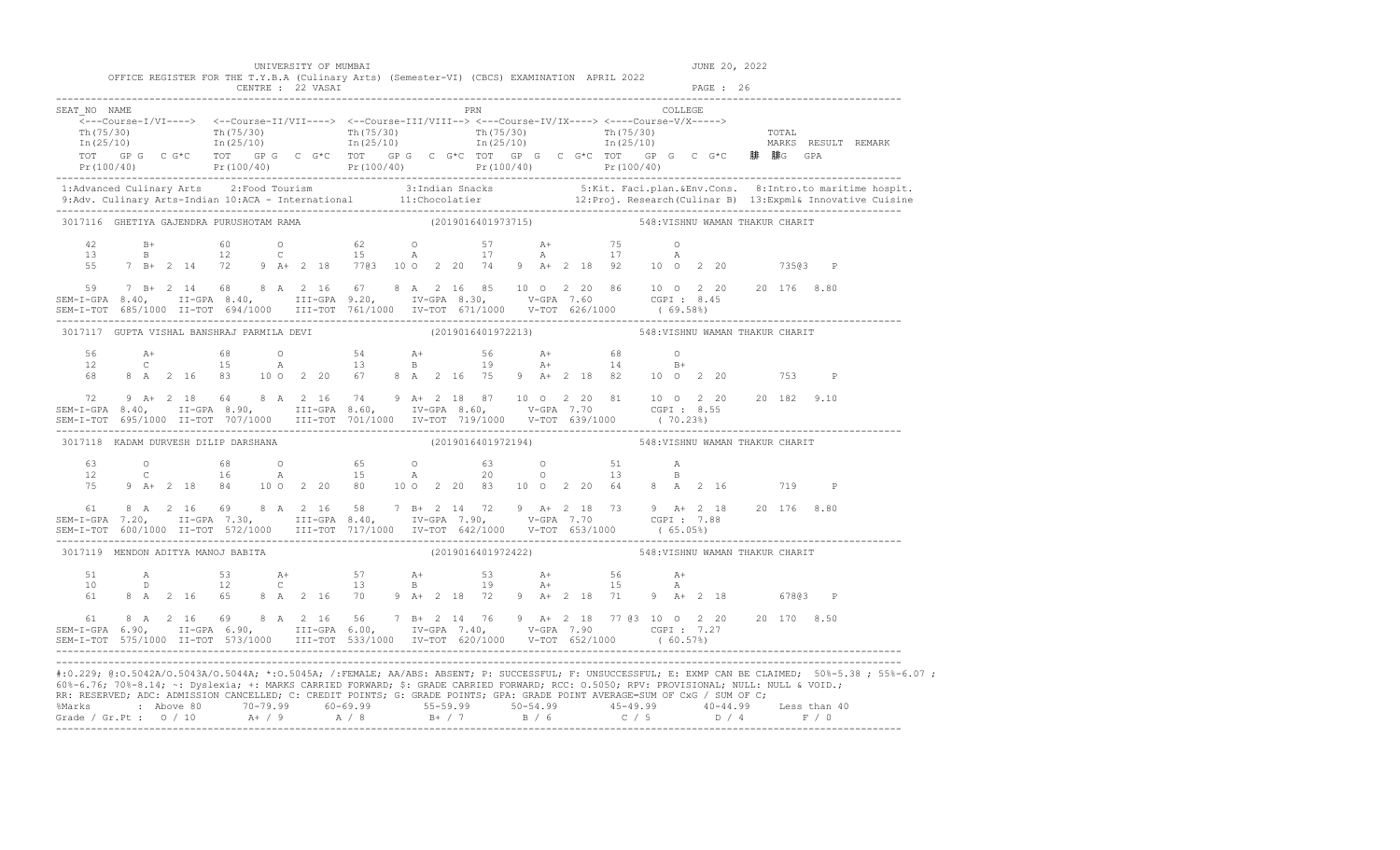| UNIVERSITY OF MUMBAI |  |  |
|----------------------|--|--|

| UNIVERSITY OF MUMBAI                                                                        | JUNE 20, 2022 |
|---------------------------------------------------------------------------------------------|---------------|
| OFFICE REGISTER FOR THE T.Y.B.A (Culinary Arts) (Semester-VI) (CBCS) EXAMINATION APRIL 2022 |               |
| CENTRE : 22 VASAI                                                                           | PAGE : 27     |

| SEAT NO NAME                                                                                                                                                                                                                                                           |  |  |  |  |                                                                                                             |  | PRN |                                                    |  |  |  | COLLEGE |  |                                |                                                                                       |                                                                                                                                                                                                                                   |
|------------------------------------------------------------------------------------------------------------------------------------------------------------------------------------------------------------------------------------------------------------------------|--|--|--|--|-------------------------------------------------------------------------------------------------------------|--|-----|----------------------------------------------------|--|--|--|---------|--|--------------------------------|---------------------------------------------------------------------------------------|-----------------------------------------------------------------------------------------------------------------------------------------------------------------------------------------------------------------------------------|
|                                                                                                                                                                                                                                                                        |  |  |  |  | <---Course-I/VI----> <--Course-II/VII----> <--Course-III/VIII--> <---Course-IV/IX----> <---Course-V/X-----> |  |     |                                                    |  |  |  |         |  |                                | TOT GPG CG*C TOT GPG CG*C TOT GPG CG*C TOT GPG CG*C TOT GPG CG*C TOT GPG CG*C 腓腓G GPA |                                                                                                                                                                                                                                   |
|                                                                                                                                                                                                                                                                        |  |  |  |  |                                                                                                             |  |     |                                                    |  |  |  |         |  |                                |                                                                                       | $Pr(100/40)$ $Pr(100/40)$ $Pr(100/40)$ $Pr(100/40)$ $Pr(100/40)$ $Pr(100/40)$ $Pr(100/40)$                                                                                                                                        |
|                                                                                                                                                                                                                                                                        |  |  |  |  |                                                                                                             |  |     |                                                    |  |  |  |         |  |                                |                                                                                       | .1:Advanced Culinary Arts 2:Food Tourism 3:Indian Snacks 5:Kit. Faci.plan.&Env.Cons. 8:Intro.to maritime hospit<br>9:Adv. Culinary Arts-Indian 10:ACA - International 11:Chocolatier 12:Proj. Research(Culinar B) 13:Expml& Innov |
| 3017120 MHASKAR ASHITOSH BALIRAM KANCHAN                                                                                                                                                                                                                               |  |  |  |  | (2019016401972275) 548: VISHNU WAMAN THAKUR CHARIT                                                          |  |     |                                                    |  |  |  |         |  |                                |                                                                                       |                                                                                                                                                                                                                                   |
|                                                                                                                                                                                                                                                                        |  |  |  |  | $12$ C $14$ $14$ $14$ $15$ $16$ $15$ $17$ $18$ $18$                                                         |  |     |                                                    |  |  |  |         |  |                                |                                                                                       |                                                                                                                                                                                                                                   |
| 56 7 B+ 2 14 71 9 A+ 2 18 53 6 B 2 12 85 10 0 2 20 66 8 A 2 16 20 156 7.80<br>SEM-I-GPA 7.90, II-GPA 8.20, III-GPA 8.80, IV-GPA 8.50, V-GPA 8.00 CGPI: 8.20                                                                                                            |  |  |  |  |                                                                                                             |  |     |                                                    |  |  |  |         |  |                                |                                                                                       |                                                                                                                                                                                                                                   |
| 3017121 NAGAONKAR RONIT RAJESH RUCHITA                                                                                                                                                                                                                                 |  |  |  |  |                                                                                                             |  |     |                                                    |  |  |  |         |  |                                |                                                                                       |                                                                                                                                                                                                                                   |
|                                                                                                                                                                                                                                                                        |  |  |  |  |                                                                                                             |  |     |                                                    |  |  |  |         |  |                                |                                                                                       |                                                                                                                                                                                                                                   |
| 51                                                                                                                                                                                                                                                                     |  |  |  |  |                                                                                                             |  |     |                                                    |  |  |  |         |  |                                | 6 B 2 12 74 9 A + 2 18 61 8 A 2 16 85 10 0 2 20 77 @ 3 10 0 2 20 20 182 9.10          |                                                                                                                                                                                                                                   |
| 3017122 / PALKAR BHAIRAVI DILIP KAVITA                                                                                                                                                                                                                                 |  |  |  |  |                                                                                                             |  |     | (2019016401972066)                                 |  |  |  |         |  | 548:VISHNU WAMAN THAKUR CHARIT |                                                                                       |                                                                                                                                                                                                                                   |
|                                                                                                                                                                                                                                                                        |  |  |  |  |                                                                                                             |  |     |                                                    |  |  |  |         |  |                                |                                                                                       |                                                                                                                                                                                                                                   |
| 56 7 B+ 2 14 76 9 A+ 2 18 68 8 A 2 16 88 10 0 2 20 85 10 0 2 20 20 172 8.60<br>SEM-I-GPA 9.20, II-GPA 8.90, III-GPA 9.40, IV-GPA 8.90, V-GPA 9.10 CGPI : 9.02<br>SEM-I-TOT 756/1000 II-TOT 738/1000 III-TOT 808/1000 IV-TOT 736/10                                     |  |  |  |  |                                                                                                             |  |     |                                                    |  |  |  |         |  |                                |                                                                                       |                                                                                                                                                                                                                                   |
| 3017123 PANCHAL UNMESH UDAY SANDHAYA                                                                                                                                                                                                                                   |  |  |  |  |                                                                                                             |  |     | (2017016401579462) 548: VISHNU WAMAN THAKUR CHARIT |  |  |  |         |  |                                |                                                                                       |                                                                                                                                                                                                                                   |
| 73 9 A+ 2 18 79                                                                                                                                                                                                                                                        |  |  |  |  | $10$ D $13$ B $13$ B $17$ A $16$ A                                                                          |  |     |                                                    |  |  |  |         |  |                                |                                                                                       |                                                                                                                                                                                                                                   |
|                                                                                                                                                                                                                                                                        |  |  |  |  |                                                                                                             |  |     |                                                    |  |  |  |         |  |                                | @1  10  0  2  20  73  9  A+  2  18  73  9  A+  2  18  85  10  0  2  20  717@4  P      |                                                                                                                                                                                                                                   |
| 53 6 B 2 12 71 9 A + 2 18 62 8 A 2 16 71 9 A + 2 18 77 @ 3 10 0 2 20 20 178 8.90<br>SEM-I-GPA 6.80, II-GPA 6.80, III-GPA 7.60, IV-GPA 7.80, V-GPA 7.00 CGPI: 7.48                                                                                                      |  |  |  |  |                                                                                                             |  |     |                                                    |  |  |  |         |  |                                |                                                                                       |                                                                                                                                                                                                                                   |
| 60%-6.76; 70%-8.14; ~: Dyslexia; +: MARKS CARRIED FORWARD; \$: GRADE CARRIED FORWARD; RCC: 0.5050; RPV: PROVISIONAL; NULL: NULL & VOID.;<br>RR: RESERVED; ADC: ADMISSION CANCELLED; C: CREDIT POINTS; G: GRADE POINTS; GPA: GRADE POINT AVERAGE=SUM OF CxG / SUM OF C; |  |  |  |  |                                                                                                             |  |     |                                                    |  |  |  |         |  |                                |                                                                                       | #:0.229; @:0.5042A/0.5043A/0.5044A; *:0.5045A; /:FEMALE; AA/ABS: ABSENT; P: SUCCESSFUL; F: UNSUCCESSFUL; E: EXMP CAN BE CLAIMED; 50%-5.38; 55%-6.07;                                                                              |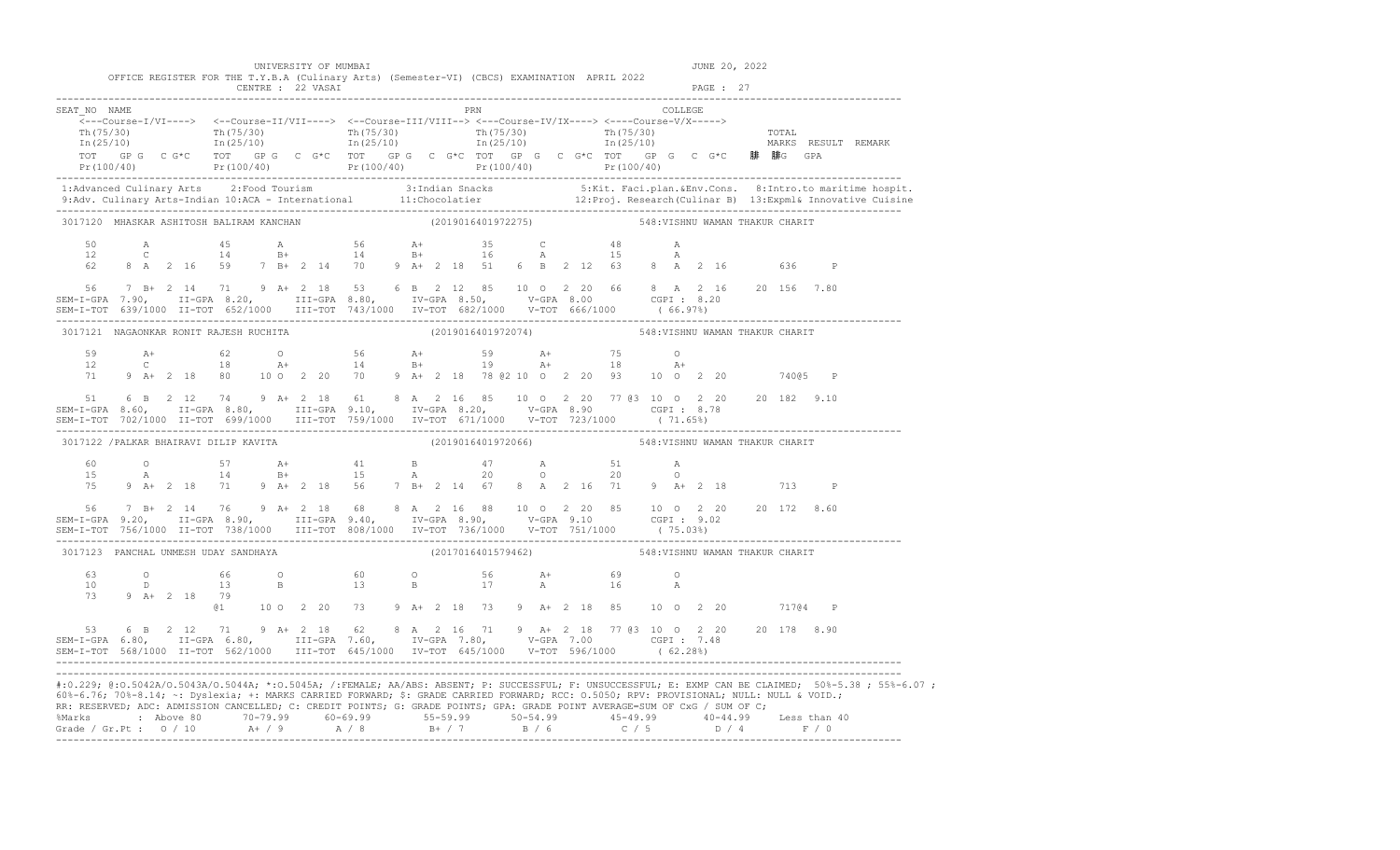| UNIVERSITY OF MUMBAI |  |  |  |
|----------------------|--|--|--|
|----------------------|--|--|--|

|                                     |                     |   |                    |                | UNIVERSITY OF MUMBAI |  |  |  |                    | OFFICE REGISTER FOR THE T.Y.B.A (Culinary Arts) (Semester-VI) (CBCS) EXAMINATION APRIL 2022                                                                                                                                                                                                                 |  |                   |                     |           | JUNE 20, 2022 |                                 |       |                                                                                                                                                                                                                                                                                                                                                                               |
|-------------------------------------|---------------------|---|--------------------|----------------|----------------------|--|--|--|--------------------|-------------------------------------------------------------------------------------------------------------------------------------------------------------------------------------------------------------------------------------------------------------------------------------------------------------|--|-------------------|---------------------|-----------|---------------|---------------------------------|-------|-------------------------------------------------------------------------------------------------------------------------------------------------------------------------------------------------------------------------------------------------------------------------------------------------------------------------------------------------------------------------------|
|                                     |                     |   | CENTRE : 22 VASAI  |                |                      |  |  |  |                    |                                                                                                                                                                                                                                                                                                             |  |                   |                     | PAGE : 28 |               |                                 |       |                                                                                                                                                                                                                                                                                                                                                                               |
| SEAT NO NAME                        |                     |   |                    |                |                      |  |  |  | PRN                |                                                                                                                                                                                                                                                                                                             |  |                   | COLLEGE             |           |               |                                 |       |                                                                                                                                                                                                                                                                                                                                                                               |
|                                     |                     |   |                    |                |                      |  |  |  |                    | <---Course-I/VI----> <--Course-II/VII----> <--Course-III/VIII--> <---Course-IV/IX----> <---Course-V/X----->                                                                                                                                                                                                 |  |                   |                     |           |               |                                 |       | $\frac{\text{Th}(75/30)}{\text{Th}(75/30)}$ $\frac{\text{Th}(75/30)}{\text{In}(25/10)}$ $\frac{\text{Th}(75/30)}{\text{In}(25/10)}$ $\frac{\text{Th}(75/30)}{\text{In}(25/10)}$ $\frac{\text{Th}(75/30)}{\text{In}(25/10)}$ $\frac{\text{Th}(75/30)}{\text{In}(25/10)}$ $\frac{\text{Th}(75/30)}{\text{In}(25/10)}$ $\frac{\text{Tr}(75/30)}{\text{In}(25/10)}$ $\frac{\text$ |
|                                     |                     |   |                    |                |                      |  |  |  |                    |                                                                                                                                                                                                                                                                                                             |  |                   |                     |           |               |                                 |       | 1:Advanced Culinary Arts 2:Food Tourism 3:Indian Snacks 5:Kit. Faci.plan.&Env.Cons. 8:Intro.to maritime hospit.<br>9:Adv. Culinary Arts-Indian 10:ACA - International 11:Chocolatier 12:Proj. Research (Culinar B) 13:Expml& Inno                                                                                                                                             |
| 3017124 PARAB ATHARV PRAVIN RASHMI  |                     |   |                    |                |                      |  |  |  | (2019016401972116) |                                                                                                                                                                                                                                                                                                             |  |                   |                     |           |               | 548: VISHNU WAMAN THAKUR CHARIT |       |                                                                                                                                                                                                                                                                                                                                                                               |
| 10                                  | 47 A                | D |                    |                |                      |  |  |  |                    | 60 0 41 B 57 A+ 50<br>12 C 14 B+ 19 A+ 14<br>57 7 B+ 2 14 72 9 A+ 2 18 55 7 B+ 2 14 76 9 A+ 2 18 64 8 A 2 16 69901 P                                                                                                                                                                                        |  |                   | $\mathbb A$<br>$B+$ |           |               |                                 |       |                                                                                                                                                                                                                                                                                                                                                                               |
|                                     |                     |   |                    |                |                      |  |  |  |                    | 56 7 B+ 2 14 79 @1 10 0 2 20 66 8 A 2 16 86 10 0 2 20 88 10 0 2 20 20 170 8.50<br>SEM-I-GPA 8.60, II-GPA 8.30, III-GPA 7.60, IV-GPA 7.50, V-GPA 6.30 CGPI: 7.80                                                                                                                                             |  |                   |                     |           |               |                                 |       |                                                                                                                                                                                                                                                                                                                                                                               |
| 3017125 PARAB HITESH MAHADEV POOJA  |                     |   |                    |                |                      |  |  |  |                    | (2019016401972155)                                                                                                                                                                                                                                                                                          |  |                   |                     |           |               | 548: VISHNU WAMAN THAKUR CHARIT |       |                                                                                                                                                                                                                                                                                                                                                                               |
|                                     |                     |   |                    |                |                      |  |  |  |                    | $13$ B $14$ $13$ $15$ $17$ $18$ $16$<br>$13$ $15$ $17$ $16$<br>78 9 A+ 2 18 83 10 0 2 20 66 8 A 2 16 77 9 A+ 2 18 78 9 A+ 2 18 704 P                                                                                                                                                                        |  | $\overline{A}$ 16 | $\overline{O}$<br>A |           |               |                                 |       |                                                                                                                                                                                                                                                                                                                                                                               |
|                                     |                     |   |                    |                |                      |  |  |  |                    | 52 6 B 2 12 69 8 A 2 16 57 7 B + 2 14 72 9 A + 2 18 72 9 A + 2 18 20 168 8.40<br>SEM-I-GPA 7.90, II-GPA 7.20, III-GPA 7.60, IV-GPA 8.50, V-GPA 9.10 CGPI: 8.12 @0.02                                                                                                                                        |  |                   |                     |           |               |                                 |       |                                                                                                                                                                                                                                                                                                                                                                               |
| 3017126 PATIL ANVIT BAJIRAO SUCHITA |                     |   |                    |                |                      |  |  |  | (2019016401972147) |                                                                                                                                                                                                                                                                                                             |  |                   |                     |           |               | 548: VISHNU WAMAN THAKUR CHARIT |       |                                                                                                                                                                                                                                                                                                                                                                               |
|                                     |                     |   | 79 @1 10 0 2 20 79 | a <sub>1</sub> |                      |  |  |  |                    | 63 0 60 0 56 A+ 47 A 57<br>16 A 19 A+ 17 A 18 A+ 18<br>10 0 2 20 73 9 A+ 2 18 65 8 A 2 16 75 9 A+ 2 18 72202 P                                                                                                                                                                                              |  |                   | $A+$<br>$A+$        |           |               |                                 |       |                                                                                                                                                                                                                                                                                                                                                                               |
| 65                                  |                     |   |                    |                |                      |  |  |  |                    | 8 A 2 16 74 9 A + 2 18 57 7 B + 2 14 81 10 0 2 20 74 9 A + 2 18 20 178 8.90<br>SEM-I-GPA 7.00, II-GPA 7.80, III-GPA 9.00, IV-GPA 8.50, V-GPA 9.00 CGPI : 8.37<br>SEM-I-TOT 598/1000 II-TOT 606/1000 III-TOT 760/1000 IV-TOT 705/1000 V-TOT 733/1000 (68.77%)                                                |  |                   |                     |           |               |                                 |       |                                                                                                                                                                                                                                                                                                                                                                               |
| 3017127 PATIL ATEET AMOL PALLAVI    |                     |   |                    |                |                      |  |  |  |                    | (2019016401972283)                                                                                                                                                                                                                                                                                          |  |                   |                     |           |               | 548: VISHNU WAMAN THAKUR CHARIT |       |                                                                                                                                                                                                                                                                                                                                                                               |
| 66 -<br>16                          | $\overline{O}$<br>A |   | 68                 | 16             |                      |  |  |  |                    | 0 57 A+ 60 0 60 0<br>A 14 B+ 20 0 20 0<br>82 10 0 2 20 84 10 0 2 20 71 9 A+ 2 18 80 10 0 2 20 80 10 0 2 20                                                                                                                                                                                                  |  |                   |                     |           |               |                                 | 767 P |                                                                                                                                                                                                                                                                                                                                                                               |
|                                     |                     |   |                    |                |                      |  |  |  |                    | $\texttt{SEM-I-GPA} \quad \texttt{6.60,} \qquad \texttt{11-GPA} \quad \texttt{7.00,} \qquad \texttt{III-GPA} \quad \texttt{8.80,} \qquad \texttt{IV-GPA} \quad \texttt{7.70,} \qquad \texttt{V-GPA} \quad \texttt{8.30} \qquad \texttt{CGPI :} \quad \texttt{7.95} \qquad \texttt{186} \quad \texttt{9.30}$ |  |                   |                     |           |               |                                 |       |                                                                                                                                                                                                                                                                                                                                                                               |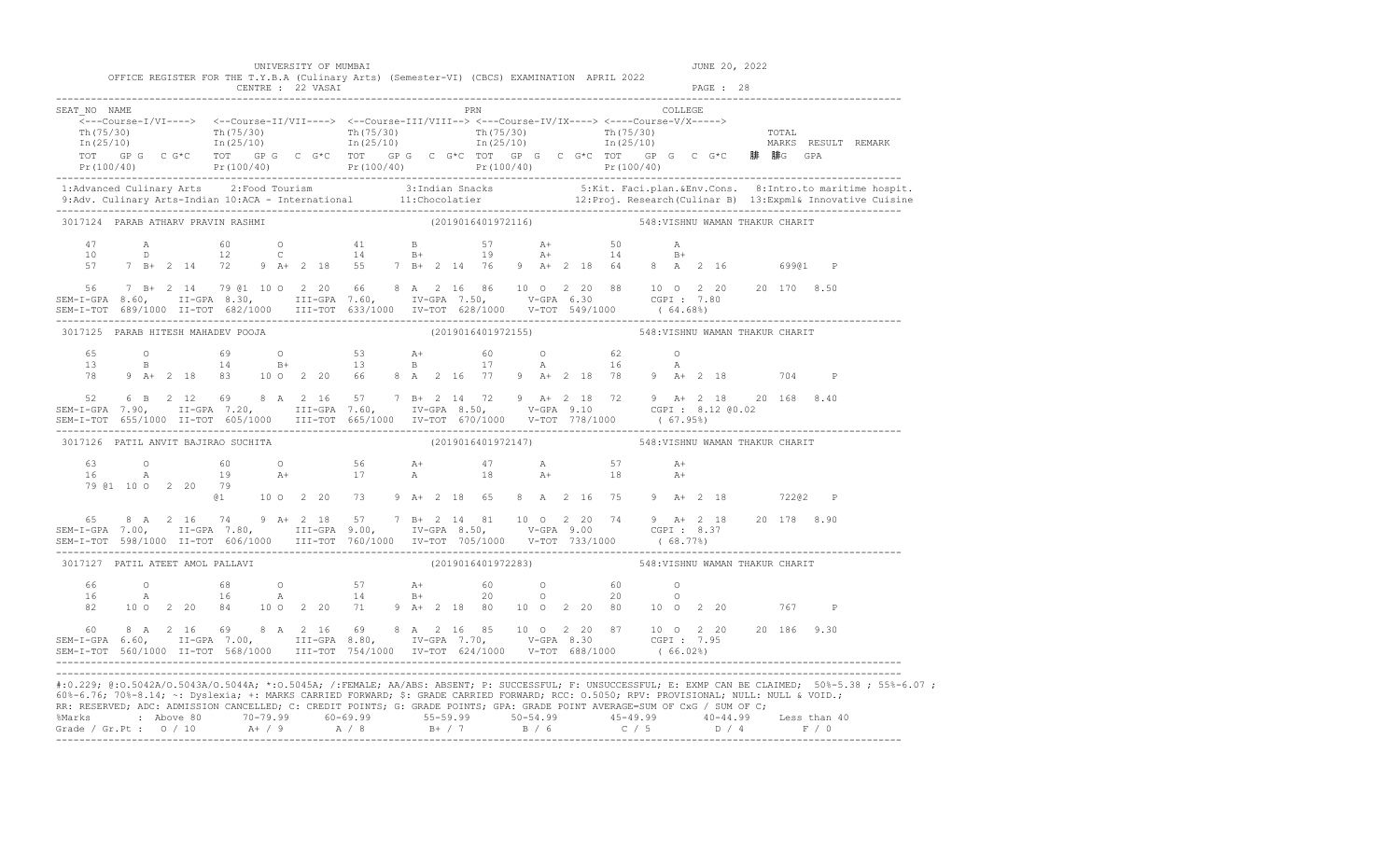| SEAT NO NAME                                                                                                                                                                       |                |              |            |  |                                                                                                                                                                                                                                                                                   |  | PRN                                                |  |  | COLLEGE |  |  |                                                                                |                                                                                                                                                                                                                                                                                                                            |
|------------------------------------------------------------------------------------------------------------------------------------------------------------------------------------|----------------|--------------|------------|--|-----------------------------------------------------------------------------------------------------------------------------------------------------------------------------------------------------------------------------------------------------------------------------------|--|----------------------------------------------------|--|--|---------|--|--|--------------------------------------------------------------------------------|----------------------------------------------------------------------------------------------------------------------------------------------------------------------------------------------------------------------------------------------------------------------------------------------------------------------------|
|                                                                                                                                                                                    |                |              |            |  | <---Course-I/VI----> <--Course-II/VII----> <--Course-III/VIII--> <---Course-IV/IX----> <---Course-V/X----->                                                                                                                                                                       |  |                                                    |  |  |         |  |  | TOT GPG CG*C TOT GPG CG*C TOT GPG CG*C TOT GPG CG*C TOT GPG CG*C BF BF BFG GPA | Pr (100/40) Pr (100/40) Pr (100/40) Pr (100/40) Pr (100/40) Pr (100/40) Pr (100/40) Pr (100/40)                                                                                                                                                                                                                            |
|                                                                                                                                                                                    |                |              |            |  |                                                                                                                                                                                                                                                                                   |  |                                                    |  |  |         |  |  |                                                                                |                                                                                                                                                                                                                                                                                                                            |
| 3017128 PATIL ROHIT DATTATRAY ALKABAI                                                                                                                                              |                |              |            |  | (2019016401972302) 548:VISHNU WAMAN THAKUR CHARIT                                                                                                                                                                                                                                 |  |                                                    |  |  |         |  |  |                                                                                |                                                                                                                                                                                                                                                                                                                            |
| 30<br>$12 -$<br>42<br>48                                                                                                                                                           |                | $\mathbb{C}$ | D 32<br>11 |  | D 53 A+ 30 D 53 A+<br>D 15 A 17 A 16 A<br>4 D 2 8 43 4 D 2 8 68 8 A 2 16 47 5 C 2 10 69 8 A 2 16 569<br>5 C 2 10 57 7 B+ 2 14 54 6 B 2 12 75 9 A+ 2 18 66 8 A 2 16 20 128 6.40                                                                                                    |  |                                                    |  |  |         |  |  | $\mathbb{P}$                                                                   |                                                                                                                                                                                                                                                                                                                            |
| SEM-I-GPA 6.30, II-GPA 6.50, III-GPA 6.20, IV-GPA 7.10, V-GPA 5.10 CGPI: 6.27                                                                                                      |                |              |            |  |                                                                                                                                                                                                                                                                                   |  |                                                    |  |  |         |  |  |                                                                                |                                                                                                                                                                                                                                                                                                                            |
| 3017129 PATIL SANDESH BALU SUREKHA                                                                                                                                                 |                |              |            |  |                                                                                                                                                                                                                                                                                   |  | (2019016401972221) 548: VISHNU WAMAN THAKUR CHARIT |  |  |         |  |  |                                                                                |                                                                                                                                                                                                                                                                                                                            |
| 62.<br>10<br>72                                                                                                                                                                    |                |              |            |  | 9 A+ 2 18 85 10 0 2 20 72 9 A+ 2 18 52 6 B 2 12 89 10 0 2 20 690                                                                                                                                                                                                                  |  |                                                    |  |  |         |  |  | $\mathbb{P}$                                                                   |                                                                                                                                                                                                                                                                                                                            |
|                                                                                                                                                                                    |                |              |            |  |                                                                                                                                                                                                                                                                                   |  |                                                    |  |  |         |  |  |                                                                                |                                                                                                                                                                                                                                                                                                                            |
| 3017130 PATIL SARVESH JAYDEV VANITA                                                                                                                                                |                |              |            |  |                                                                                                                                                                                                                                                                                   |  | (2019016401972414) 548:VISHNU WAMAN THAKUR CHARIT  |  |  |         |  |  |                                                                                |                                                                                                                                                                                                                                                                                                                            |
| 54<br>13<br>67                                                                                                                                                                     |                |              |            |  | 8 A 2 16 85 10 O 2 20 71 9 A+ 2 18 67 8 A 2 16 90 10 O 2 20 723                                                                                                                                                                                                                   |  |                                                    |  |  |         |  |  | $\mathbb{P}$                                                                   |                                                                                                                                                                                                                                                                                                                            |
|                                                                                                                                                                                    |                |              |            |  |                                                                                                                                                                                                                                                                                   |  |                                                    |  |  |         |  |  |                                                                                | $\begin{array}{cccccccccccc} 65 & 8 & A & 2 & 16 & 64 & 8 & A & 2 & 16 & 54 & 6 & B & 2 & 12 & 81 & 10 & 0 & 2 & 20 & 79 & 9 & A+ & 2 & 18 & 20 & 172 & 8.60 \\ SEM-T-GPA & 7.80 & 11-GPA & 8.00 & 111-GPA & 8.40 & 1V-GPA & 8.00 & V-GPA & 7.50 & 12 & 8.50 & 0.09 \\ SEM-T-TOT & 639/1000 & 11-TOT & 656/1000 & 1II-TOT$ |
| 3017131 RATHOD KUNAL SANJAY RUPALI                                                                                                                                                 |                |              |            |  |                                                                                                                                                                                                                                                                                   |  | (2019016401972171) 548: VISHNU WAMAN THAKUR CHARIT |  |  |         |  |  |                                                                                |                                                                                                                                                                                                                                                                                                                            |
| 53<br>$13 -$<br>66                                                                                                                                                                 | $\overline{B}$ | $A+$         | 13         |  | $\begin{array}{ccccccccccc} 47 & & & {\rm A} & & & & 62 & & {\rm O} & & & 38 & & {\rm B} & & & 53 & & {\rm A}+ \\ 13 & & & {\rm B} & & & 12 & & {\rm C} & & & 20 & & {\rm O} & & & 20 & & {\rm O} \end{array}$<br>8 A 2 16 60 8 A 2 16 74 9 A+ 2 18 58 7 B+ 2 14 73 9 A+ 2 18 713 |  |                                                    |  |  |         |  |  | $\mathbb{P}$                                                                   |                                                                                                                                                                                                                                                                                                                            |
| 68<br>SEM-I-GPA 7.40, II-GPA 7.60, III-GPA 7.40, IV-GPA 8.10, V-GPA 7.60 CGPI: 7.78<br>SEM-I-TOT 597/1000 II-TOT 598/1000 III-TOT 635/1000 IV-TOT 659/1000 V-TOT 621/1000 (63.72%) |                |              |            |  | 8 A 2 16 69 8 A 2 16 72 9 A + 2 18 85 10 O 2 20 88 10 O 2 20 20 172 8.60                                                                                                                                                                                                          |  |                                                    |  |  |         |  |  |                                                                                |                                                                                                                                                                                                                                                                                                                            |

|                            |  |                   | KK, KESEKVED, ADU, ADMISSIUN UANULLLED, U, UKEDII PUINIS, U, UKADE PUINIS, UPA, UKADE PUINI AVEKAULFSUM UP UXU / SUM UP U, |     |          |                       |  |
|----------------------------|--|-------------------|----------------------------------------------------------------------------------------------------------------------------|-----|----------|-----------------------|--|
| %Marks : Above 80 70-79.99 |  |                   | $60 - 69.99$ $55 - 59.99$ $50 - 54.99$                                                                                     |     | 45-49.99 | 40-44.99 Less than 40 |  |
| Grade / Gr.Pt : $0/10$     |  | $A + / 9$ $A / 8$ | R+ / 7                                                                                                                     | R/6 | C/5      |                       |  |
|                            |  |                   |                                                                                                                            |     |          |                       |  |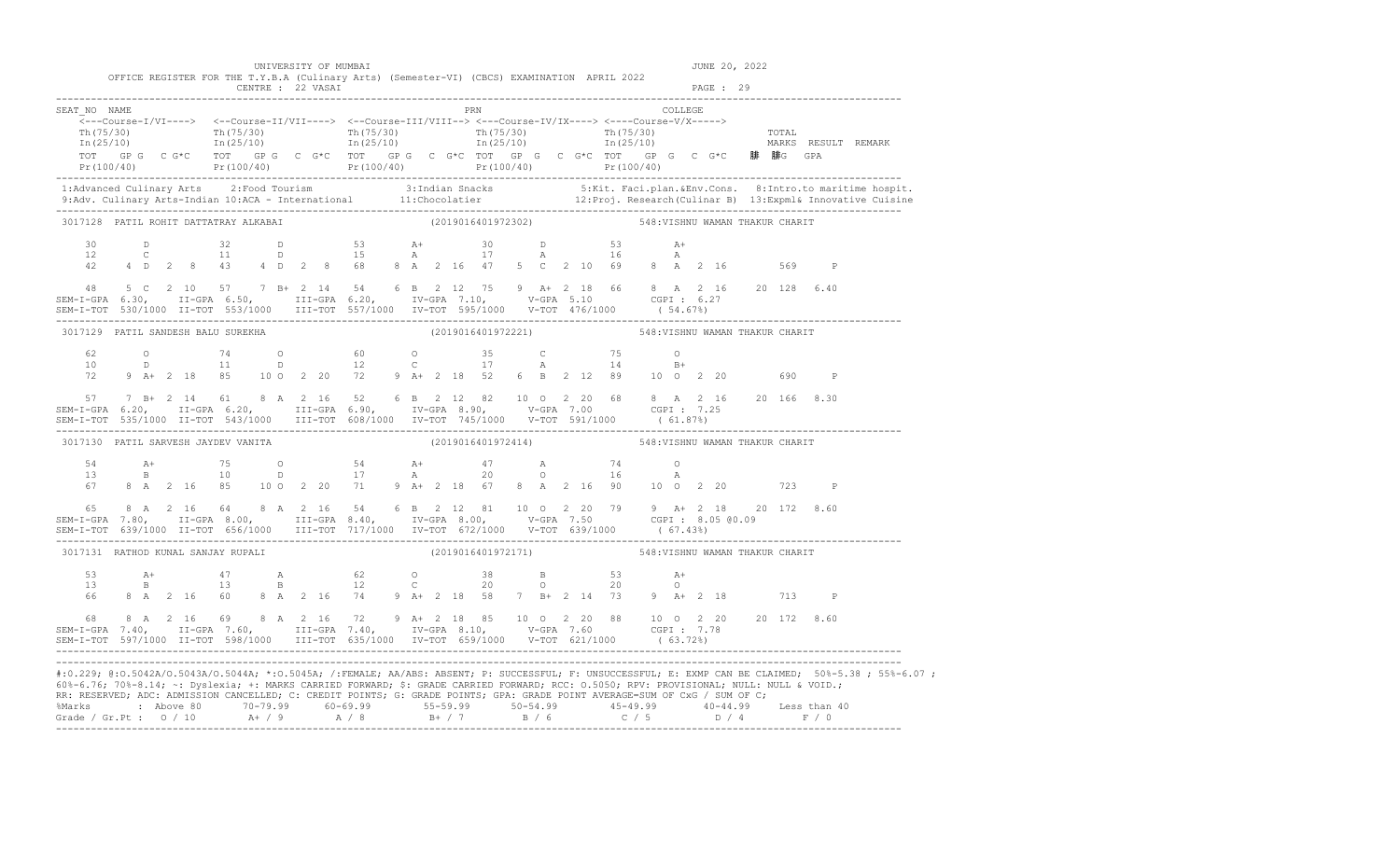|                                                                                                                                                                                                                                                                                                                                                                                                      |                                          |  |  |  |  |  |  |  |  |  |                                                    | UNIVERSITY OF MUMBAI |  |            |                                                                                                                                                                                                                                                                                                                                     |  |  |  |  |         |  |  |  | JUNE 20, 2022 |  |  |                                 |  |                                                                                                                                                                                                                                                                                                                                                                                                                                |
|------------------------------------------------------------------------------------------------------------------------------------------------------------------------------------------------------------------------------------------------------------------------------------------------------------------------------------------------------------------------------------------------------|------------------------------------------|--|--|--|--|--|--|--|--|--|----------------------------------------------------|----------------------|--|------------|-------------------------------------------------------------------------------------------------------------------------------------------------------------------------------------------------------------------------------------------------------------------------------------------------------------------------------------|--|--|--|--|---------|--|--|--|---------------|--|--|---------------------------------|--|--------------------------------------------------------------------------------------------------------------------------------------------------------------------------------------------------------------------------------------------------------------------------------------------------------------------------------------------------------------------------------------------------------------------------------|
|                                                                                                                                                                                                                                                                                                                                                                                                      |                                          |  |  |  |  |  |  |  |  |  | CENTRE : 22 VASAI                                  |                      |  |            | OFFICE REGISTER FOR THE T.Y.B.A (Culinary Arts) (Semester-VI) (CBCS) EXAMINATION APRIL 2022                                                                                                                                                                                                                                         |  |  |  |  |         |  |  |  | PAGE : 30     |  |  |                                 |  |                                                                                                                                                                                                                                                                                                                                                                                                                                |
| SEAT NO NAME                                                                                                                                                                                                                                                                                                                                                                                         |                                          |  |  |  |  |  |  |  |  |  |                                                    |                      |  | <b>PRN</b> | $\overbrace{\texttt{<--Course-1/VI--->}} \hspace{1.3cm} \xleftarrows -\texttt{Course-II/VII--->} \hspace{1.3cm} \xleftarrows -\texttt{Course-III/VIII-->} \hspace{1.3cm} \xleftarrows -\texttt{Course-IVIX--->} \hspace{1.3cm} \xleftarrows -\texttt{course-IVIX--->} \hspace{1.3cm} \xleftarrows -\texttt{course-V/X--->} \right.$ |  |  |  |  | COLLEGE |  |  |  |               |  |  |                                 |  | $\begin{array}{cccccccccc} \texttt{Th(75/30)} & & & & \texttt{Th(75/30)} & & & & \texttt{Th(75/30)} & & & & \texttt{Th(75/30)} & & & & \texttt{Th(75/30)} & & & & \texttt{Th(25/10)} & & & & \texttt{Th(25/10)} & & & & \texttt{In(25/10)} & & & & \end{array}$<br>TOT GP G C G*C TOT GP G C G*C TOT GP G C G*C TOT GP G C G*C C G*C B非 腓G GPA<br>Pr(100/40) Pr(100/40) Pr(100/40) Pr(100/40) Pr(100/40) Pr(100/40) Pr(100/40) |
|                                                                                                                                                                                                                                                                                                                                                                                                      |                                          |  |  |  |  |  |  |  |  |  |                                                    |                      |  |            |                                                                                                                                                                                                                                                                                                                                     |  |  |  |  |         |  |  |  |               |  |  |                                 |  | 1:Advanced Culinary Arts 2:Food Tourism 3:Indian Snacks 5:Kit. Faci.plan.&Env.Cons. 8:Intro.to maritime hospit.<br>9:Adv. Culinary Arts-Indian 10:ACA - International 11:Chocolatier 12:Proj. Research (Culinar B) 13:Expml& Inno                                                                                                                                                                                              |
| 3017132 ROZARIO RYAN TONY FLORA                                                                                                                                                                                                                                                                                                                                                                      |                                          |  |  |  |  |  |  |  |  |  |                                                    |                      |  |            | (2019016401972132)                                                                                                                                                                                                                                                                                                                  |  |  |  |  |         |  |  |  |               |  |  | 548: VISHNU WAMAN THAKUR CHARIT |  |                                                                                                                                                                                                                                                                                                                                                                                                                                |
|                                                                                                                                                                                                                                                                                                                                                                                                      |                                          |  |  |  |  |  |  |  |  |  |                                                    |                      |  |            |                                                                                                                                                                                                                                                                                                                                     |  |  |  |  |         |  |  |  |               |  |  |                                 |  |                                                                                                                                                                                                                                                                                                                                                                                                                                |
| $$\tt 53 \qquad 6 B \qquad 2 \quad 12 \qquad 67 \qquad 8 A \qquad 2 \quad 16 \qquad 67 \qquad 8 A \qquad 2 \quad 16 \qquad 85 \qquad 10 \qquad 0 \qquad 2 \quad 20 \qquad 77 \quad 63 \quad 10 \qquad 0 \qquad 2 \quad 20 \qquad 20 \qquad 172 \qquad 8.60$<br>$$\tt SEM-I-GPA \qquad 9.00, \qquad II-GPA \qquad 8.50, \qquad III-GPA \qquad 8.70, \qquad IV-GPA \qquad 8.30, \qquad V-GPA \qquad 8$ |                                          |  |  |  |  |  |  |  |  |  |                                                    |                      |  |            |                                                                                                                                                                                                                                                                                                                                     |  |  |  |  |         |  |  |  |               |  |  |                                 |  |                                                                                                                                                                                                                                                                                                                                                                                                                                |
|                                                                                                                                                                                                                                                                                                                                                                                                      | 3017133 SHAIKH FEROZ MEHBOOB ALAM FATIMA |  |  |  |  |  |  |  |  |  | (2019016401972244) 548: VISHNU WAMAN THAKUR CHARIT |                      |  |            |                                                                                                                                                                                                                                                                                                                                     |  |  |  |  |         |  |  |  |               |  |  |                                 |  |                                                                                                                                                                                                                                                                                                                                                                                                                                |
|                                                                                                                                                                                                                                                                                                                                                                                                      |                                          |  |  |  |  |  |  |  |  |  |                                                    |                      |  |            |                                                                                                                                                                                                                                                                                                                                     |  |  |  |  |         |  |  |  |               |  |  |                                 |  |                                                                                                                                                                                                                                                                                                                                                                                                                                |
| 51 6 B 2 12 73 9 A + 2 18 62 8 A 2 16 79 @1 10 0 2 20 69 8 A 2 16 20 172 8.60<br>SEM-I-GPA 8.00, II-GPA 7.90, III-GPA 8.90, IV-GPA 9.00, V-GPA 9.10 CGPI: 8.58<br>SEM-I-TOT 651/1000 II-TOT 645/1000 III-TOT 738/1000 IV-TOT 746/1000 V-TOT 747/1000 (70.72%)                                                                                                                                        |                                          |  |  |  |  |  |  |  |  |  |                                                    |                      |  |            |                                                                                                                                                                                                                                                                                                                                     |  |  |  |  |         |  |  |  |               |  |  |                                 |  |                                                                                                                                                                                                                                                                                                                                                                                                                                |
| 3017134 SHRIVASTAV GAURAV JAYSHREE                                                                                                                                                                                                                                                                                                                                                                   |                                          |  |  |  |  |  |  |  |  |  |                                                    |                      |  |            | (2019016401972252) 548: VISHNU WAMAN THAKUR CHARIT                                                                                                                                                                                                                                                                                  |  |  |  |  |         |  |  |  |               |  |  |                                 |  |                                                                                                                                                                                                                                                                                                                                                                                                                                |
|                                                                                                                                                                                                                                                                                                                                                                                                      |                                          |  |  |  |  |  |  |  |  |  |                                                    |                      |  |            |                                                                                                                                                                                                                                                                                                                                     |  |  |  |  |         |  |  |  |               |  |  |                                 |  |                                                                                                                                                                                                                                                                                                                                                                                                                                |
|                                                                                                                                                                                                                                                                                                                                                                                                      |                                          |  |  |  |  |  |  |  |  |  |                                                    |                      |  |            | 50  6  B  2  12  64  8  A  2  16  57  7  B  +  2  14  79  @1  10  0  2  20  70  9  A  +  2  18  20  146  7.30                                                                                                                                                                                                                       |  |  |  |  |         |  |  |  |               |  |  |                                 |  |                                                                                                                                                                                                                                                                                                                                                                                                                                |
| 3017135 SINGH PRATIK AKHILESH MANJU                                                                                                                                                                                                                                                                                                                                                                  |                                          |  |  |  |  |  |  |  |  |  |                                                    |                      |  |            | (2019016401972163) 548: VISHNU WAMAN THAKUR CHARIT                                                                                                                                                                                                                                                                                  |  |  |  |  |         |  |  |  |               |  |  |                                 |  |                                                                                                                                                                                                                                                                                                                                                                                                                                |
|                                                                                                                                                                                                                                                                                                                                                                                                      |                                          |  |  |  |  |  |  |  |  |  |                                                    |                      |  |            | 78 @ 2 10 0 2 20 80 10 0 2 20 81 10 0 2 20 70 9 A+ 2 18 84 10 0 2 20                                                                                                                                                                                                                                                                |  |  |  |  |         |  |  |  |               |  |  | 75903 P                         |  |                                                                                                                                                                                                                                                                                                                                                                                                                                |
| 65 8 A 2 16 66 8 A 2 16 70 9 A + 2 18 86 10 0 2 20 79 @1 10 0 2 20 20 188 9.40<br>SEM-I-GPA 7.90, II-GPA 7.90, III-GPA 7.10, IV-GPA 9.00, V-GPA 9.20 CGPI 8.42<br>SEM-I-TOT 645/1000 II-TOT 630/1000 III-TOT 606/1000 IV-TOT 744/1000 V-TOT 763/1000 (69.17%)                                                                                                                                        |                                          |  |  |  |  |  |  |  |  |  |                                                    |                      |  |            |                                                                                                                                                                                                                                                                                                                                     |  |  |  |  |         |  |  |  |               |  |  |                                 |  |                                                                                                                                                                                                                                                                                                                                                                                                                                |
| 60%-6.76; 70%-8.14; ~: Dyslexia; +: MARKS CARRIED FORWARD; \$: GRADE CARRIED FORWARD; RCC: 0.5050; RPV: PROVISIONAL; NULL: NULL & VOID.;<br>RR: RESERVED; ADC: ADMISSION CANCELLED; C: CREDIT POINTS; G: GRADE POINTS; GPA: GRADE POINT AVERAGE=SUM OF CxG / SUM OF C;                                                                                                                               |                                          |  |  |  |  |  |  |  |  |  |                                                    |                      |  |            |                                                                                                                                                                                                                                                                                                                                     |  |  |  |  |         |  |  |  |               |  |  |                                 |  | #:0.229; @:0.5042A/0.5043A/0.5044A; *:0.5045A; /:FEMALE; AA/ABS: ABSENT; P: SUCCESSFUL; F: UNSUCCESSFUL; E: EXMP CAN BE CLAIMED; 50%-5.38; 55%-6.07;<br>%Marks : Above 80 70-79.99 60-69.99 55-59.99 50-54.99 45-49.99 40-44.99 Less than 40<br>Grade / Gr.Pt : 0 / 10 A+ / 9 A / 8 B+ / 7 B / 6 C / 5 D / 4 F / 0                                                                                                             |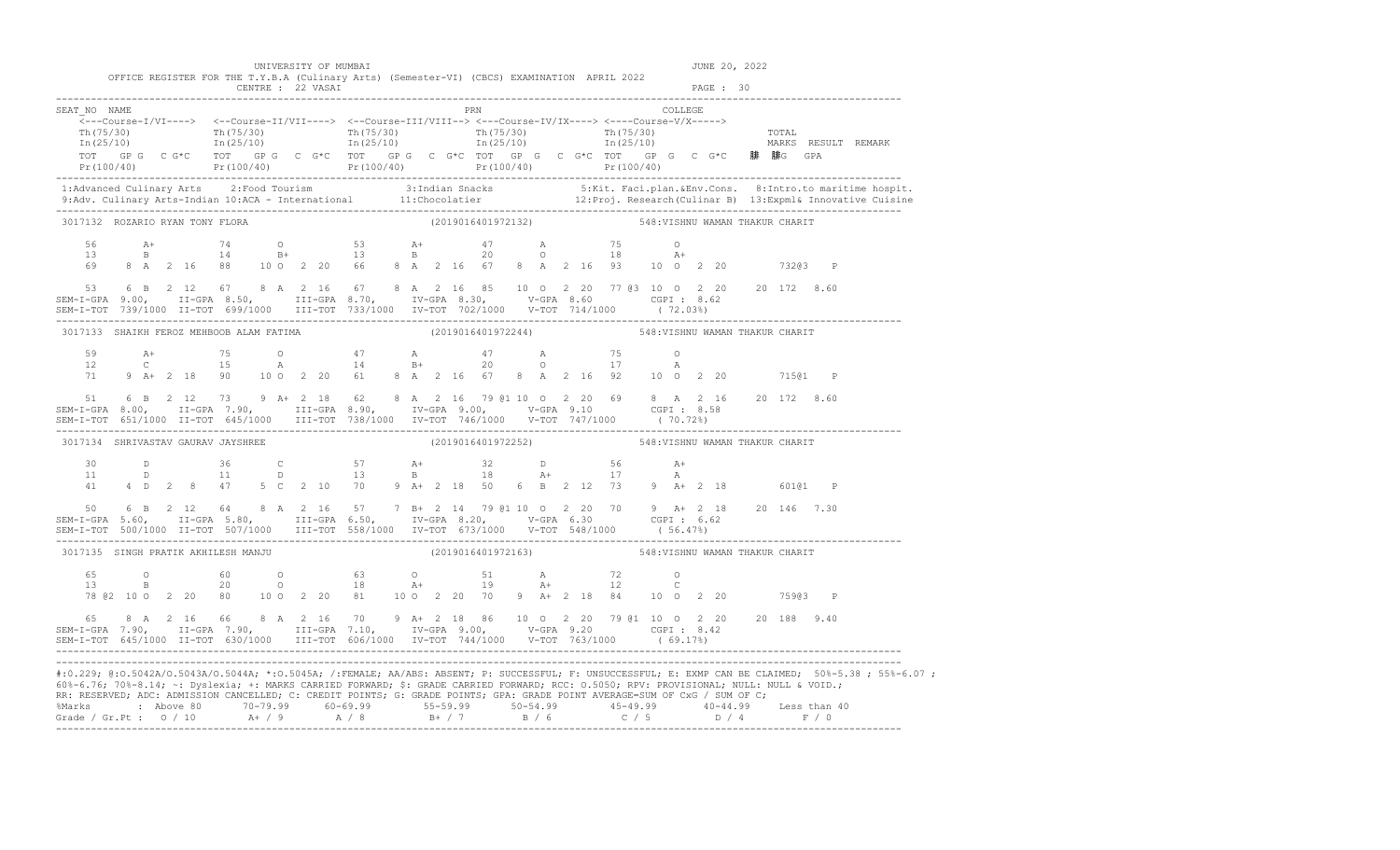|                                      | UNIVERSITY OF MUMBAI | OFFICE REGISTER FOR THE T.Y.B.A (Culinary Arts) (Semester-VI) (CBCS) EXAMINATION APRIL 2022                                                                                                                                                                                                                                                                                                    | JUNE 20, 2022                                                                                                                                                                                                                        |
|--------------------------------------|----------------------|------------------------------------------------------------------------------------------------------------------------------------------------------------------------------------------------------------------------------------------------------------------------------------------------------------------------------------------------------------------------------------------------|--------------------------------------------------------------------------------------------------------------------------------------------------------------------------------------------------------------------------------------|
|                                      | CENTRE : 22 VASAI    |                                                                                                                                                                                                                                                                                                                                                                                                | PAGE : 31                                                                                                                                                                                                                            |
| SEAT NO NAME<br>Th (75/30)           |                      | PRN<br>$\overline{<-}-$ Course-I/VI----> <--Course-II/VII----> <--Course-III/VIII--> <---Course-IV/IX----> <---Course-V/X-----><br>$\text{Th}(75/30)$ $\text{Th}(75/30)$ $\text{Th}(75/30)$ $\text{Th}(75/30)$ $\text{Th}(75/30)$<br>$In (25/10)$ $In (25/10)$ $In (25/10)$ $In (25/10)$ $In (25/10)$<br>TOT GPG CG*C TOT GPG CG*C TOT GPG CG*C TOT GPG CG*C TOT GPG CG*C TOT GPG CG*C 腓腓G GPA | COLLEGE<br>TOTAL<br>MARKS RESULT REMARK                                                                                                                                                                                              |
|                                      |                      | Pr(100/40) Pr(100/40) Pr(100/40) Pr(100/40) Pr(100/40) Pr(100/40)                                                                                                                                                                                                                                                                                                                              |                                                                                                                                                                                                                                      |
|                                      |                      |                                                                                                                                                                                                                                                                                                                                                                                                | 1:Advanced Culinary Arts 2:Food Tourism 3:Indian Snacks 5:Kit. Faci.plan.&Env.Cons. 8:Intro.to maritime hospit.<br>11:Chocolatier 12:Proj. Research (Culinar B) 13:Expml& Innovative Cuisine (9:Adv. Culinary Arts-Indian 10:ACA<br> |
| 3017136 TAMANG TARUN MARFIN GEETA    |                      |                                                                                                                                                                                                                                                                                                                                                                                                |                                                                                                                                                                                                                                      |
| 62<br>$\Omega$<br>1.5                |                      | 69 0 62 0 44 B+ 66<br>A 15 A 16 A 20 O 18 A+<br>77 @ 3 10 0 2 20 84 10 0 2 20 78 @ 2 10 0 2 20 64 8 A 2 16 84 10 0 2 20                                                                                                                                                                                                                                                                        | $\circ$<br>75805 P                                                                                                                                                                                                                   |
| 69                                   |                      | 8 A 2 16 66 8 A 2 16 66 8 A 2 16 87 10 O 2 20 83 10 O 2 20 20 184 9.20<br>SEM-I-GPA 9.10, II-GPA 9.10, III-GPA 9.10, IV-GPA 9.40, V-GPA 9.60 CGPI: 9.25<br>SEM-I-TOT 769/1000 II-TOT 762/1000 III-TOT 780/1000 IV-TOT 808/1000 V-TOT 800/1000 (78.03%)                                                                                                                                         |                                                                                                                                                                                                                                      |
| 3017137 TAWDE AAYUSH SANJAY SWAPNALI |                      |                                                                                                                                                                                                                                                                                                                                                                                                |                                                                                                                                                                                                                                      |
|                                      |                      |                                                                                                                                                                                                                                                                                                                                                                                                |                                                                                                                                                                                                                                      |
| 72                                   |                      | 9 A+ 2 18 67 8 A 2 16 70 9 A+ 2 18 90 10 0 2 20 88 10 0 2 20 20 192 9.60<br>SEM-I-GPA 8.70, II-GPA 9.00, III-GPA 9.50, IV-GPA 9.40, V-GPA 9.40 CGPI: 9.27                                                                                                                                                                                                                                      |                                                                                                                                                                                                                                      |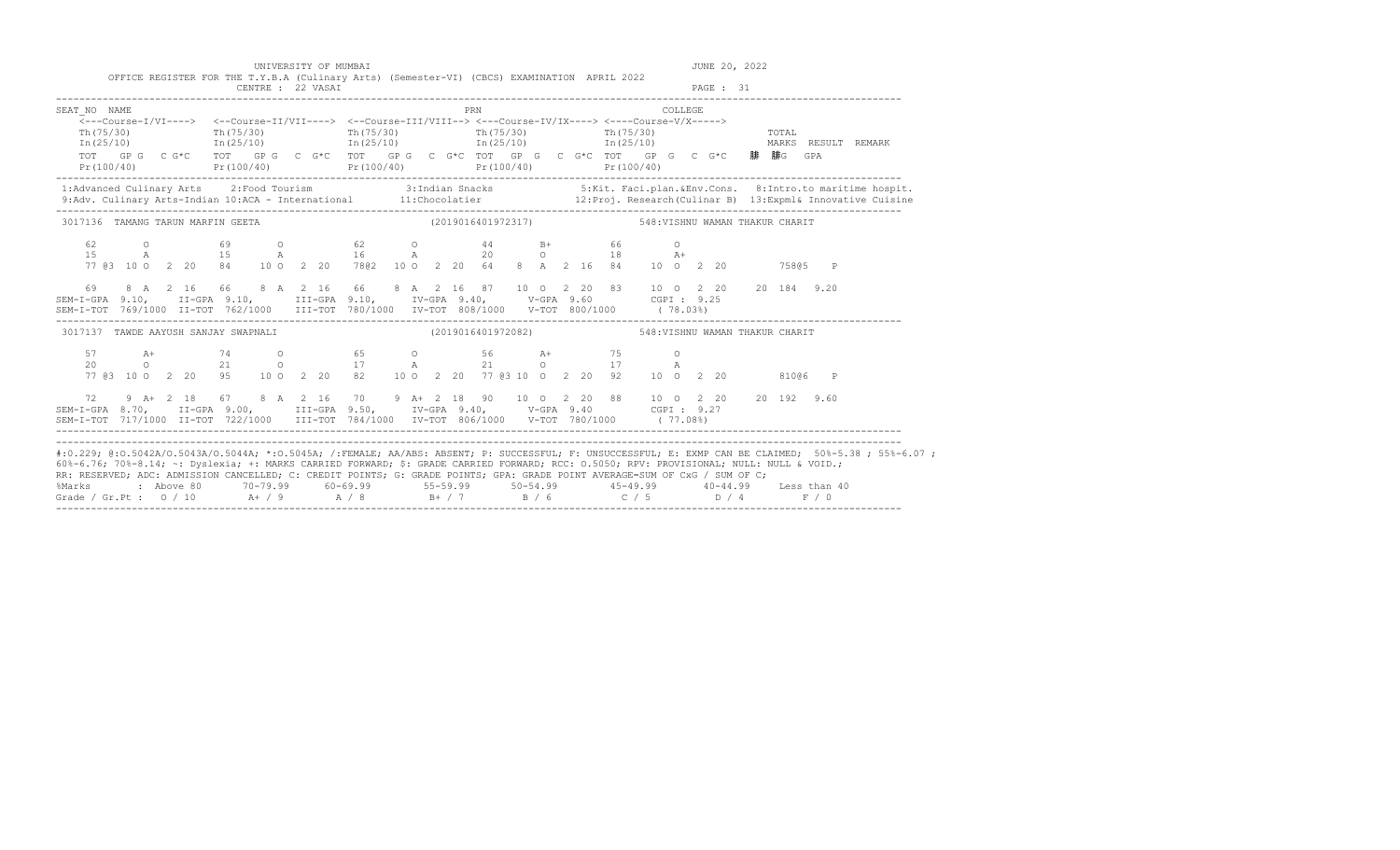|                                                                                                                                                                                                                                                                                                                                                                                                                                                                                                                                                                                                             |                 |                                                                                                                                                                                                                                                                                                                                                 |    |                | UNIVERSITY OF MUMBAI                                                                                                                                                                                                                                                                                                                                                                                                                                                                                                                                                                                                                                                                                                                                                                                                                                            |      |  |                    |  |  |                                                                                                                 |                | JUNE 20, 2022 |       |              |                                                                                                                                                      |
|-------------------------------------------------------------------------------------------------------------------------------------------------------------------------------------------------------------------------------------------------------------------------------------------------------------------------------------------------------------------------------------------------------------------------------------------------------------------------------------------------------------------------------------------------------------------------------------------------------------|-----------------|-------------------------------------------------------------------------------------------------------------------------------------------------------------------------------------------------------------------------------------------------------------------------------------------------------------------------------------------------|----|----------------|-----------------------------------------------------------------------------------------------------------------------------------------------------------------------------------------------------------------------------------------------------------------------------------------------------------------------------------------------------------------------------------------------------------------------------------------------------------------------------------------------------------------------------------------------------------------------------------------------------------------------------------------------------------------------------------------------------------------------------------------------------------------------------------------------------------------------------------------------------------------|------|--|--------------------|--|--|-----------------------------------------------------------------------------------------------------------------|----------------|---------------|-------|--------------|------------------------------------------------------------------------------------------------------------------------------------------------------|
|                                                                                                                                                                                                                                                                                                                                                                                                                                                                                                                                                                                                             |                 |                                                                                                                                                                                                                                                                                                                                                 |    |                | OFFICE REGISTER FOR THE T.Y.B.A (Culinary Arts) (Semester-VI) (CBCS) EXAMINATION APRIL 2022<br>CENTRE : 97 BORIVALI                                                                                                                                                                                                                                                                                                                                                                                                                                                                                                                                                                                                                                                                                                                                             |      |  |                    |  |  |                                                                                                                 |                | PAGE : 32     |       |              |                                                                                                                                                      |
| SEAT NO NAME                                                                                                                                                                                                                                                                                                                                                                                                                                                                                                                                                                                                |                 |                                                                                                                                                                                                                                                                                                                                                 |    |                | $\overbrace{\texttt{<--Course-I/VI--->}} \hspace{1.5cm} \xleftarrows\texttt{--Course-II/VII--->} \hspace{1.5cm} \xleftarrows\texttt{--Course-II/VIII--->} \hspace{1.5cm} \xleftarrows\texttt{--Course-IV/IX--->} \hspace{1.5cm} \xleftarrows\texttt{--Course-V/X--->} \hspace{1.5cm} \xleftarrows\texttt{--Course-V/X--->} \right.$<br>$\begin{array}{ccc} \text{Th (75/30)} & \text{Tr (75/30)} \\ \text{Th (75/30)} & \text{Tr (75/30)} \\ \text{In (25/10)} & \text{In (25/10)} \end{array} \qquad \begin{array}{ccc} \text{Th (75/30)} & \text{Tr (75/30)} \\ \text{Th (75/30)} & \text{Tr (75/30)} \\ \text{In (25/10)} & \text{In (25/10)} \end{array} \qquad \begin{array}{ccc} \text{DTAL} & \text{DTAL} \\ \text{In (25/10)} & \text{IT (25/10)} \end{array$<br>TOT GPG CG*C TOT GPG CG*C TOT GPG CG*C TOT GPG CG*C TOT GPG CG*C TOT GPG CG*C 腓 腓G GPA |      |  |                    |  |  | PRN COLLEGE                                                                                                     |                |               |       |              | Pr (100/40) Pr (100/40) Pr (100/40) Pr (100/40) Pr (100/40) Pr (100/40) Pr (100/40) Pr (100/40)                                                      |
|                                                                                                                                                                                                                                                                                                                                                                                                                                                                                                                                                                                                             |                 |                                                                                                                                                                                                                                                                                                                                                 |    |                |                                                                                                                                                                                                                                                                                                                                                                                                                                                                                                                                                                                                                                                                                                                                                                                                                                                                 |      |  |                    |  |  |                                                                                                                 |                |               |       |              |                                                                                                                                                      |
| 3017138 CHAVAN SOHAM PRAKASH PRAJAKTA                                                                                                                                                                                                                                                                                                                                                                                                                                                                                                                                                                       |                 |                                                                                                                                                                                                                                                                                                                                                 |    |                |                                                                                                                                                                                                                                                                                                                                                                                                                                                                                                                                                                                                                                                                                                                                                                                                                                                                 |      |  |                    |  |  | (2019016401990354) 351: ATHARVA COLLEGE OF HOTEL M                                                              |                |               |       |              |                                                                                                                                                      |
| 65<br>18<br>83<br>$58 \qquad 7 \quad B + \quad 2 \quad 14 \qquad 67 \qquad 8 \quad A \quad \quad 2 \quad 16 \qquad 56 \qquad 7 \quad B + \quad \quad 2 \quad 14 \qquad 70 \qquad 9 \qquad A + \quad \quad 2 \quad 18 \qquad 60 \qquad 8 \quad A \quad \quad 2 \quad 16 \qquad \quad 20 \quad 178 \qquad 8.90$<br>SEM-I-GPA 8.00, II-GPA 8.50, III-GPA 9.70, IV-GPA 9.40, V-GPA 8.90 CGPI :<br>SEM-1-GPA 0.00, il-GPA 0.00, ilida 0.00, ilida 0.00, ilida 0.00, ilida 0.00, ilida 0.00, ilida 0.00, ilida 0.0<br>SEM-I-TOT 647/1000 II-TOT 698/1000 III-TOT 813/1000 IV-TOT 779/1000 V-TOT 732/1000 (73.23%) |                 |                                                                                                                                                                                                                                                                                                                                                 |    |                |                                                                                                                                                                                                                                                                                                                                                                                                                                                                                                                                                                                                                                                                                                                                                                                                                                                                 |      |  |                    |  |  |                                                                                                                 |                |               |       | $\mathbb{P}$ |                                                                                                                                                      |
| 3017139 DANDGE SWAMIN NANARAO SHARDA                                                                                                                                                                                                                                                                                                                                                                                                                                                                                                                                                                        |                 |                                                                                                                                                                                                                                                                                                                                                 |    |                |                                                                                                                                                                                                                                                                                                                                                                                                                                                                                                                                                                                                                                                                                                                                                                                                                                                                 |      |  |                    |  |  | (2016016400246271) 851: ATHARVA COLLEGE OF HOTEL M                                                              |                |               |       |              |                                                                                                                                                      |
| 71<br>18<br>89                                                                                                                                                                                                                                                                                                                                                                                                                                                                                                                                                                                              | $\circ$<br>$A+$ |                                                                                                                                                                                                                                                                                                                                                 | 68 |                | 100 2 20 86 100 2 20 82 100 2 20 69 8 A 2 16 85 10 0 2 20                                                                                                                                                                                                                                                                                                                                                                                                                                                                                                                                                                                                                                                                                                                                                                                                       |      |  |                    |  |  | $\begin{array}{ccccccccc} 48 && \text{A} && & 62 && \text{O} \\ 21 && \text{O} && & 23 && \text{O} \end{array}$ |                |               | 75501 | $\mathbb{P}$ |                                                                                                                                                      |
| 57 7 B+ 2 14 72 9 A+ 2 18 68 8 A 2 16 79 @1 10 0 2 20 68 8 A 2 16 20 180 9.00<br>SEM-I-GPA 8.40, II-GPA 9.20, III-GPA 8.90, IV-GPA 8.90, V-GPA 9.10 CGPI: 8.92<br>SEM-I-TOT 703/1000 II-TOT 739/1000 III-TOT 736/1000 IV-TOT 738/1000 V-TOT 762/1000 (73.90%)                                                                                                                                                                                                                                                                                                                                               |                 |                                                                                                                                                                                                                                                                                                                                                 |    |                |                                                                                                                                                                                                                                                                                                                                                                                                                                                                                                                                                                                                                                                                                                                                                                                                                                                                 |      |  |                    |  |  |                                                                                                                 |                |               |       |              |                                                                                                                                                      |
|                                                                                                                                                                                                                                                                                                                                                                                                                                                                                                                                                                                                             |                 |                                                                                                                                                                                                                                                                                                                                                 |    |                | 3017140 GHIMIRE ABHISHEK PRASAD KRISHNA PRASAD BALKUMARI (2019016401990427) 851:ATHARVA COLLEGE OF HOTEL M                                                                                                                                                                                                                                                                                                                                                                                                                                                                                                                                                                                                                                                                                                                                                      |      |  |                    |  |  |                                                                                                                 |                |               |       |              |                                                                                                                                                      |
| 69<br>19<br>88                                                                                                                                                                                                                                                                                                                                                                                                                                                                                                                                                                                              | $\circ$         |                                                                                                                                                                                                                                                                                                                                                 | 69 | $\overline{O}$ | A+ 19 A+ 20 0<br>100  2  20  88  100  2  20  83  100  2  20  89  100  2  20  87  100  2  20  786  P  RPV                                                                                                                                                                                                                                                                                                                                                                                                                                                                                                                                                                                                                                                                                                                                                        | 63 0 |  | $24$ 0 24          |  |  | 65 0 63 0<br>$\overline{a}$                                                                                     |                |               |       |              |                                                                                                                                                      |
| 68                                                                                                                                                                                                                                                                                                                                                                                                                                                                                                                                                                                                          |                 |                                                                                                                                                                                                                                                                                                                                                 |    |                | 8 A 2 16 80 10 O 2 20 59 7 B+ 2 14 76 9 A+ 2 18 68 8 A 2 16 20 184 9.20<br>SEM-I-GPA 9.50, II-GPA 9.50, III-GPA 9.80, IV-GPA 9.60, V-GPA 9.50 CGPI: 9.52                                                                                                                                                                                                                                                                                                                                                                                                                                                                                                                                                                                                                                                                                                        |      |  |                    |  |  |                                                                                                                 |                |               |       |              |                                                                                                                                                      |
| 3017141 / KHAN SANIA IMRAN PARVEEN                                                                                                                                                                                                                                                                                                                                                                                                                                                                                                                                                                          |                 |                                                                                                                                                                                                                                                                                                                                                 |    |                |                                                                                                                                                                                                                                                                                                                                                                                                                                                                                                                                                                                                                                                                                                                                                                                                                                                                 |      |  | (2019016401990393) |  |  | 851: ATHARVA COLLEGE OF HOTEL M                                                                                 |                |               |       |              |                                                                                                                                                      |
| 44<br>12<br>56                                                                                                                                                                                                                                                                                                                                                                                                                                                                                                                                                                                              |                 | $BA + B + C$<br>$\mathbb C$ and $\mathbb C$ and $\mathbb C$ and $\mathbb C$ and $\mathbb C$ and $\mathbb C$ and $\mathbb C$ and $\mathbb C$ and $\mathbb C$ and $\mathbb C$ and $\mathbb C$ and $\mathbb C$ and $\mathbb C$ and $\mathbb C$ and $\mathbb C$ and $\mathbb C$ and $\mathbb C$ and $\mathbb C$ and $\mathbb C$ and $\mathbb C$ and |    |                | $12$ at $65$ 0 $44$ B+ $47$<br>$12$ c $14$ B+ $15$ A 20<br>7 B+ 2 14 65 8 A 2 16 79 9 A+ 2 18 59 7 B+ 2 14 67 8 A 2 16 642                                                                                                                                                                                                                                                                                                                                                                                                                                                                                                                                                                                                                                                                                                                                      |      |  |                    |  |  |                                                                                                                 | $\overline{A}$ |               |       | P RLE        |                                                                                                                                                      |
| 56<br>SEM-I-GPA 0.00, II-GPA 7.40, III-GPA 7.60, IV-GPA 7.90, V-GPA 7.30 CGPI :--<br>SEM-I-TOT 0/1000 II-TOT 612/1000 III-TOT 643/1000 IV-TOT 653/1000 V-TOT 611/1000 (0.00%)                                                                                                                                                                                                                                                                                                                                                                                                                               |                 |                                                                                                                                                                                                                                                                                                                                                 |    |                | 7 B+ 2 14 75 9 A+ 2 18 66 8 A 2 16 58 7 B+ 2 14 61 8 A 2 16 20 156 7.80                                                                                                                                                                                                                                                                                                                                                                                                                                                                                                                                                                                                                                                                                                                                                                                         |      |  |                    |  |  |                                                                                                                 |                |               |       |              |                                                                                                                                                      |
| 60%-6.76; 70%-8.14; ~: Dyslexia; +: MARKS CARRIED FORWARD; \$: GRADE CARRIED FORWARD; RCC: 0.5050; RPV: PROVISIONAL; NULL: NULL & VOID.;<br>RR: RESERVED; ADC: ADMISSION CANCELLED; C: CREDIT POINTS; G: GRADE POINTS; GPA: GRADE POINT AVERAGE=SUM OF CxG / SUM OF C;<br>%Marks : Above 80 70-79.99 60-69.99 55-59.99 50-54.99 45-49.99 40-44.99 Less than 40<br>Grade / Gr.Pt : 0 / 10 A+ / 9 A / 8 B+ / 7 B / 6 C / 5 D / 4 F / 0                                                                                                                                                                        |                 |                                                                                                                                                                                                                                                                                                                                                 |    |                |                                                                                                                                                                                                                                                                                                                                                                                                                                                                                                                                                                                                                                                                                                                                                                                                                                                                 |      |  |                    |  |  |                                                                                                                 |                |               |       |              | #:0.229; @:0.5042A/0.5043A/0.5044A; *:0.5045A; /:FEMALE; AA/ABS: ABSENT; P: SUCCESSFUL; F: UNSUCCESSFUL; E: EXMP CAN BE CLAIMED; 50%-5.38; 55%-6.07; |